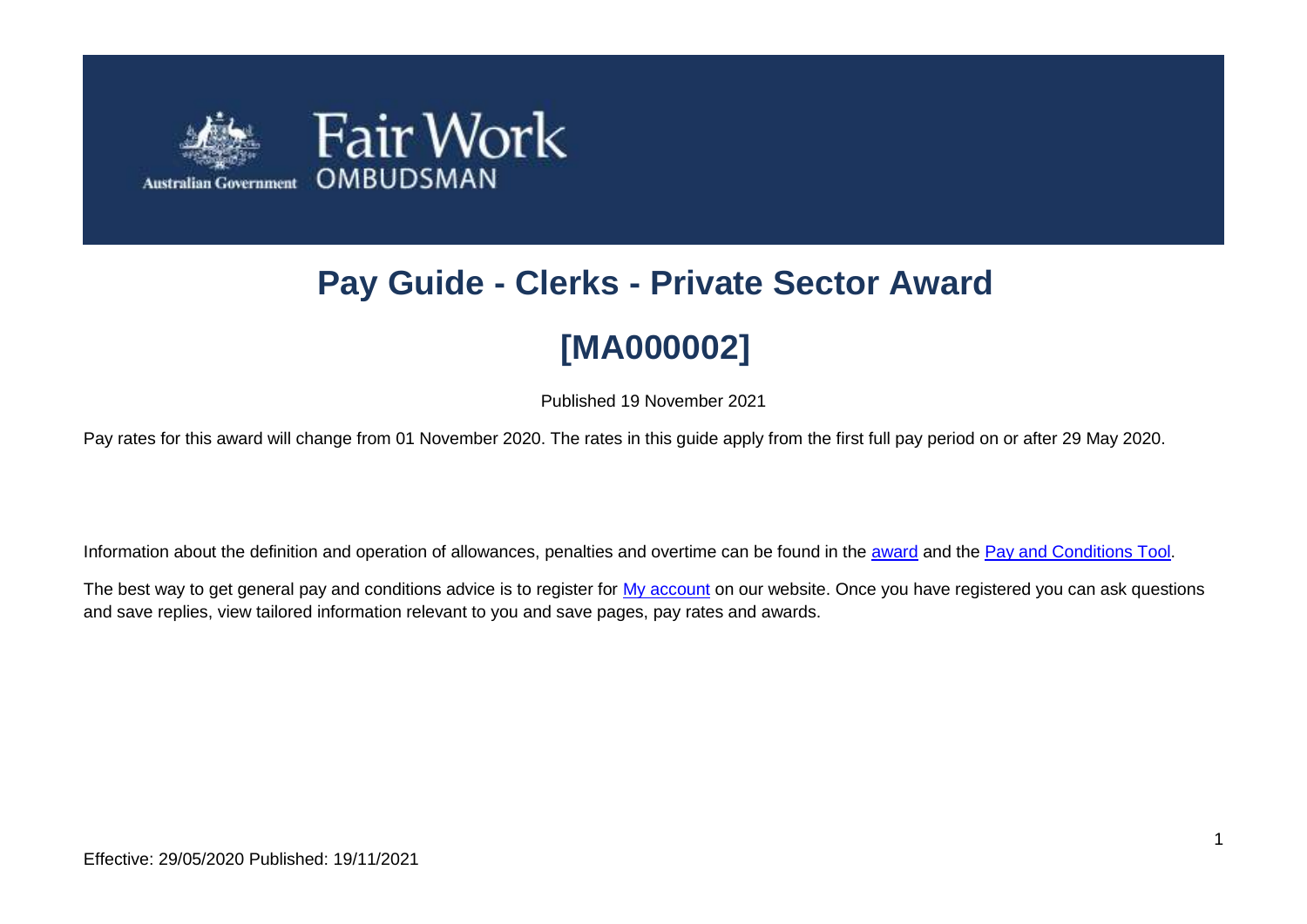# **Rates of pay**

## **Adult**

# **Full-time & part-time**

| <b>Classification</b>              | <b>Weekly pay</b><br>rate | <b>Hourly pay</b><br>rate | Saturday -<br>between<br>7am and<br>12.30pm -<br>not<br>shiftworker | Sunday -<br>not<br>shiftworker | <b>Public</b><br>holiday -<br>not<br>shiftworker | <b>Overtime -</b><br><b>Monday to</b><br>Saturday -<br>first 2 hours<br>- not<br>shiftworker | Overtime -<br><b>Monday to</b><br>Saturday -<br>after 2<br>hours - not<br>shiftworker | <b>Working</b><br>through a<br>meal break |
|------------------------------------|---------------------------|---------------------------|---------------------------------------------------------------------|--------------------------------|--------------------------------------------------|----------------------------------------------------------------------------------------------|---------------------------------------------------------------------------------------|-------------------------------------------|
| Level 1 - year 1                   | \$787.60                  | \$20.73                   | \$25.91                                                             | \$41.46                        | \$51.83                                          | \$31.10                                                                                      | \$41.46                                                                               | \$41.46                                   |
| Level 1 - year 2                   | \$826.60                  | \$21.75                   | \$27.19                                                             | \$43.50                        | \$54.38                                          | \$32.63                                                                                      | \$43.50                                                                               | \$43.50                                   |
| Level 1 - year 3                   | \$852.40                  | \$22.43                   | \$28.04                                                             | \$44.86                        | \$56.08                                          | \$33.65                                                                                      | \$44.86                                                                               | \$44.86                                   |
| Level 2 - year 1                   | \$862.50                  | \$22.70                   | \$28.38                                                             | \$45.40                        | \$56.75                                          | \$34.05                                                                                      | \$45.40                                                                               | \$45.40                                   |
| Level 2 - year 2                   | \$878.50                  | \$23.12                   | \$28.90                                                             | \$46.24                        | \$57.80                                          | \$34.68                                                                                      | \$46.24                                                                               | \$46.24                                   |
| Level 3                            | \$911.00                  | \$23.97                   | \$29.96                                                             | \$47.94                        | \$59.93                                          | \$35.96                                                                                      | \$47.94                                                                               | \$47.94                                   |
| Call centre principal              | \$917.40                  | \$24.14                   | \$30.18                                                             | \$48.28                        | \$60.35                                          | \$36.21                                                                                      | \$48.28                                                                               | \$48.28                                   |
| customer contact specialist        |                           |                           |                                                                     |                                |                                                  |                                                                                              |                                                                                       |                                           |
| Level 4                            | \$956.70                  | \$25.18                   | \$31.48                                                             | \$50.36                        | \$62.95                                          | \$37.77                                                                                      | \$50.36                                                                               | \$50.36                                   |
| Level 5                            | \$995.50                  | \$26.20                   | \$32.75                                                             | \$52.40                        | \$65.50                                          | \$39.30                                                                                      | \$52.40                                                                               | \$52.40                                   |
| Call centre technical<br>associate | \$1,090.50                | \$28.70                   | \$35.88                                                             | \$57.40                        | \$71.75                                          | \$43.05                                                                                      | \$57.40                                                                               | \$57.40                                   |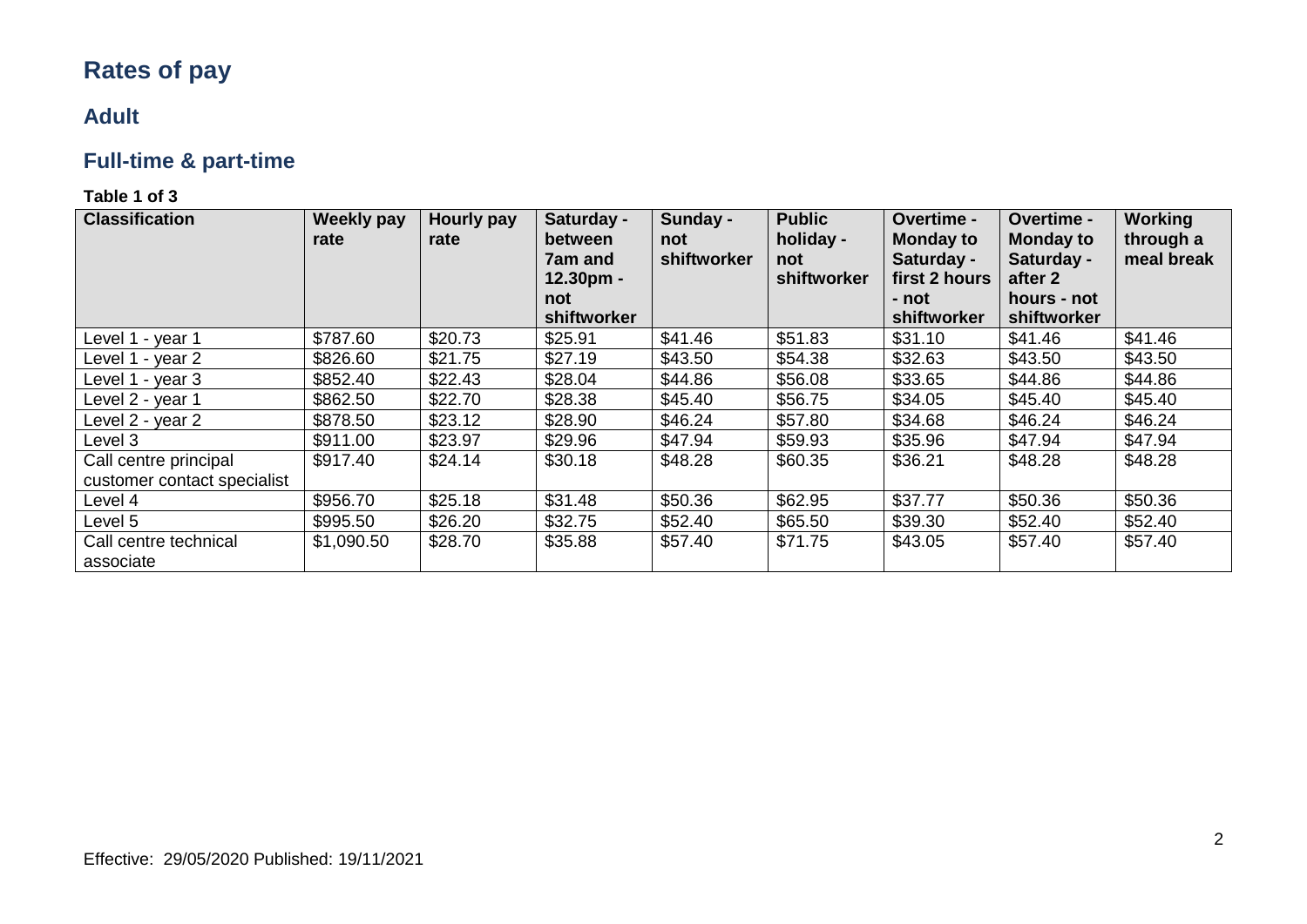| <b>Classification</b>                                | <b>Afternoon</b><br>shift | <b>Permanent</b><br>night shift | <b>Night shift</b> | Saturday -<br>shiftworker | Sunday -<br>shiftworker | <b>Public</b><br>holiday -<br>shiftworker | Overtime -<br>Saturday -<br>outside<br>ordinary<br>working<br>period -<br>shiftworker | Overtime -<br>Sunday -<br>outside<br>ordinary<br>working<br>period -<br>shiftworker |
|------------------------------------------------------|---------------------------|---------------------------------|--------------------|---------------------------|-------------------------|-------------------------------------------|---------------------------------------------------------------------------------------|-------------------------------------------------------------------------------------|
| Level 1 - year 1                                     | \$23.84                   | \$26.95                         | \$23.84            | \$31.10                   | \$31.10                 | \$31.10                                   | \$41.46                                                                               | \$41.46                                                                             |
| Level 1 - year 2                                     | \$25.01                   | \$28.28                         | \$25.01            | \$32.63                   | \$32.63                 | \$32.63                                   | \$43.50                                                                               | \$43.50                                                                             |
| Level 1 - year 3                                     | \$25.79                   | \$29.16                         | \$25.79            | \$33.65                   | \$33.65                 | \$33.65                                   | \$44.86                                                                               | \$44.86                                                                             |
| Level 2 - year 1                                     | \$26.11                   | \$29.51                         | \$26.11            | \$34.05                   | \$34.05                 | \$34.05                                   | \$45.40                                                                               | \$45.40                                                                             |
| Level 2 - year 2                                     | \$26.59                   | \$30.06                         | \$26.59            | \$34.68                   | \$34.68                 | \$34.68                                   | \$46.24                                                                               | \$46.24                                                                             |
| Level 3                                              | \$27.57                   | \$31.16                         | \$27.57            | \$35.96                   | \$35.96                 | \$35.96                                   | \$47.94                                                                               | \$47.94                                                                             |
| Call centre principal<br>customer contact specialist | \$27.76                   | \$31.38                         | \$27.76            | \$36.21                   | \$36.21                 | \$36.21                                   | \$48.28                                                                               | \$48.28                                                                             |
| Level 4                                              | \$28.96                   | \$32.73                         | \$28.96            | \$37.77                   | \$37.77                 | \$37.77                                   | \$50.36                                                                               | \$50.36                                                                             |
| Level 5                                              | \$30.13                   | \$34.06                         | \$30.13            | \$39.30                   | \$39.30                 | \$39.30                                   | \$52.40                                                                               | \$52.40                                                                             |
| Call centre technical<br>associate                   | \$33.01                   | \$37.31                         | \$33.01            | \$43.05                   | \$43.05                 | \$43.05                                   | \$57.40                                                                               | \$57.40                                                                             |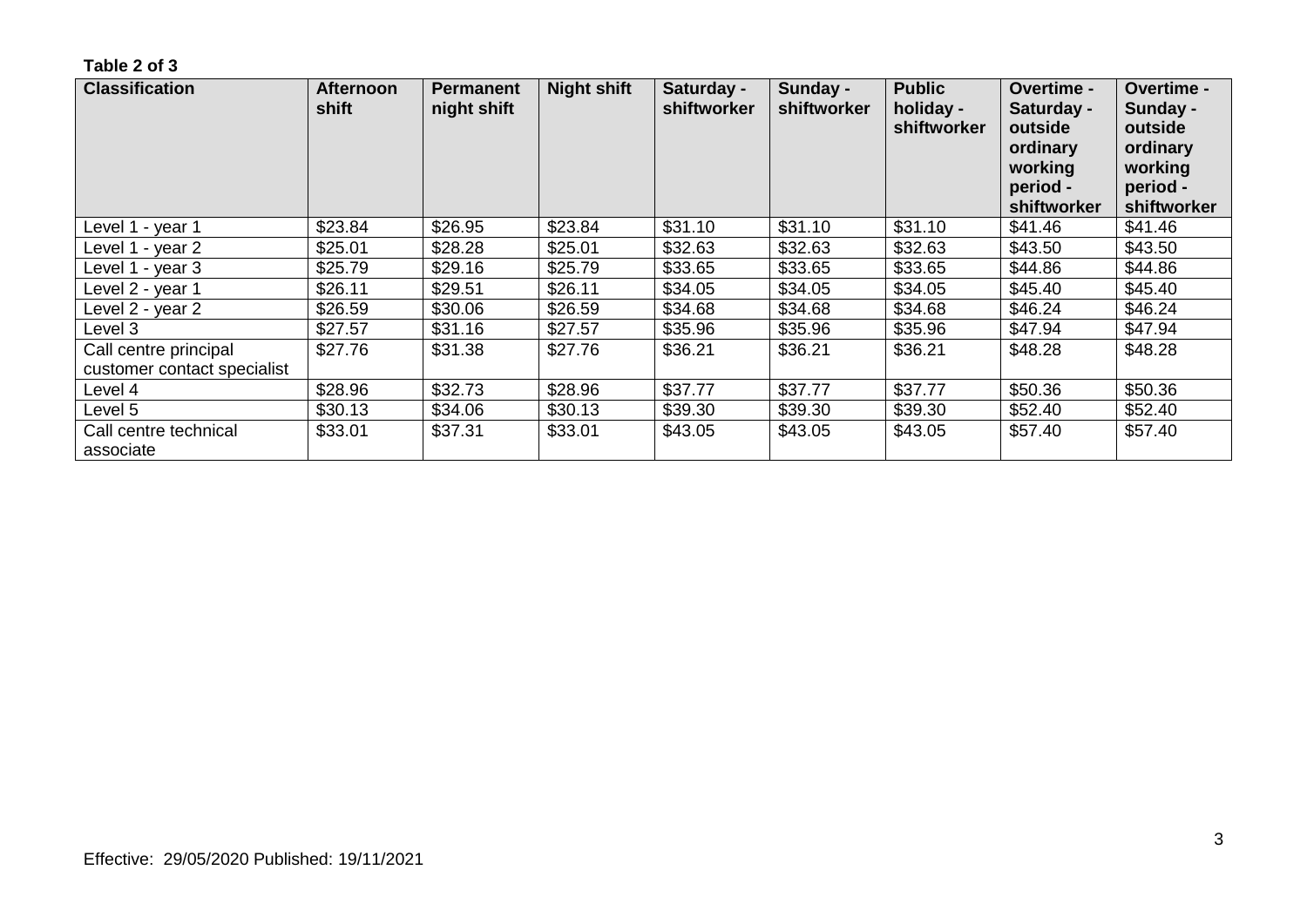| <b>Classification</b>                                | <b>Overtime -</b><br>public holiday<br>- outside<br>ordinary<br>working<br>period -<br>shiftworker | Overtime -<br>more than the<br>weekly hours<br>- shiftworker -<br>first 3 hours | Overtime -<br>more than the<br>weekly hours<br>- shiftworker -<br>after 3 hours | Overtime -<br>more than the<br>daily hours -<br>shiftworker -<br>first 2 hours | <b>Overtime -</b><br>more than the<br>daily hours -<br>shiftworker -<br>after 2 hours | Less than 10<br>hour break<br>between<br>shifts | Less than 8<br>hour break<br>between<br>shifts -<br>change to<br>shift |
|------------------------------------------------------|----------------------------------------------------------------------------------------------------|---------------------------------------------------------------------------------|---------------------------------------------------------------------------------|--------------------------------------------------------------------------------|---------------------------------------------------------------------------------------|-------------------------------------------------|------------------------------------------------------------------------|
| Level 1 - year 1                                     | \$41.46                                                                                            | \$31.10                                                                         | \$41.46                                                                         | \$31.10                                                                        | \$41.46                                                                               | \$41.46                                         | \$41.46                                                                |
| Level 1 - year 2                                     | \$43.50                                                                                            | \$32.63                                                                         | \$43.50                                                                         | \$32.63                                                                        | \$43.50                                                                               | \$43.50                                         | \$43.50                                                                |
| Level 1 - year 3                                     | \$44.86                                                                                            | \$33.65                                                                         | \$44.86                                                                         | \$33.65                                                                        | \$44.86                                                                               | \$44.86                                         | \$44.86                                                                |
| Level 2 - year 1                                     | \$45.40                                                                                            | \$34.05                                                                         | \$45.40                                                                         | \$34.05                                                                        | \$45.40                                                                               | \$45.40                                         | \$45.40                                                                |
| Level 2 - year 2                                     | \$46.24                                                                                            | \$34.68                                                                         | \$46.24                                                                         | \$34.68                                                                        | \$46.24                                                                               | \$46.24                                         | \$46.24                                                                |
| Level 3                                              | \$47.94                                                                                            | \$35.96                                                                         | \$47.94                                                                         | \$35.96                                                                        | \$47.94                                                                               | \$47.94                                         | \$47.94                                                                |
| Call centre principal<br>customer contact specialist | \$48.28                                                                                            | \$36.21                                                                         | \$48.28                                                                         | \$36.21                                                                        | \$48.28                                                                               | \$48.28                                         | \$48.28                                                                |
| Level 4                                              | \$50.36                                                                                            | \$37.77                                                                         | \$50.36                                                                         | \$37.77                                                                        | \$50.36                                                                               | \$50.36                                         | \$50.36                                                                |
| Level 5                                              | \$52.40                                                                                            | \$39.30                                                                         | \$52.40                                                                         | \$39.30                                                                        | \$52.40                                                                               | \$52.40                                         | \$52.40                                                                |
| Call centre technical<br>associate                   | \$57.40                                                                                            | \$43.05                                                                         | \$57.40                                                                         | \$43.05                                                                        | \$57.40                                                                               | \$57.40                                         | \$57.40                                                                |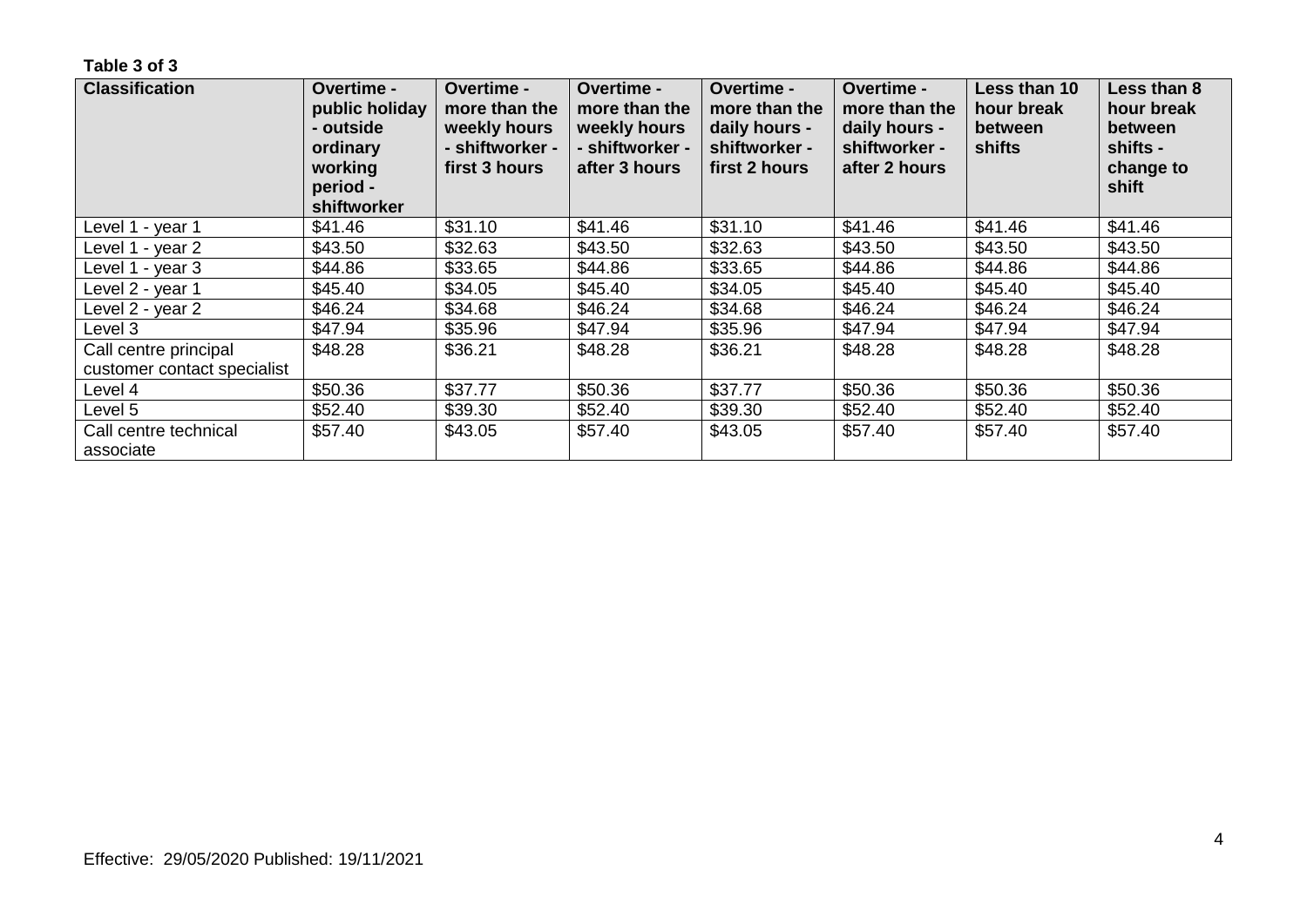### **Casual**

| <b>Classification</b>                                | Hourly pay<br>rate | Saturday -<br>between<br>7am and<br>12.30pm -<br>not<br>shiftworker | Sunday -<br>not<br><b>shiftworker</b> | <b>Public</b><br>holiday -<br>not<br>shiftworker | Overtime -<br><b>Monday to</b><br>Saturday -<br>first 2 hours<br>- not<br>shiftworker | Overtime -<br><b>Monday to</b><br>Saturday -<br>after 2<br>hours - not<br>shiftworker | <b>Working</b><br>through a<br>meal break | <b>Afternoon</b><br>shift |
|------------------------------------------------------|--------------------|---------------------------------------------------------------------|---------------------------------------|--------------------------------------------------|---------------------------------------------------------------------------------------|---------------------------------------------------------------------------------------|-------------------------------------------|---------------------------|
| Level 1 - year 1                                     | \$25.91            | \$31.10                                                             | \$46.64                               | \$57.01                                          | \$36.28                                                                               | \$46.64                                                                               | \$46.64                                   | \$29.02                   |
| Level 1 - year 2                                     | \$27.19            | \$32.63                                                             | \$48.94                               | \$59.81                                          | \$38.06                                                                               | \$48.94                                                                               | \$48.94                                   | \$30.45                   |
| Level 1 - year 3                                     | \$28.04            | \$33.65                                                             | \$50.47                               | \$61.68                                          | \$39.25                                                                               | \$50.47                                                                               | \$50.47                                   | \$31.40                   |
| Level 2 - year 1                                     | \$28.38            | \$34.05                                                             | \$51.08                               | \$62.43                                          | \$39.73                                                                               | \$51.08                                                                               | \$51.08                                   | \$31.78                   |
| Level 2 - year 2                                     | \$28.90            | \$34.68                                                             | \$52.02                               | \$63.58                                          | \$40.46                                                                               | \$52.02                                                                               | \$52.02                                   | \$32.37                   |
| Level 3                                              | \$29.96            | \$35.96                                                             | \$53.93                               | \$65.92                                          | \$41.95                                                                               | \$53.93                                                                               | \$53.93                                   | \$33.56                   |
| Call centre principal<br>customer contact specialist | \$30.18            | \$36.21                                                             | \$54.32                               | \$66.39                                          | \$42.25                                                                               | \$54.32                                                                               | \$54.32                                   | \$33.80                   |
| Level 4                                              | \$31.48            | \$37.77                                                             | \$56.66                               | \$69.25                                          | \$44.07                                                                               | \$56.66                                                                               | \$56.66                                   | \$35.25                   |
| Level 5                                              | \$32.75            | \$39.30                                                             | \$58.95                               | \$72.05                                          | \$45.85                                                                               | \$58.95                                                                               | \$58.95                                   | \$36.68                   |
| Call centre technical<br>associate                   | \$35.88            | \$43.05                                                             | \$64.58                               | \$78.93                                          | \$50.23                                                                               | \$64.58                                                                               | \$64.58                                   | \$40.18                   |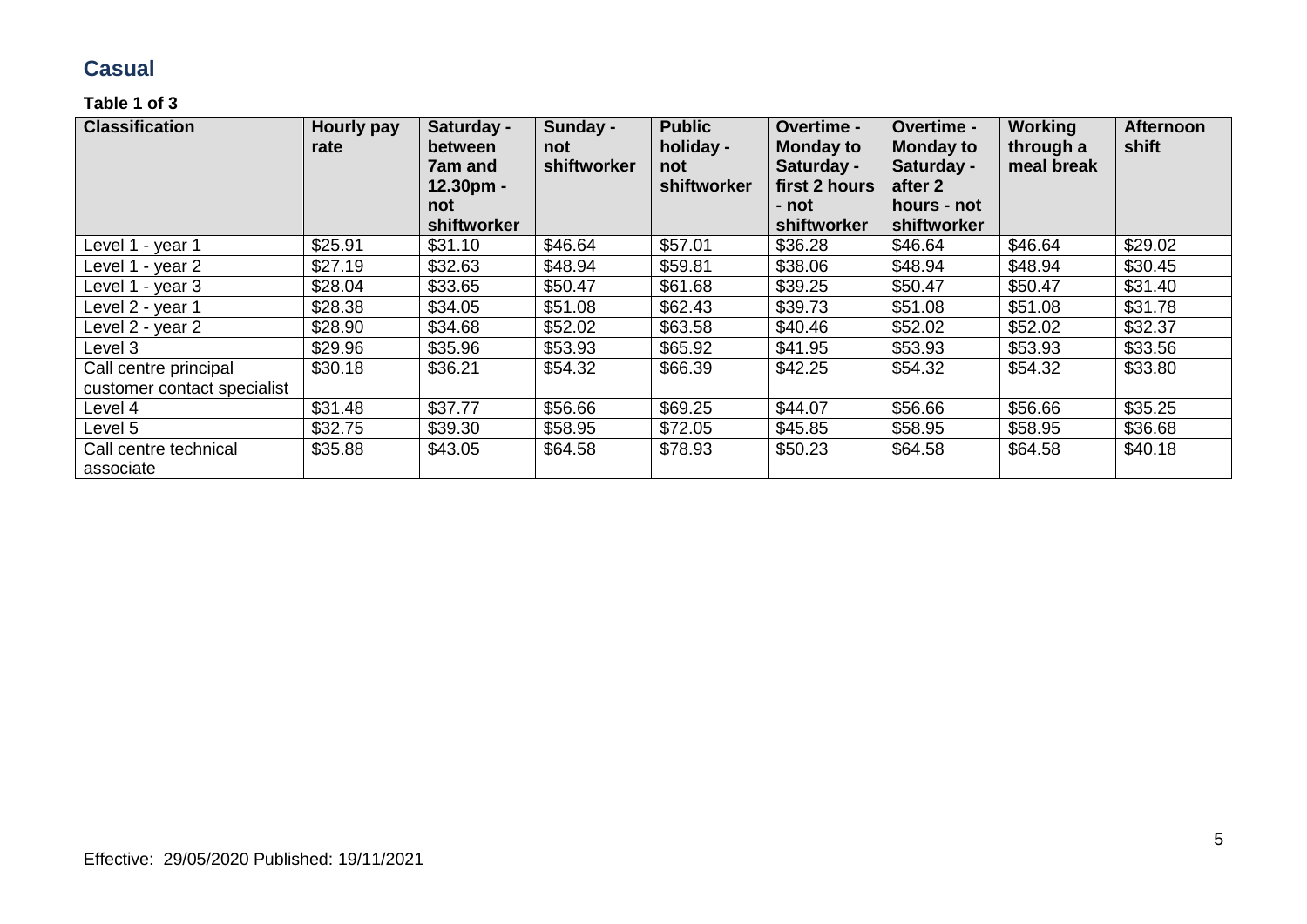| <b>Classification</b>                                | <b>Permanent</b><br>night shift | <b>Night shift</b> | Saturday -<br>shiftworker | Sunday -<br>shiftworker | <b>Public</b><br>holiday -<br>shiftworker | <b>Overtime -</b><br>Saturday -<br>outside<br>ordinary<br>working<br>period -<br>shiftworker | <b>Overtime -</b><br>Sunday -<br>outside<br>ordinary<br>working<br>period -<br>shiftworker | <b>Overtime -</b><br>public<br>holiday -<br>outside<br>ordinary<br>working<br>period -<br>shiftworker |
|------------------------------------------------------|---------------------------------|--------------------|---------------------------|-------------------------|-------------------------------------------|----------------------------------------------------------------------------------------------|--------------------------------------------------------------------------------------------|-------------------------------------------------------------------------------------------------------|
| Level 1 - year 1                                     | \$32.13                         | \$29.02            | \$36.28                   | \$36.28                 | \$36.28                                   | \$46.64                                                                                      | \$46.64                                                                                    | \$46.64                                                                                               |
| Level 1 - year 2                                     | \$33.71                         | \$30.45            | \$38.06                   | \$38.06                 | \$38.06                                   | \$48.94                                                                                      | \$48.94                                                                                    | \$48.94                                                                                               |
| Level 1 - year 3                                     | \$34.77                         | \$31.40            | \$39.25                   | \$39.25                 | \$39.25                                   | \$50.47                                                                                      | \$50.47                                                                                    | \$50.47                                                                                               |
| Level 2 - year 1                                     | \$35.19                         | \$31.78            | \$39.73                   | \$39.73                 | \$39.73                                   | \$51.08                                                                                      | \$51.08                                                                                    | \$51.08                                                                                               |
| Level 2 - year 2                                     | \$35.84                         | \$32.37            | \$40.46                   | \$40.46                 | \$40.46                                   | \$52.02                                                                                      | \$52.02                                                                                    | \$52.02                                                                                               |
| Level 3                                              | \$37.15                         | \$33.56            | \$41.95                   | \$41.95                 | \$41.95                                   | \$53.93                                                                                      | \$53.93                                                                                    | \$53.93                                                                                               |
| Call centre principal<br>customer contact specialist | \$37.42                         | \$33.80            | \$42.25                   | \$42.25                 | \$42.25                                   | \$54.32                                                                                      | \$54.32                                                                                    | \$54.32                                                                                               |
| Level 4                                              | \$39.03                         | \$35.25            | \$44.07                   | \$44.07                 | \$44.07                                   | \$56.66                                                                                      | \$56.66                                                                                    | \$56.66                                                                                               |
| Level 5                                              | \$40.61                         | \$36.68            | \$45.85                   | \$45.85                 | \$45.85                                   | \$58.95                                                                                      | \$58.95                                                                                    | \$58.95                                                                                               |
| Call centre technical<br>associate                   | \$44.49                         | \$40.18            | \$50.23                   | \$50.23                 | \$50.23                                   | \$64.58                                                                                      | \$64.58                                                                                    | \$64.58                                                                                               |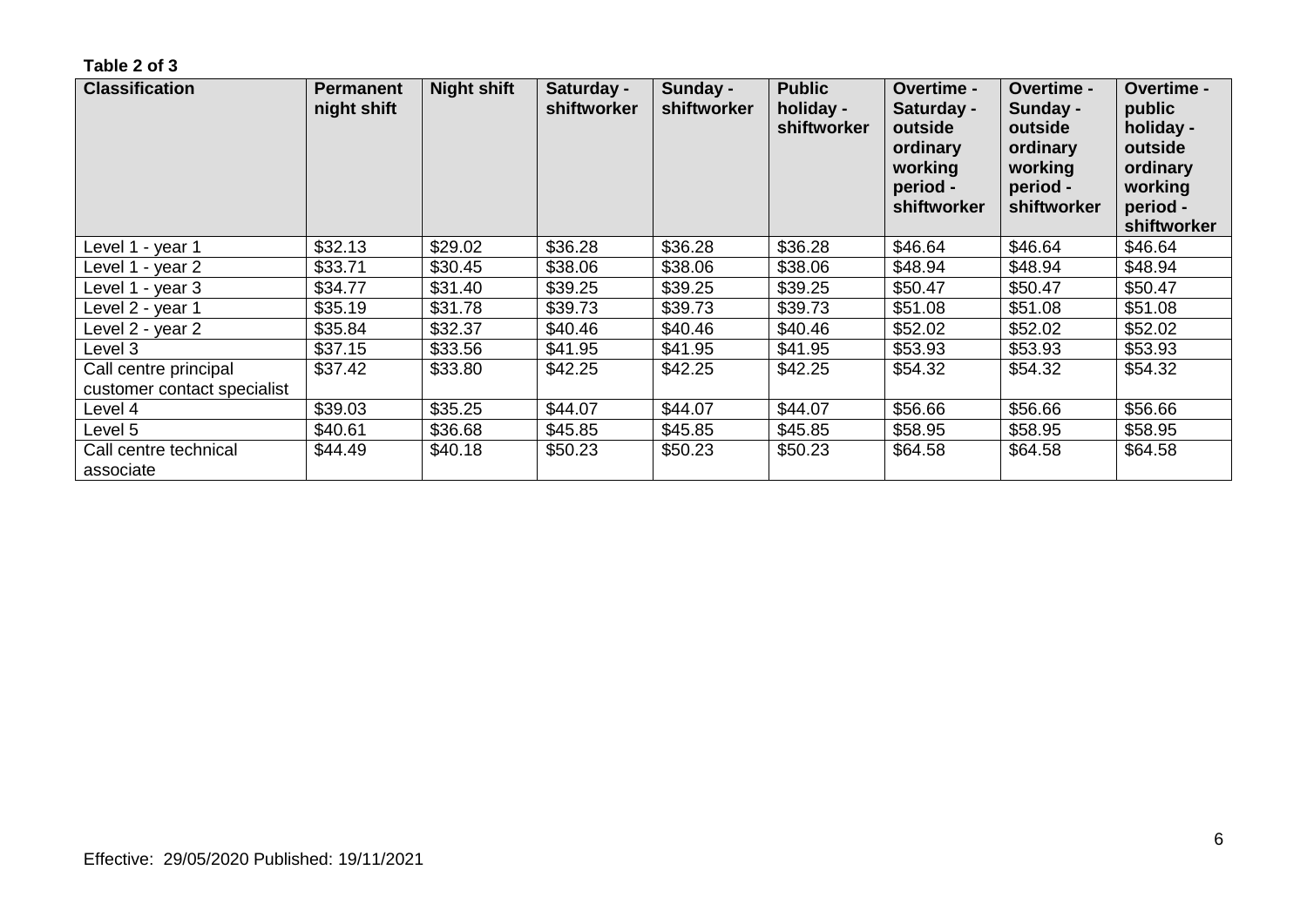| <b>Classification</b>       | Overtime - more than the    | Overtime - more than the    | Overtime - more than the    | Overtime - more than the    |
|-----------------------------|-----------------------------|-----------------------------|-----------------------------|-----------------------------|
|                             | weekly hours -              | weekly hours -              | daily hours - shiftworker - | daily hours - shiftworker - |
|                             | shiftworker - first 3 hours | shiftworker - after 3 hours | first 2 hours               | after 2 hours               |
| Level 1 - year 1            | \$36.28                     | \$46.64                     | \$36.28                     | \$46.64                     |
| Level 1 - year 2            | \$38.06                     | \$48.94                     | \$38.06                     | \$48.94                     |
| Level 1 - year 3            | \$39.25                     | \$50.47                     | \$39.25                     | \$50.47                     |
| Level 2 - year 1            | \$39.73                     | \$51.08                     | \$39.73                     | \$51.08                     |
| Level 2 - year 2            | \$40.46                     | \$52.02                     | \$40.46                     | \$52.02                     |
| Level 3                     | \$41.95                     | \$53.93                     | \$41.95                     | \$53.93                     |
| Call centre principal       | \$42.25                     | \$54.32                     | \$42.25                     | \$54.32                     |
| customer contact specialist |                             |                             |                             |                             |
| Level 4                     | \$44.07                     | \$56.66                     | \$44.07                     | \$56.66                     |
| Level 5                     | \$45.85                     | \$58.95                     | \$45.85                     | \$58.95                     |
| Call centre technical       | \$50.23                     | \$64.58                     | \$50.23                     | \$64.58                     |
| associate                   |                             |                             |                             |                             |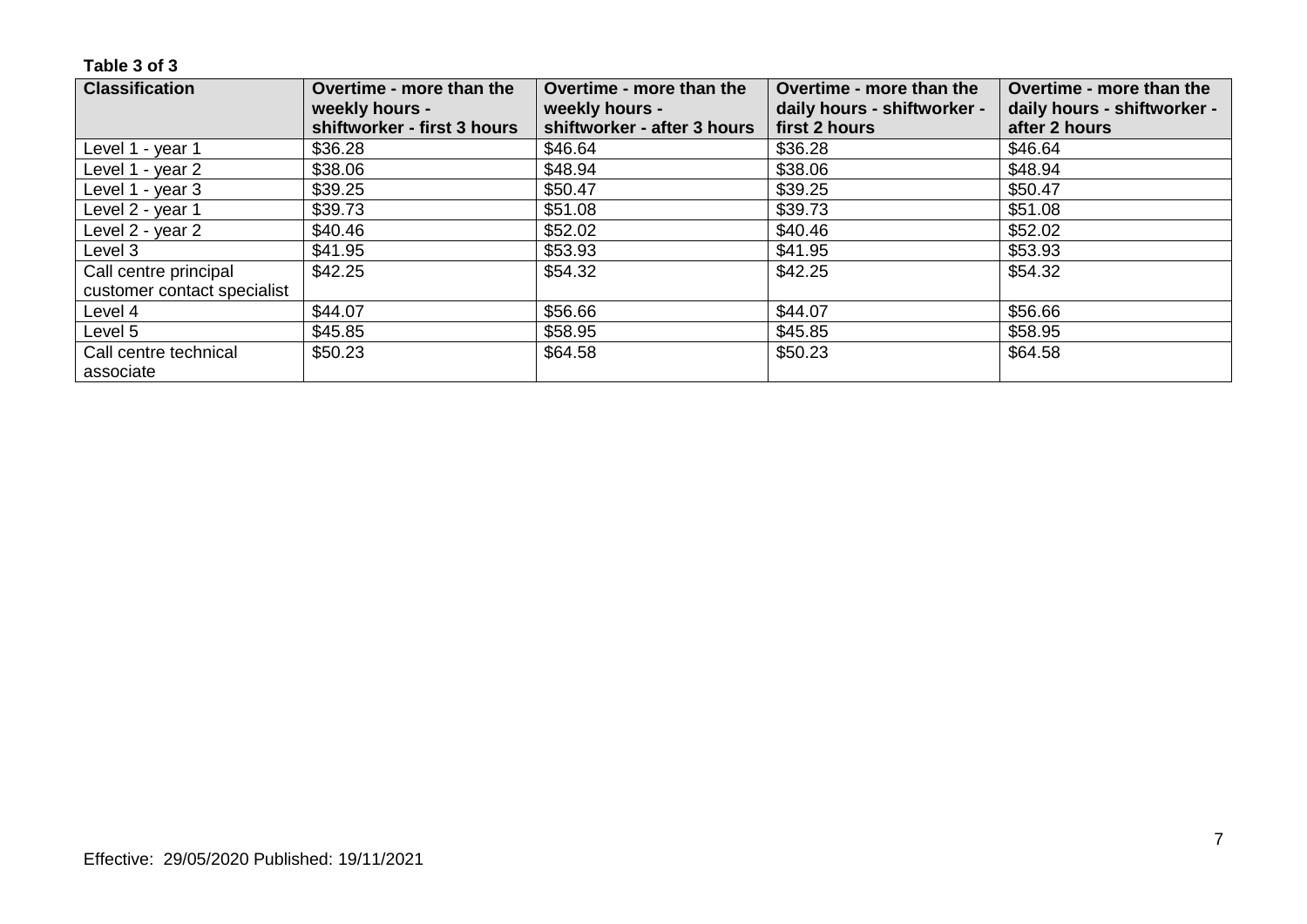# **Junior - Full-time & part-time - Under 16 years**

| <b>Classification</b>                                | <b>Hourly pay</b><br>rate | Saturday -<br>between<br><b>7am and</b><br>$12.30pm -$<br>not | Sunday -<br>not<br>shiftworker | <b>Public</b><br>holiday -<br>not<br>shiftworker | Overtime -<br><b>Monday to</b><br>Saturday -<br>first 2 hours<br>- not | Overtime -<br><b>Monday to</b><br>Saturday -<br>after 2<br>hours - not | <b>Working</b><br>through a<br>meal break | <b>Afternoon</b><br>shift |
|------------------------------------------------------|---------------------------|---------------------------------------------------------------|--------------------------------|--------------------------------------------------|------------------------------------------------------------------------|------------------------------------------------------------------------|-------------------------------------------|---------------------------|
|                                                      |                           | shiftworker                                                   |                                |                                                  | shiftworker                                                            | shiftworker                                                            |                                           |                           |
| Level 1 - year 1                                     | \$9.33                    | \$11.66                                                       | \$18.66                        | \$23.33                                          | \$14.00                                                                | \$18.66                                                                | \$18.66                                   | \$10.73                   |
| Level 1 - year 2                                     | \$9.79                    | \$12.24                                                       | \$19.58                        | \$24.48                                          | \$14.69                                                                | \$19.58                                                                | \$19.58                                   | \$11.26                   |
| Level 1 - year 3                                     | \$10.09                   | \$12.61                                                       | \$20.18                        | \$25.23                                          | \$15.14                                                                | \$20.18                                                                | \$20.18                                   | \$11.60                   |
| Level 2 - year 1                                     | \$10.21                   | \$12.76                                                       | \$20.42                        | \$25.53                                          | \$15.32                                                                | \$20.42                                                                | \$20.42                                   | \$11.74                   |
| Level 2 - year 2                                     | \$10.40                   | \$13.00                                                       | \$20.80                        | \$26.00                                          | \$15.60                                                                | \$20.80                                                                | \$20.80                                   | \$11.96                   |
| Level 3                                              | \$10.79                   | \$13.49                                                       | \$21.58                        | \$26.98                                          | \$16.19                                                                | \$21.58                                                                | \$21.58                                   | \$12.41                   |
| Call centre principal<br>customer contact specialist | \$10.86                   | \$13.58                                                       | \$21.72                        | \$27.15                                          | \$16.29                                                                | \$21.72                                                                | \$21.72                                   | \$12.49                   |
| Level 4                                              | \$11.33                   | \$14.16                                                       | \$22.66                        | \$28.33                                          | \$17.00                                                                | \$22.66                                                                | \$22.66                                   | \$13.03                   |
| Level 5                                              | \$11.79                   | \$14.74                                                       | \$23.58                        | \$29.48                                          | \$17.69                                                                | \$23.58                                                                | \$23.58                                   | \$13.56                   |
| Call centre technical<br>associate                   | \$12.91                   | \$16.14                                                       | \$25.82                        | \$32.28                                          | \$19.37                                                                | \$25.82                                                                | \$25.82                                   | \$14.85                   |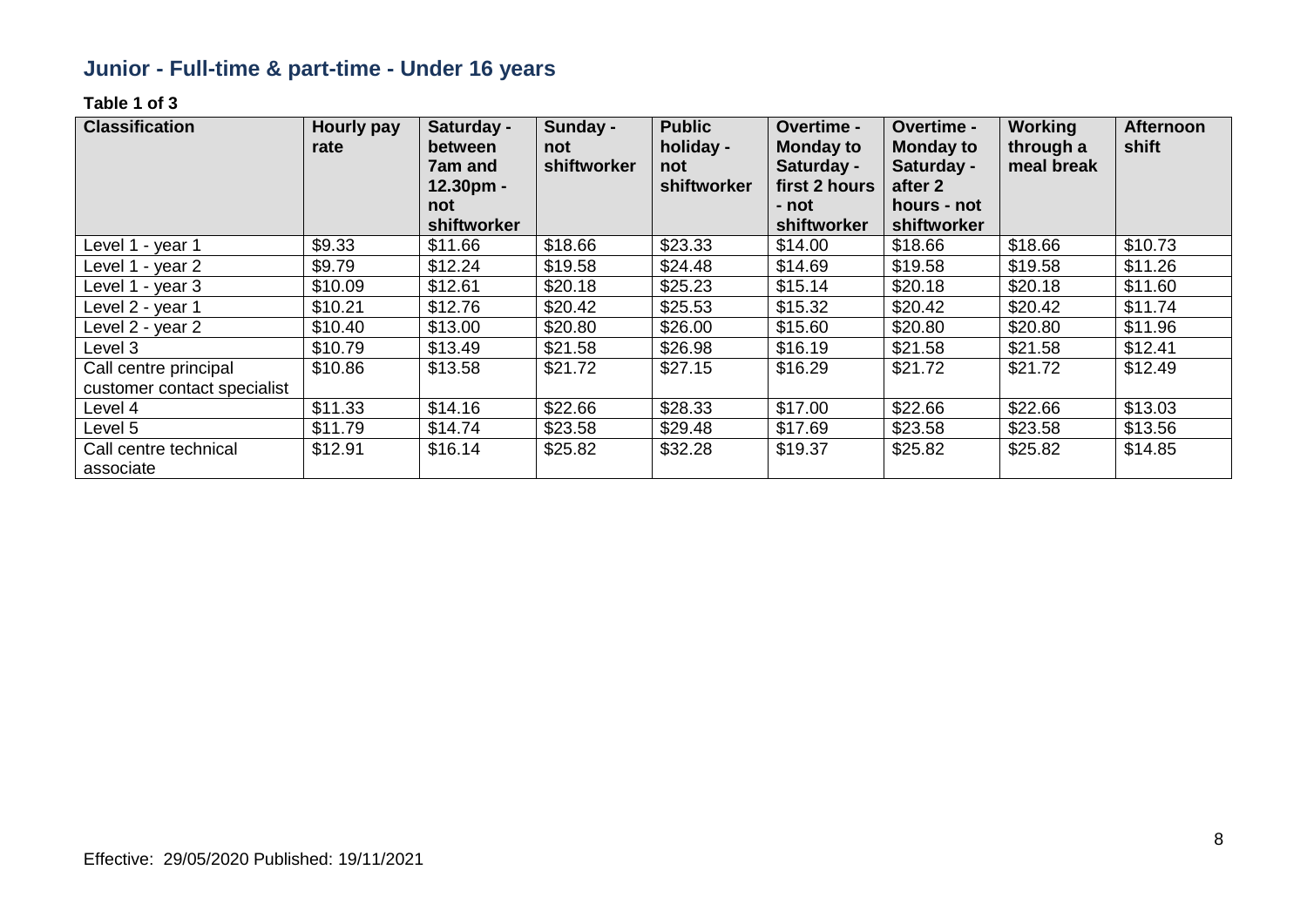| <b>Classification</b>                                | <b>Permanent</b><br>night shift | <b>Night shift</b> | Saturday -<br>shiftworker | Sunday -<br>shiftworker | <b>Public</b><br>holiday -<br>shiftworker | <b>Overtime -</b><br>Saturday -<br>outside<br>ordinary<br>working<br>period -<br>shiftworker | <b>Overtime -</b><br>Sunday -<br>outside<br>ordinary<br>working<br>period -<br>shiftworker | <b>Overtime -</b><br>public<br>holiday -<br>outside<br>ordinary<br>working<br>period -<br>shiftworker |
|------------------------------------------------------|---------------------------------|--------------------|---------------------------|-------------------------|-------------------------------------------|----------------------------------------------------------------------------------------------|--------------------------------------------------------------------------------------------|-------------------------------------------------------------------------------------------------------|
| Level 1 - year 1                                     | \$12.13                         | \$10.73            | \$14.00                   | \$14.00                 | \$14.00                                   | \$18.66                                                                                      | \$18.66                                                                                    | \$18.66                                                                                               |
| Level 1 - year 2                                     | \$12.73                         | \$11.26            | \$14.69                   | \$14.69                 | \$14.69                                   | \$19.58                                                                                      | \$19.58                                                                                    | \$19.58                                                                                               |
| Level 1 - year 3                                     | \$13.12                         | \$11.60            | \$15.14                   | \$15.14                 | \$15.14                                   | \$20.18                                                                                      | \$20.18                                                                                    | \$20.18                                                                                               |
| Level 2 - year 1                                     | \$13.27                         | \$11.74            | \$15.32                   | \$15.32                 | \$15.32                                   | \$20.42                                                                                      | \$20.42                                                                                    | \$20.42                                                                                               |
| Level 2 - year 2                                     | \$13.52                         | \$11.96            | \$15.60                   | \$15.60                 | \$15.60                                   | \$20.80                                                                                      | \$20.80                                                                                    | \$20.80                                                                                               |
| Level 3                                              | \$14.03                         | \$12.41            | \$16.19                   | \$16.19                 | \$16.19                                   | \$21.58                                                                                      | \$21.58                                                                                    | \$21.58                                                                                               |
| Call centre principal<br>customer contact specialist | \$14.12                         | \$12.49            | \$16.29                   | \$16.29                 | \$16.29                                   | \$21.72                                                                                      | \$21.72                                                                                    | \$21.72                                                                                               |
| Level 4                                              | \$14.73                         | \$13.03            | \$17.00                   | \$17.00                 | \$17.00                                   | \$22.66                                                                                      | \$22.66                                                                                    | \$22.66                                                                                               |
| Level 5                                              | \$15.33                         | \$13.56            | \$17.69                   | \$17.69                 | \$17.69                                   | \$23.58                                                                                      | \$23.58                                                                                    | \$23.58                                                                                               |
| Call centre technical<br>associate                   | \$16.78                         | \$14.85            | \$19.37                   | \$19.37                 | \$19.37                                   | \$25.82                                                                                      | \$25.82                                                                                    | \$25.82                                                                                               |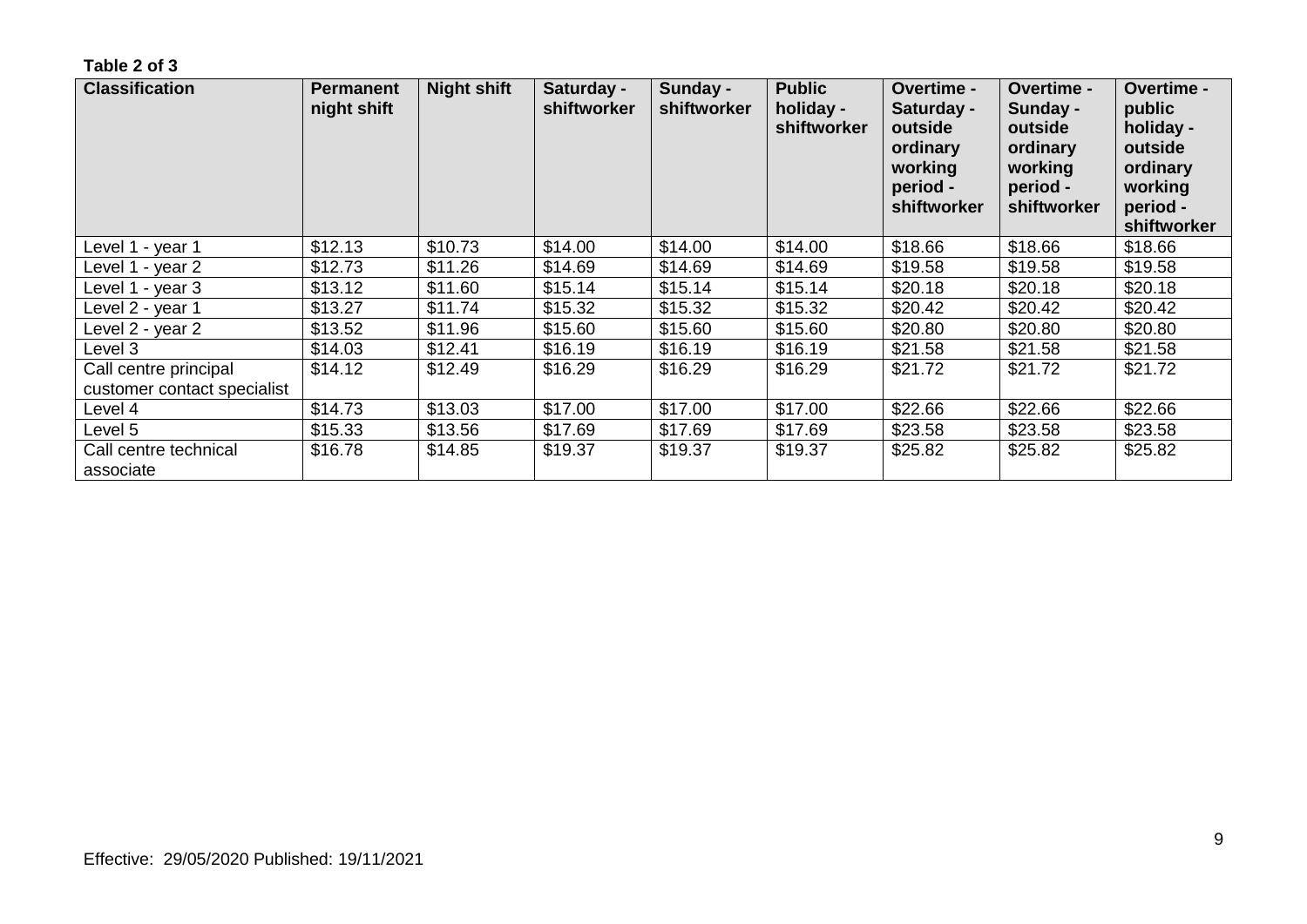| <b>Classification</b>              | <b>Overtime - more</b><br>than the weekly<br>hours - | <b>Overtime - more</b><br>than the weekly<br>hours - | <b>Overtime - more</b><br>than the daily<br>hours - | <b>Overtime - more</b><br>than the daily<br>hours - | Less than 10<br>hour break<br>between shifts | Less than 8 hour<br>break between<br>shifts - change |
|------------------------------------|------------------------------------------------------|------------------------------------------------------|-----------------------------------------------------|-----------------------------------------------------|----------------------------------------------|------------------------------------------------------|
|                                    | shiftworker -<br>first 3 hours                       | shiftworker -<br>after 3 hours                       | shiftworker -<br>first 2 hours                      | shiftworker -<br>after 2 hours                      |                                              | to shift                                             |
| Level 1 - year 1                   | \$14.00                                              | \$18.66                                              | \$14.00                                             | \$18.66                                             | \$18.66                                      | \$18.66                                              |
| Level 1 - year 2                   | \$14.69                                              | \$19.58                                              | \$14.69                                             | \$19.58                                             | \$19.58                                      | \$19.58                                              |
| Level 1 - year 3                   | \$15.14                                              | \$20.18                                              | \$15.14                                             | \$20.18                                             | \$20.18                                      | \$20.18                                              |
| Level 2 - year 1                   | \$15.32                                              | \$20.42                                              | \$15.32                                             | \$20.42                                             | \$20.42                                      | \$20.42                                              |
| Level 2 - year 2                   | \$15.60                                              | \$20.80                                              | \$15.60                                             | \$20.80                                             | \$20.80                                      | \$20.80                                              |
| Level 3                            | \$16.19                                              | \$21.58                                              | \$16.19                                             | \$21.58                                             | \$21.58                                      | \$21.58                                              |
| Call centre principal              | \$16.29                                              | \$21.72                                              | \$16.29                                             | \$21.72                                             | \$21.72                                      | \$21.72                                              |
| customer contact specialist        |                                                      |                                                      |                                                     |                                                     |                                              |                                                      |
| Level 4                            | \$17.00                                              | \$22.66                                              | \$17.00                                             | \$22.66                                             | \$22.66                                      | \$22.66                                              |
| Level 5                            | \$17.69                                              | \$23.58                                              | \$17.69                                             | \$23.58                                             | \$23.58                                      | \$23.58                                              |
| Call centre technical<br>associate | \$19.37                                              | \$25.82                                              | \$19.37                                             | \$25.82                                             | \$25.82                                      | \$25.82                                              |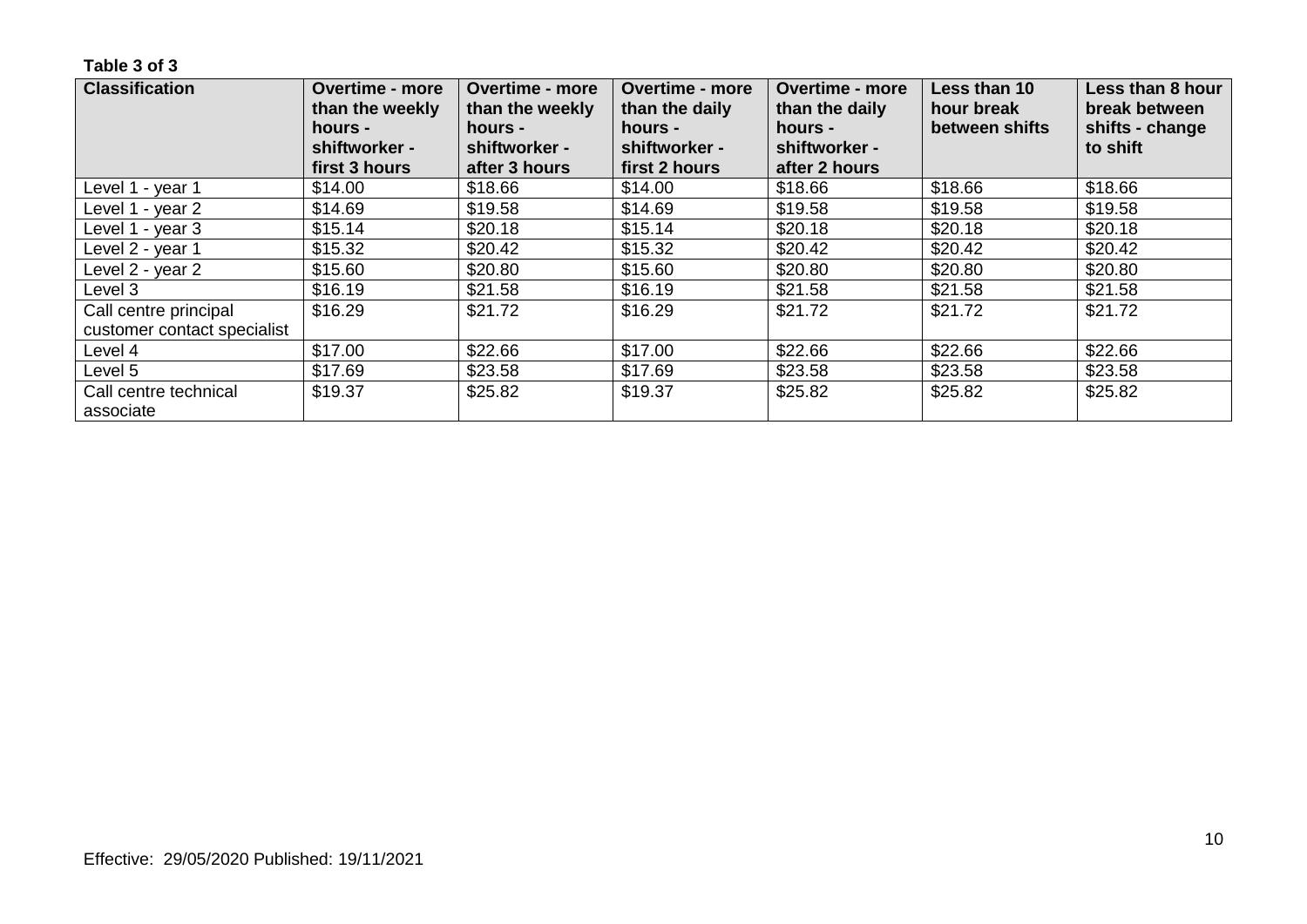# **Junior - Full-time & part-time - 16 years**

| <b>Classification</b>                                | <b>Hourly pay</b><br>rate | Saturday -<br>between<br><b>7am and</b><br>12.30pm -<br>not<br>shiftworker | Sunday -<br>not<br>shiftworker | <b>Public</b><br>holiday -<br>not<br>shiftworker | Overtime -<br><b>Monday to</b><br>Saturday -<br>first 2 hours<br>- not<br>shiftworker | Overtime -<br><b>Monday to</b><br>Saturday -<br>after 2<br>hours - not<br>shiftworker | <b>Working</b><br>through a<br>meal break | <b>Afternoon</b><br>shift |
|------------------------------------------------------|---------------------------|----------------------------------------------------------------------------|--------------------------------|--------------------------------------------------|---------------------------------------------------------------------------------------|---------------------------------------------------------------------------------------|-------------------------------------------|---------------------------|
| Level 1 - year 1                                     | \$10.36                   | \$12.95                                                                    | \$20.72                        | \$25.90                                          | \$15.54                                                                               | \$20.72                                                                               | \$20.72                                   | \$11.91                   |
| Level 1 - year 2                                     | \$10.88                   | \$13.60                                                                    | \$21.76                        | \$27.20                                          | \$16.32                                                                               | \$21.76                                                                               | \$21.76                                   | \$12.51                   |
| Level 1 - year 3                                     | \$11.22                   | \$14.03                                                                    | \$22.44                        | \$28.05                                          | \$16.83                                                                               | \$22.44                                                                               | \$22.44                                   | \$12.90                   |
| Level 2 - year 1                                     | \$11.35                   | \$14.19                                                                    | \$22.70                        | \$28.38                                          | \$17.03                                                                               | \$22.70                                                                               | \$22.70                                   | \$13.05                   |
| Level 2 - year 2                                     | \$11.56                   | \$14.45                                                                    | \$23.12                        | \$28.90                                          | \$17.34                                                                               | \$23.12                                                                               | \$23.12                                   | \$13.29                   |
| Level 3                                              | \$11.99                   | \$14.99                                                                    | \$23.98                        | \$29.98                                          | \$17.99                                                                               | \$23.98                                                                               | \$23.98                                   | \$13.79                   |
| Call centre principal<br>customer contact specialist | \$12.07                   | \$15.09                                                                    | \$24.14                        | \$30.18                                          | \$18.11                                                                               | \$24.14                                                                               | \$24.14                                   | \$13.88                   |
| Level 4                                              | \$12.59                   | \$15.74                                                                    | \$25.18                        | \$31.48                                          | \$18.89                                                                               | \$25.18                                                                               | \$25.18                                   | \$14.48                   |
| Level 5                                              | \$13.10                   | \$16.38                                                                    | \$26.20                        | \$32.75                                          | \$19.65                                                                               | \$26.20                                                                               | \$26.20                                   | \$15.07                   |
| Call centre technical<br>associate                   | \$14.35                   | \$17.94                                                                    | \$28.70                        | \$35.88                                          | \$21.53                                                                               | \$28.70                                                                               | \$28.70                                   | \$16.50                   |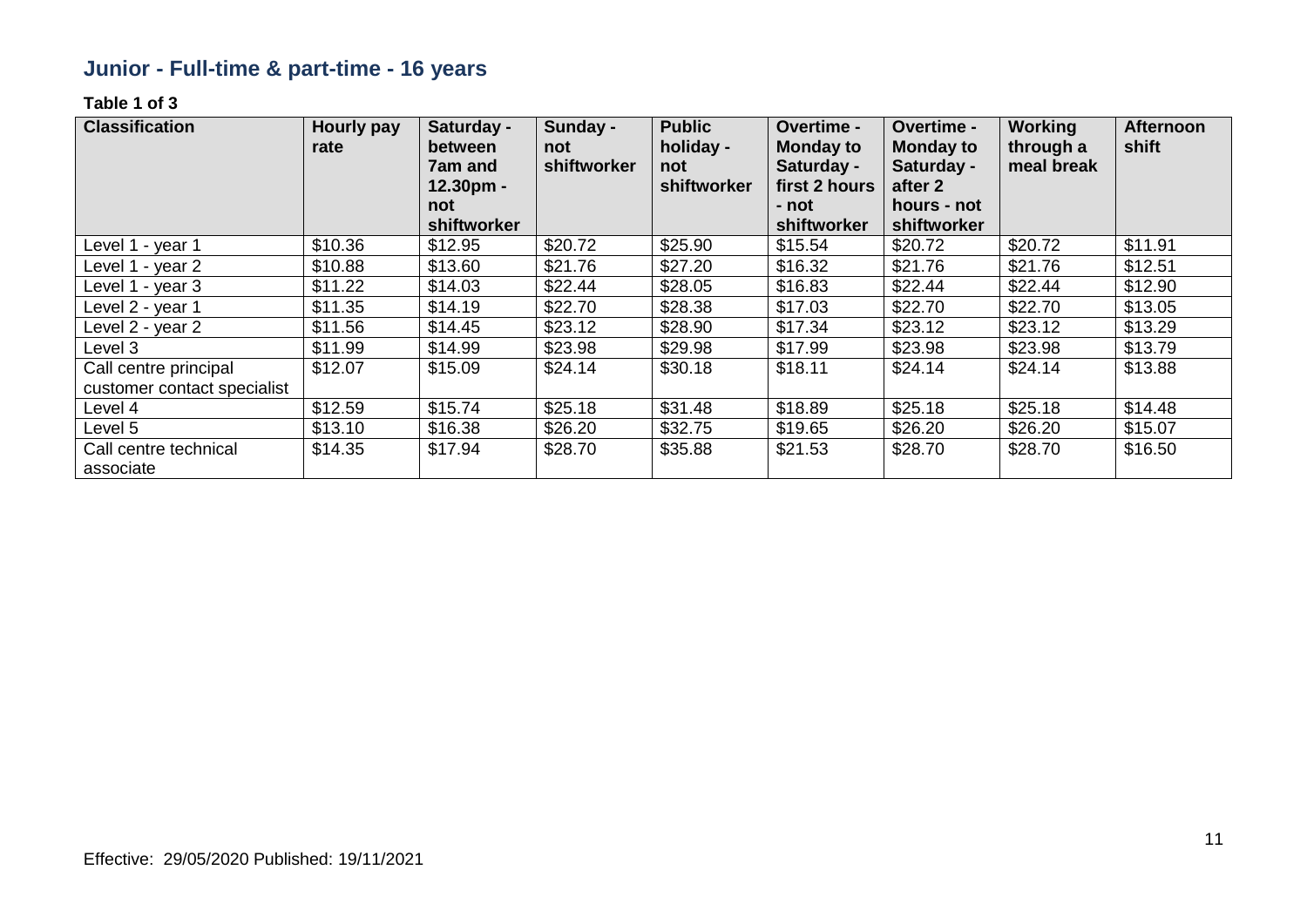| <b>Classification</b>                                | <b>Permanent</b><br>night shift | <b>Night shift</b> | Saturday -<br>shiftworker | Sunday -<br>shiftworker | <b>Public</b><br>holiday -<br>shiftworker | <b>Overtime -</b><br>Saturday -<br>outside<br>ordinary<br>working<br>period -<br>shiftworker | <b>Overtime -</b><br>Sunday -<br>outside<br>ordinary<br>working<br>period -<br>shiftworker | <b>Overtime -</b><br>public<br>holiday -<br>outside<br>ordinary<br>working<br>period -<br>shiftworker |
|------------------------------------------------------|---------------------------------|--------------------|---------------------------|-------------------------|-------------------------------------------|----------------------------------------------------------------------------------------------|--------------------------------------------------------------------------------------------|-------------------------------------------------------------------------------------------------------|
| Level 1 - year 1                                     | \$13.47                         | \$11.91            | \$15.54                   | \$15.54                 | \$15.54                                   | \$20.72                                                                                      | \$20.72                                                                                    | \$20.72                                                                                               |
| Level 1 - year 2                                     | \$14.14                         | \$12.51            | \$16.32                   | \$16.32                 | \$16.32                                   | \$21.76                                                                                      | \$21.76                                                                                    | \$21.76                                                                                               |
| Level 1 - year 3                                     | \$14.59                         | \$12.90            | \$16.83                   | \$16.83                 | \$16.83                                   | \$22.44                                                                                      | \$22.44                                                                                    | \$22.44                                                                                               |
| Level 2 - year 1                                     | \$14.76                         | \$13.05            | \$17.03                   | \$17.03                 | \$17.03                                   | \$22.70                                                                                      | \$22.70                                                                                    | \$22.70                                                                                               |
| Level 2 - year 2                                     | \$15.03                         | \$13.29            | \$17.34                   | \$17.34                 | \$17.34                                   | \$23.12                                                                                      | \$23.12                                                                                    | \$23.12                                                                                               |
| Level 3                                              | \$15.59                         | \$13.79            | \$17.99                   | \$17.99                 | \$17.99                                   | \$23.98                                                                                      | \$23.98                                                                                    | \$23.98                                                                                               |
| Call centre principal<br>customer contact specialist | \$15.69                         | \$13.88            | \$18.11                   | \$18.11                 | \$18.11                                   | \$24.14                                                                                      | \$24.14                                                                                    | \$24.14                                                                                               |
| Level 4                                              | \$16.37                         | \$14.48            | \$18.89                   | \$18.89                 | \$18.89                                   | \$25.18                                                                                      | \$25.18                                                                                    | \$25.18                                                                                               |
| Level 5                                              | \$17.03                         | \$15.07            | \$19.65                   | \$19.65                 | \$19.65                                   | \$26.20                                                                                      | \$26.20                                                                                    | \$26.20                                                                                               |
| Call centre technical<br>associate                   | \$18.66                         | \$16.50            | \$21.53                   | \$21.53                 | \$21.53                                   | \$28.70                                                                                      | \$28.70                                                                                    | \$28.70                                                                                               |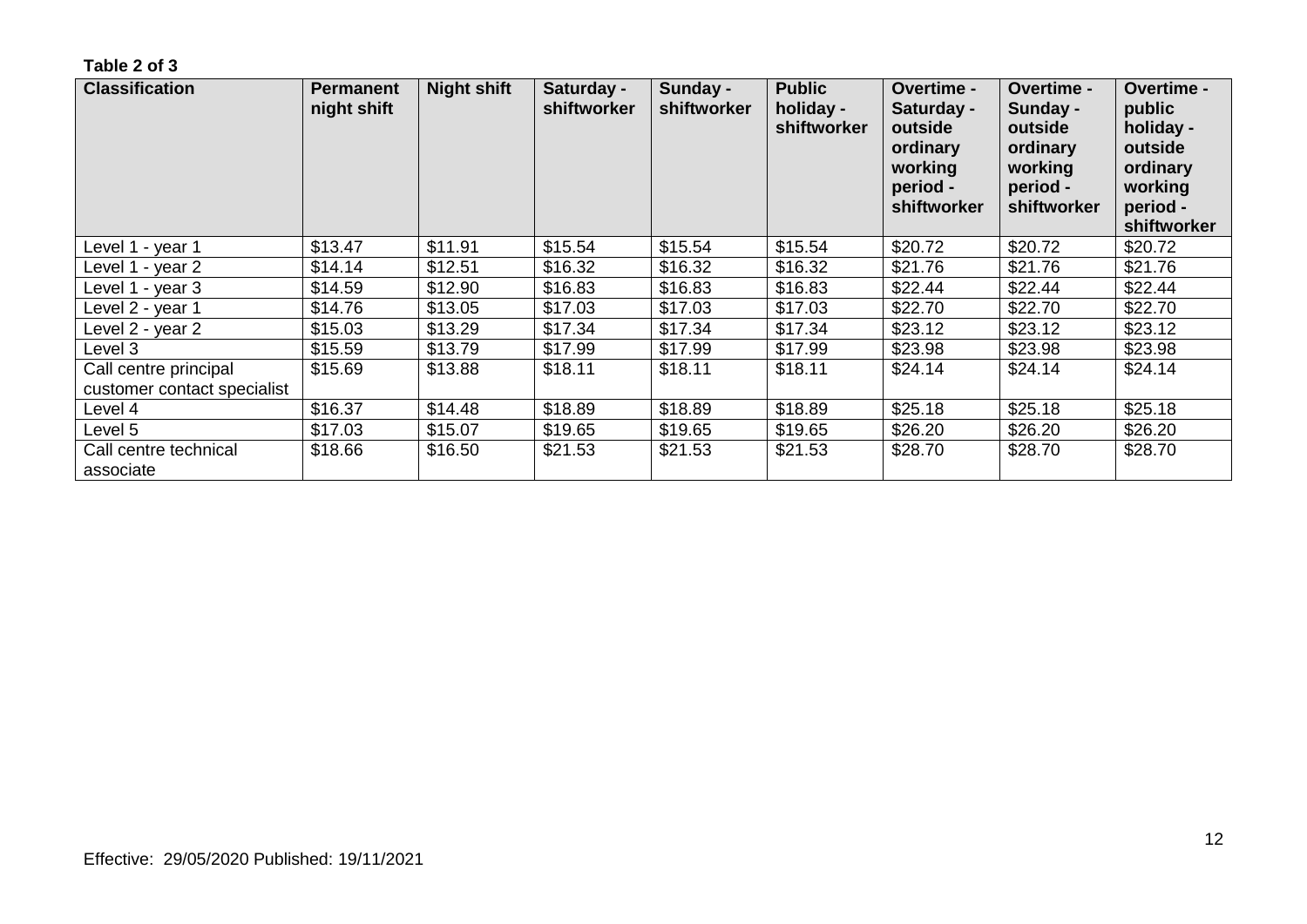| <b>Classification</b>              | <b>Overtime - more</b><br>than the weekly | <b>Overtime - more</b><br>than the weekly | <b>Overtime - more</b><br>than the daily | <b>Overtime - more</b><br>than the daily | Less than 10<br>hour break | Less than 8 hour<br>break between |
|------------------------------------|-------------------------------------------|-------------------------------------------|------------------------------------------|------------------------------------------|----------------------------|-----------------------------------|
|                                    | hours -<br>shiftworker -                  | hours -<br>shiftworker -                  | hours -<br>shiftworker -                 | hours -<br>shiftworker -                 | between shifts             | shifts - change<br>to shift       |
|                                    | first 3 hours                             | after 3 hours                             | first 2 hours                            | after 2 hours                            |                            |                                   |
| Level 1 - year 1                   | \$15.54                                   | \$20.72                                   | \$15.54                                  | \$20.72                                  | \$20.72                    | \$20.72                           |
| Level 1 - year 2                   | \$16.32                                   | \$21.76                                   | \$16.32                                  | \$21.76                                  | \$21.76                    | \$21.76                           |
| Level 1 - year 3                   | \$16.83                                   | \$22.44                                   | \$16.83                                  | \$22.44                                  | \$22.44                    | \$22.44                           |
| Level 2 - year 1                   | \$17.03                                   | \$22.70                                   | \$17.03                                  | \$22.70                                  | \$22.70                    | \$22.70                           |
| Level 2 - year 2                   | \$17.34                                   | \$23.12                                   | \$17.34                                  | \$23.12                                  | \$23.12                    | \$23.12                           |
| Level 3                            | \$17.99                                   | \$23.98                                   | \$17.99                                  | \$23.98                                  | \$23.98                    | \$23.98                           |
| Call centre principal              | \$18.11                                   | \$24.14                                   | \$18.11                                  | \$24.14                                  | \$24.14                    | \$24.14                           |
| customer contact specialist        |                                           |                                           |                                          |                                          |                            |                                   |
| Level 4                            | \$18.89                                   | \$25.18                                   | \$18.89                                  | \$25.18                                  | \$25.18                    | \$25.18                           |
| Level 5                            | \$19.65                                   | \$26.20                                   | \$19.65                                  | \$26.20                                  | \$26.20                    | \$26.20                           |
| Call centre technical<br>associate | \$21.53                                   | \$28.70                                   | \$21.53                                  | \$28.70                                  | \$28.70                    | \$28.70                           |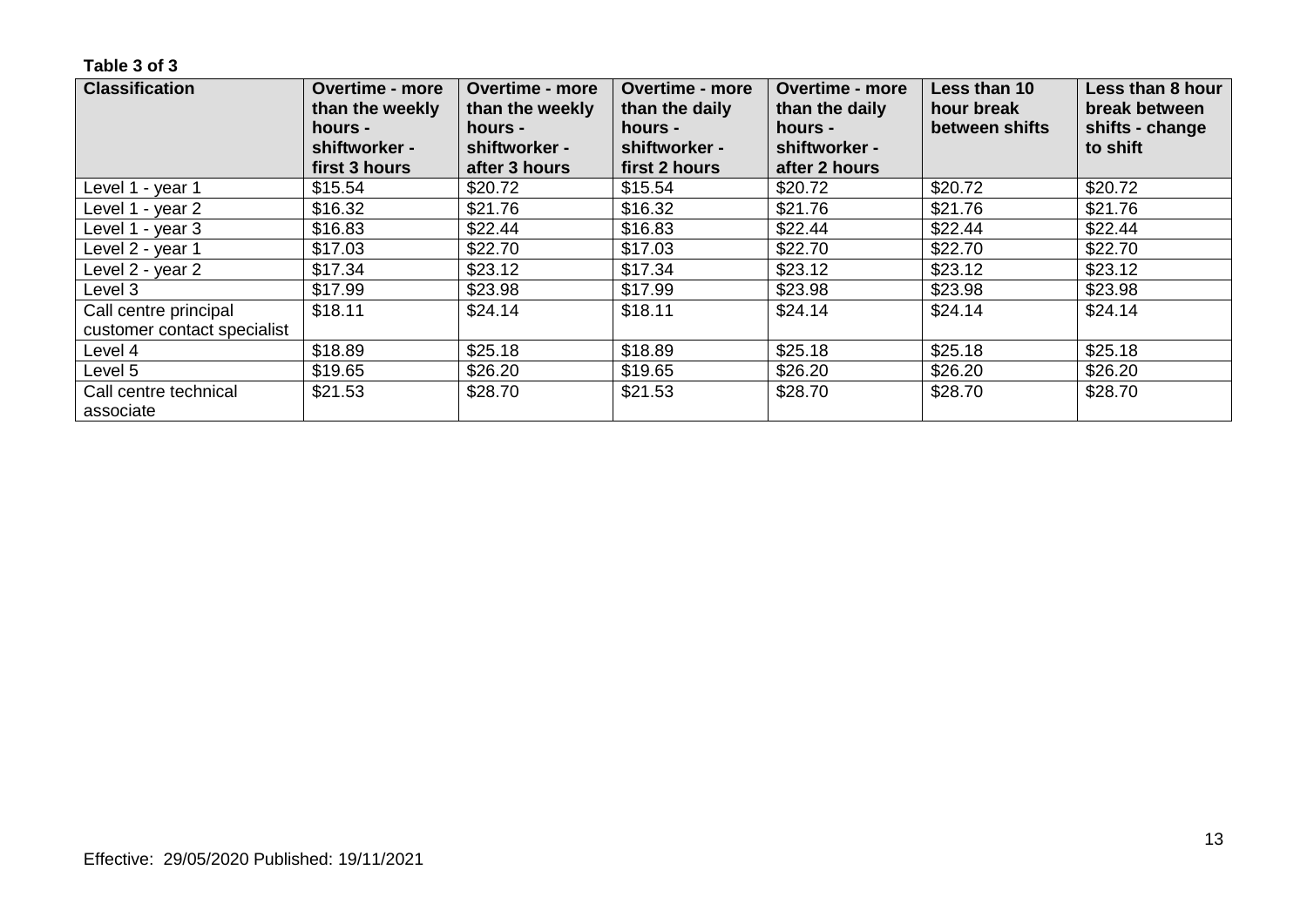# **Junior - Full-time & part-time - 17 years**

| <b>Classification</b>              | <b>Hourly pay</b><br>rate | Saturday -<br>between<br>7am and<br>$12.30pm -$ | Sunday -<br>not<br>shiftworker | <b>Public</b><br>holiday -<br>not<br>shiftworker | Overtime -<br><b>Monday to</b><br>Saturday -<br>first 2 hours | Overtime -<br><b>Monday to</b><br>Saturday -<br>after 2 | <b>Working</b><br>through a<br>meal break | <b>Afternoon</b><br>shift |
|------------------------------------|---------------------------|-------------------------------------------------|--------------------------------|--------------------------------------------------|---------------------------------------------------------------|---------------------------------------------------------|-------------------------------------------|---------------------------|
|                                    |                           | not                                             |                                |                                                  | - not                                                         | hours - not                                             |                                           |                           |
|                                    |                           | shiftworker                                     |                                |                                                  | shiftworker                                                   | shiftworker                                             |                                           |                           |
| Level 1 - year 1                   | \$12.44                   | \$15.55                                         | \$24.88                        | \$31.10                                          | \$18.66                                                       | \$24.88                                                 | \$24.88                                   | \$14.31                   |
| Level 1 - year 2                   | \$13.05                   | \$16.31                                         | \$26.10                        | \$32.63                                          | \$19.58                                                       | \$26.10                                                 | \$26.10                                   | \$15.01                   |
| Level 1 - year 3                   | \$13.46                   | \$16.83                                         | \$26.92                        | \$33.65                                          | \$20.19                                                       | \$26.92                                                 | \$26.92                                   | \$15.48                   |
| Level 2 - year 1                   | \$13.62                   | \$17.03                                         | \$27.24                        | \$34.05                                          | \$20.43                                                       | \$27.24                                                 | \$27.24                                   | \$15.66                   |
| Level 2 - year 2                   | \$13.87                   | \$17.34                                         | \$27.74                        | \$34.68                                          | \$20.81                                                       | \$27.74                                                 | \$27.74                                   | \$15.95                   |
| Level 3                            | \$14.38                   | \$17.98                                         | \$28.76                        | \$35.95                                          | \$21.57                                                       | \$28.76                                                 | \$28.76                                   | \$16.54                   |
| Call centre principal              | \$14.49                   | \$18.11                                         | \$28.98                        | \$36.23                                          | \$21.74                                                       | \$28.98                                                 | \$28.98                                   | \$16.66                   |
| customer contact specialist        |                           |                                                 |                                |                                                  |                                                               |                                                         |                                           |                           |
| Level 4                            | \$15.11                   | \$18.89                                         | \$30.22                        | \$37.78                                          | \$22.67                                                       | \$30.22                                                 | \$30.22                                   | \$17.38                   |
| Level 5                            | \$15.72                   | \$19.65                                         | \$31.44                        | \$39.30                                          | \$23.58                                                       | \$31.44                                                 | \$31.44                                   | \$18.08                   |
| Call centre technical<br>associate | \$17.22                   | \$21.53                                         | \$34.44                        | \$43.05                                          | \$25.83                                                       | \$34.44                                                 | \$34.44                                   | \$19.80                   |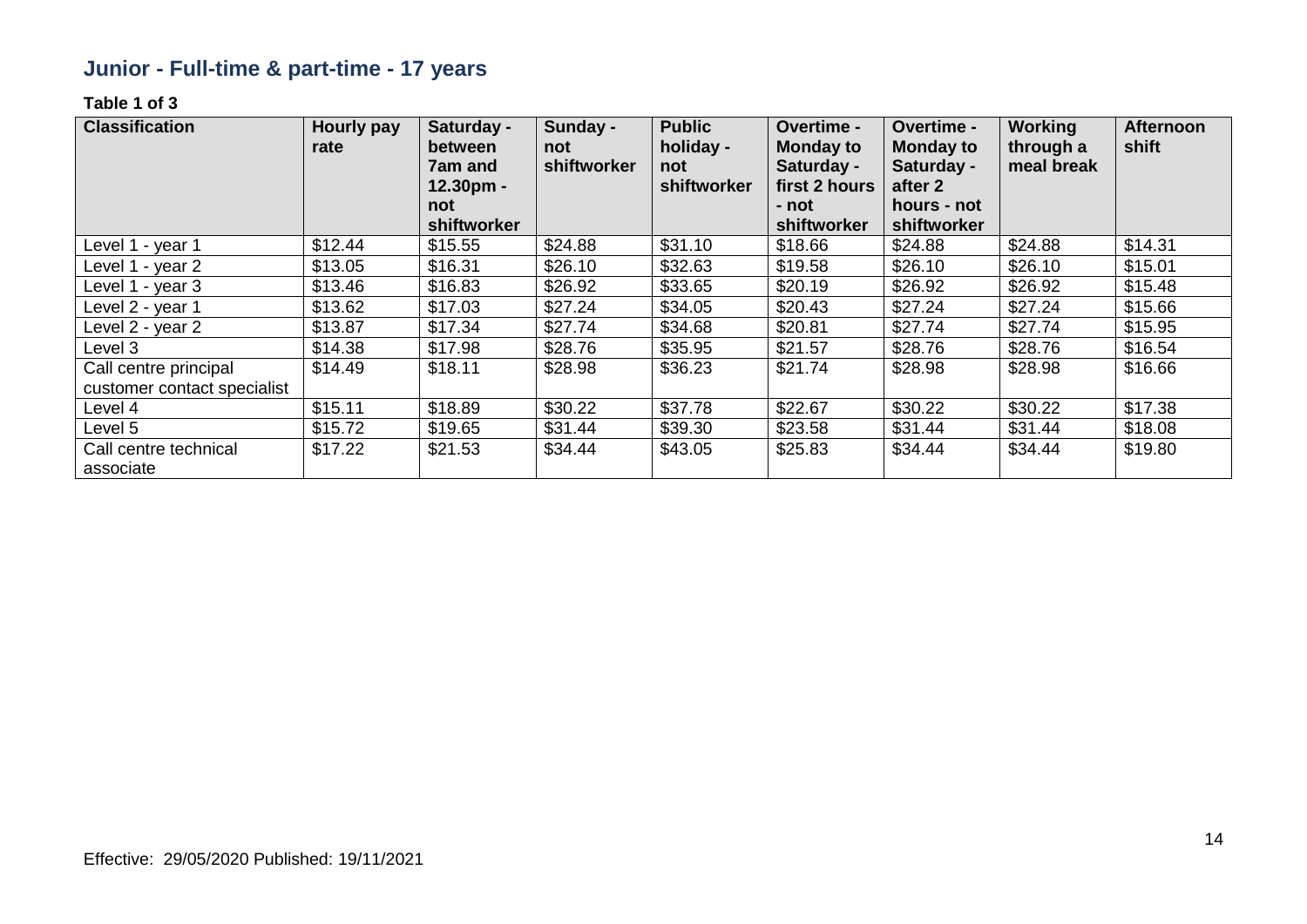| <b>Classification</b>                                | <b>Permanent</b><br>night shift | <b>Night shift</b> | Saturday -<br>shiftworker | Sunday -<br>shiftworker | <b>Public</b><br>holiday -<br>shiftworker | Overtime -<br>Saturday -<br>outside<br>ordinary<br>working<br>period -<br>shiftworker | <b>Overtime -</b><br>Sunday -<br>outside<br>ordinary<br>working<br>period -<br>shiftworker | Overtime -<br>public<br>holiday -<br>outside<br>ordinary<br>working<br>period -<br>shiftworker |
|------------------------------------------------------|---------------------------------|--------------------|---------------------------|-------------------------|-------------------------------------------|---------------------------------------------------------------------------------------|--------------------------------------------------------------------------------------------|------------------------------------------------------------------------------------------------|
| Level 1 - year 1                                     | \$16.17                         | \$14.31            | \$18.66                   | \$18.66                 | \$18.66                                   | \$24.88                                                                               | \$24.88                                                                                    | \$24.88                                                                                        |
| Level 1 - year 2                                     | \$16.97                         | \$15.01            | \$19.58                   | \$19.58                 | \$19.58                                   | \$26.10                                                                               | \$26.10                                                                                    | \$26.10                                                                                        |
| Level 1 - year 3                                     | \$17.50                         | \$15.48            | \$20.19                   | \$20.19                 | \$20.19                                   | \$26.92                                                                               | \$26.92                                                                                    | \$26.92                                                                                        |
| Level 2 - year 1                                     | \$17.71                         | \$15.66            | \$20.43                   | \$20.43                 | \$20.43                                   | \$27.24                                                                               | \$27.24                                                                                    | \$27.24                                                                                        |
| Level 2 - year 2                                     | \$18.03                         | \$15.95            | \$20.81                   | \$20.81                 | \$20.81                                   | \$27.74                                                                               | \$27.74                                                                                    | \$27.74                                                                                        |
| Level 3                                              | \$18.69                         | \$16.54            | \$21.57                   | \$21.57                 | \$21.57                                   | \$28.76                                                                               | \$28.76                                                                                    | \$28.76                                                                                        |
| Call centre principal<br>customer contact specialist | \$18.84                         | \$16.66            | \$21.74                   | \$21.74                 | \$21.74                                   | \$28.98                                                                               | \$28.98                                                                                    | \$28.98                                                                                        |
| Level 4                                              | \$19.64                         | \$17.38            | \$22.67                   | \$22.67                 | \$22.67                                   | \$30.22                                                                               | \$30.22                                                                                    | \$30.22                                                                                        |
| Level 5                                              | \$20.44                         | \$18.08            | \$23.58                   | \$23.58                 | \$23.58                                   | \$31.44                                                                               | \$31.44                                                                                    | \$31.44                                                                                        |
| Call centre technical<br>associate                   | \$22.39                         | \$19.80            | \$25.83                   | \$25.83                 | \$25.83                                   | \$34.44                                                                               | \$34.44                                                                                    | \$34.44                                                                                        |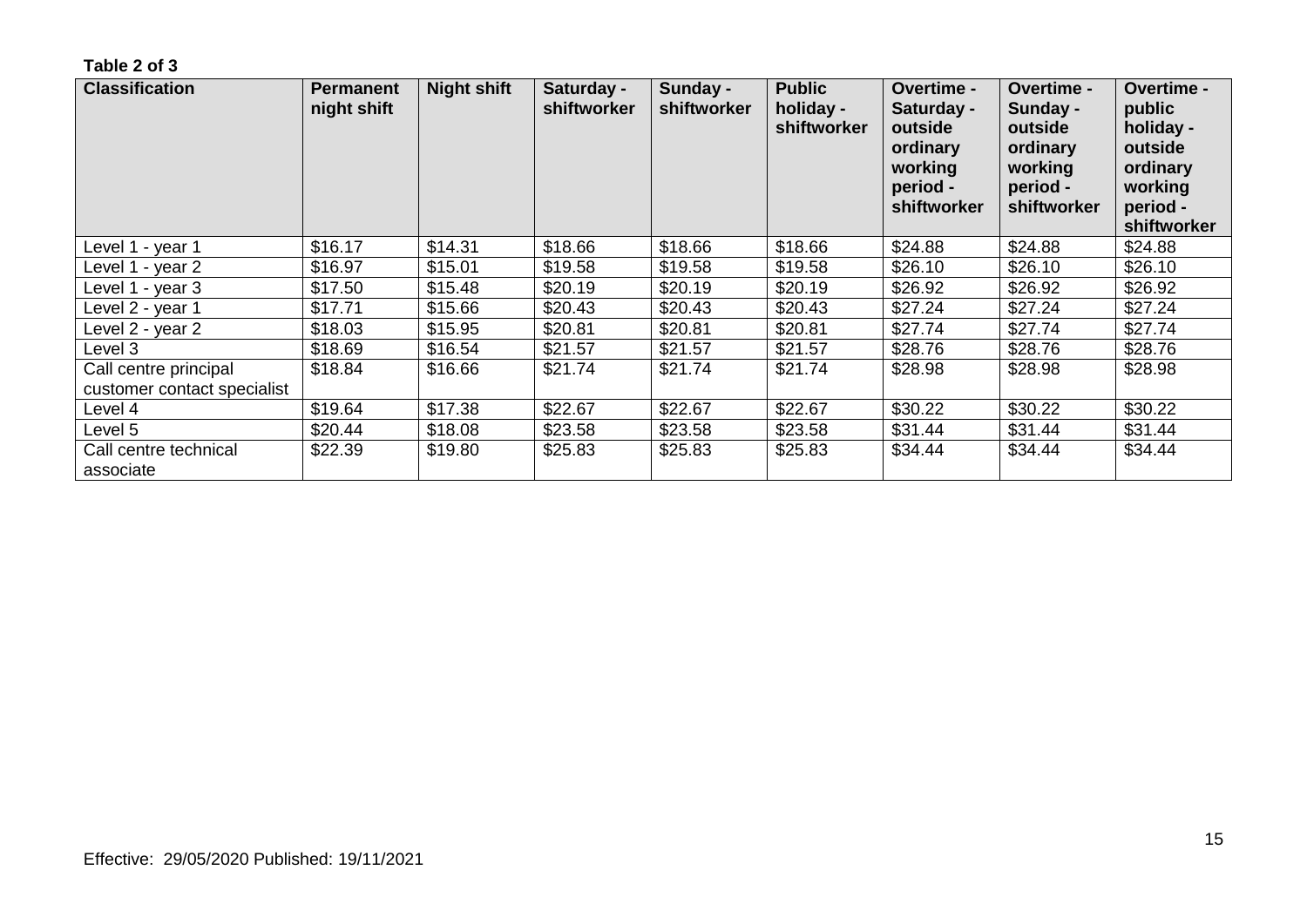| <b>Classification</b>       | <b>Overtime - more</b><br>than the weekly<br>hours - | <b>Overtime - more</b><br>than the weekly<br>hours - | <b>Overtime - more</b><br>than the daily<br>hours - | <b>Overtime - more</b><br>than the daily<br>hours - | Less than 10<br>hour break<br>between shifts | Less than 8 hour<br>break between<br>shifts - change |
|-----------------------------|------------------------------------------------------|------------------------------------------------------|-----------------------------------------------------|-----------------------------------------------------|----------------------------------------------|------------------------------------------------------|
|                             | shiftworker -<br>first 3 hours                       | shiftworker -<br>after 3 hours                       | shiftworker -<br>first 2 hours                      | shiftworker -<br>after 2 hours                      |                                              | to shift                                             |
| Level 1 - year 1            | \$18.66                                              | \$24.88                                              | \$18.66                                             | \$24.88                                             | \$24.88                                      | \$24.88                                              |
|                             |                                                      |                                                      |                                                     |                                                     |                                              |                                                      |
| Level 1 - year 2            | \$19.58                                              | \$26.10                                              | \$19.58                                             | \$26.10                                             | \$26.10                                      | \$26.10                                              |
| Level 1 - year 3            | \$20.19                                              | \$26.92                                              | \$20.19                                             | \$26.92                                             | \$26.92                                      | \$26.92                                              |
| Level 2 - year 1            | \$20.43                                              | \$27.24                                              | \$20.43                                             | \$27.24                                             | \$27.24                                      | \$27.24                                              |
| Level 2 - year 2            | \$20.81                                              | \$27.74                                              | \$20.81                                             | \$27.74                                             | \$27.74                                      | \$27.74                                              |
| Level 3                     | \$21.57                                              | \$28.76                                              | \$21.57                                             | \$28.76                                             | \$28.76                                      | \$28.76                                              |
| Call centre principal       | \$21.74                                              | \$28.98                                              | \$21.74                                             | \$28.98                                             | \$28.98                                      | \$28.98                                              |
| customer contact specialist |                                                      |                                                      |                                                     |                                                     |                                              |                                                      |
| Level 4                     | \$22.67                                              | \$30.22                                              | \$22.67                                             | \$30.22                                             | \$30.22                                      | \$30.22                                              |
| Level 5                     | \$23.58                                              | \$31.44                                              | \$23.58                                             | \$31.44                                             | \$31.44                                      | \$31.44                                              |
| Call centre technical       | \$25.83                                              | \$34.44                                              | \$25.83                                             | \$34.44                                             | \$34.44                                      | \$34.44                                              |
| associate                   |                                                      |                                                      |                                                     |                                                     |                                              |                                                      |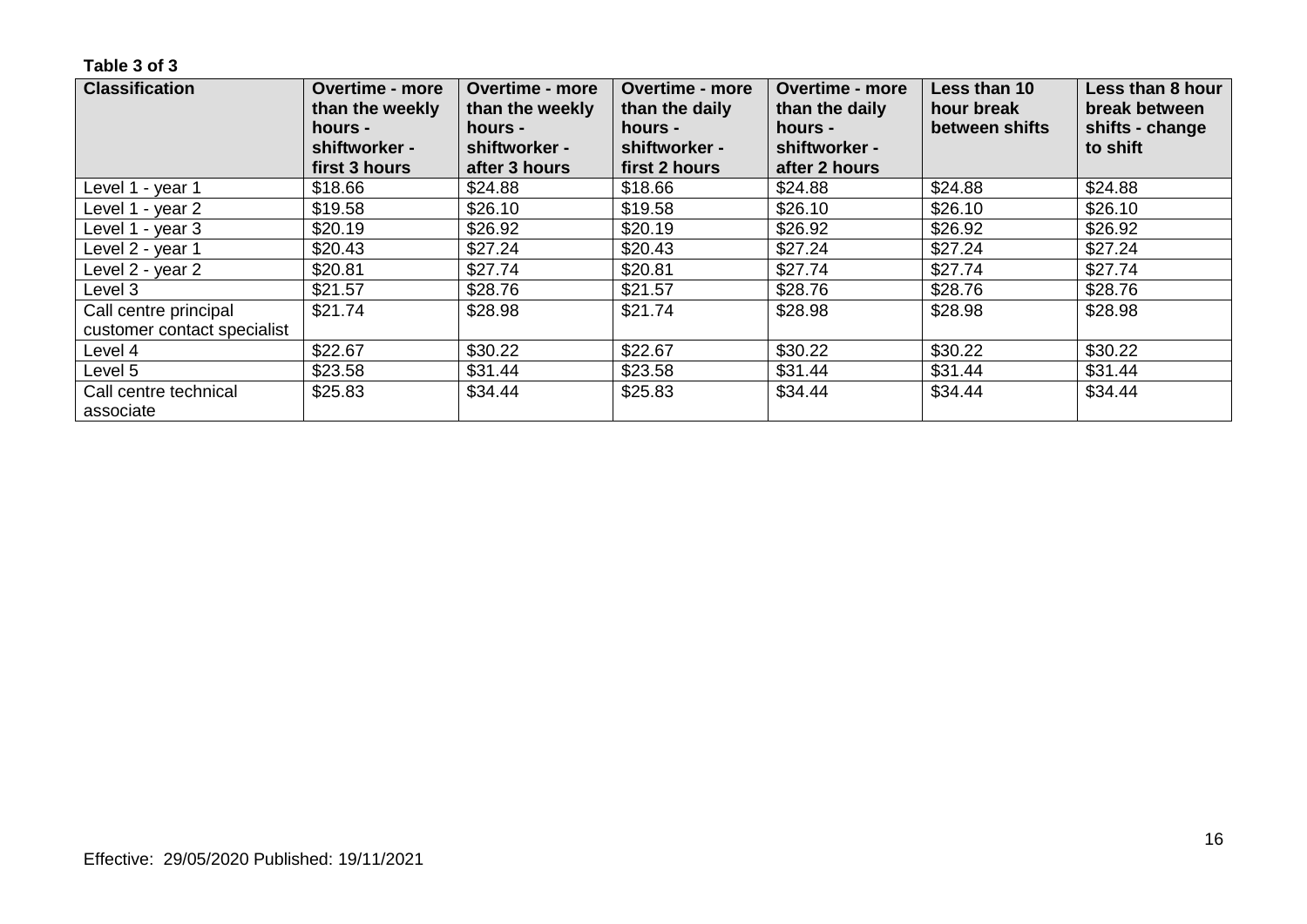# **Junior - Full-time & part-time - 18 years**

| <b>Classification</b>                                | <b>Hourly pay</b><br>rate | Saturday -<br>between<br><b>7am and</b><br>$12.30pm -$<br>not | Sunday -<br>not<br>shiftworker | <b>Public</b><br>holiday -<br>not<br>shiftworker | Overtime -<br><b>Monday to</b><br>Saturday -<br>first 2 hours<br>- not | Overtime -<br><b>Monday to</b><br>Saturday -<br>after 2<br>hours - not | <b>Working</b><br>through a<br>meal break | <b>Afternoon</b><br>shift |
|------------------------------------------------------|---------------------------|---------------------------------------------------------------|--------------------------------|--------------------------------------------------|------------------------------------------------------------------------|------------------------------------------------------------------------|-------------------------------------------|---------------------------|
|                                                      |                           | shiftworker                                                   |                                |                                                  | shiftworker                                                            | shiftworker                                                            |                                           |                           |
| Level 1 - year 1                                     | \$14.51                   | \$18.14                                                       | \$29.02                        | \$36.28                                          | \$21.77                                                                | \$29.02                                                                | \$29.02                                   | \$16.69                   |
| Level 1 - year 2                                     | \$15.23                   | \$19.04                                                       | \$30.46                        | \$38.08                                          | \$22.85                                                                | \$30.46                                                                | \$30.46                                   | \$17.51                   |
| Level 1 - year 3                                     | \$15.70                   | \$19.63                                                       | \$31.40                        | \$39.25                                          | \$23.55                                                                | \$31.40                                                                | \$31.40                                   | \$18.06                   |
| Level 2 - year 1                                     | \$15.89                   | \$19.86                                                       | \$31.78                        | \$39.73                                          | \$23.84                                                                | \$31.78                                                                | \$31.78                                   | \$18.27                   |
| Level 2 - year 2                                     | \$16.18                   | \$20.23                                                       | \$32.36                        | \$40.45                                          | \$24.27                                                                | \$32.36                                                                | \$32.36                                   | \$18.61                   |
| Level 3                                              | \$16.78                   | \$20.98                                                       | \$33.56                        | \$41.95                                          | \$25.17                                                                | \$33.56                                                                | \$33.56                                   | \$19.30                   |
| Call centre principal<br>customer contact specialist | \$16.90                   | \$21.13                                                       | \$33.80                        | \$42.25                                          | \$25.35                                                                | \$33.80                                                                | \$33.80                                   | \$19.44                   |
| Level 4                                              | \$17.62                   | \$22.03                                                       | \$35.24                        | \$44.05                                          | \$26.43                                                                | \$35.24                                                                | \$35.24                                   | \$20.26                   |
| Level 5                                              | \$18.34                   | \$22.93                                                       | \$36.68                        | \$45.85                                          | \$27.51                                                                | \$36.68                                                                | \$36.68                                   | \$21.09                   |
| Call centre technical<br>associate                   | \$20.09                   | \$25.11                                                       | \$40.18                        | \$50.23                                          | \$30.14                                                                | \$40.18                                                                | \$40.18                                   | \$23.10                   |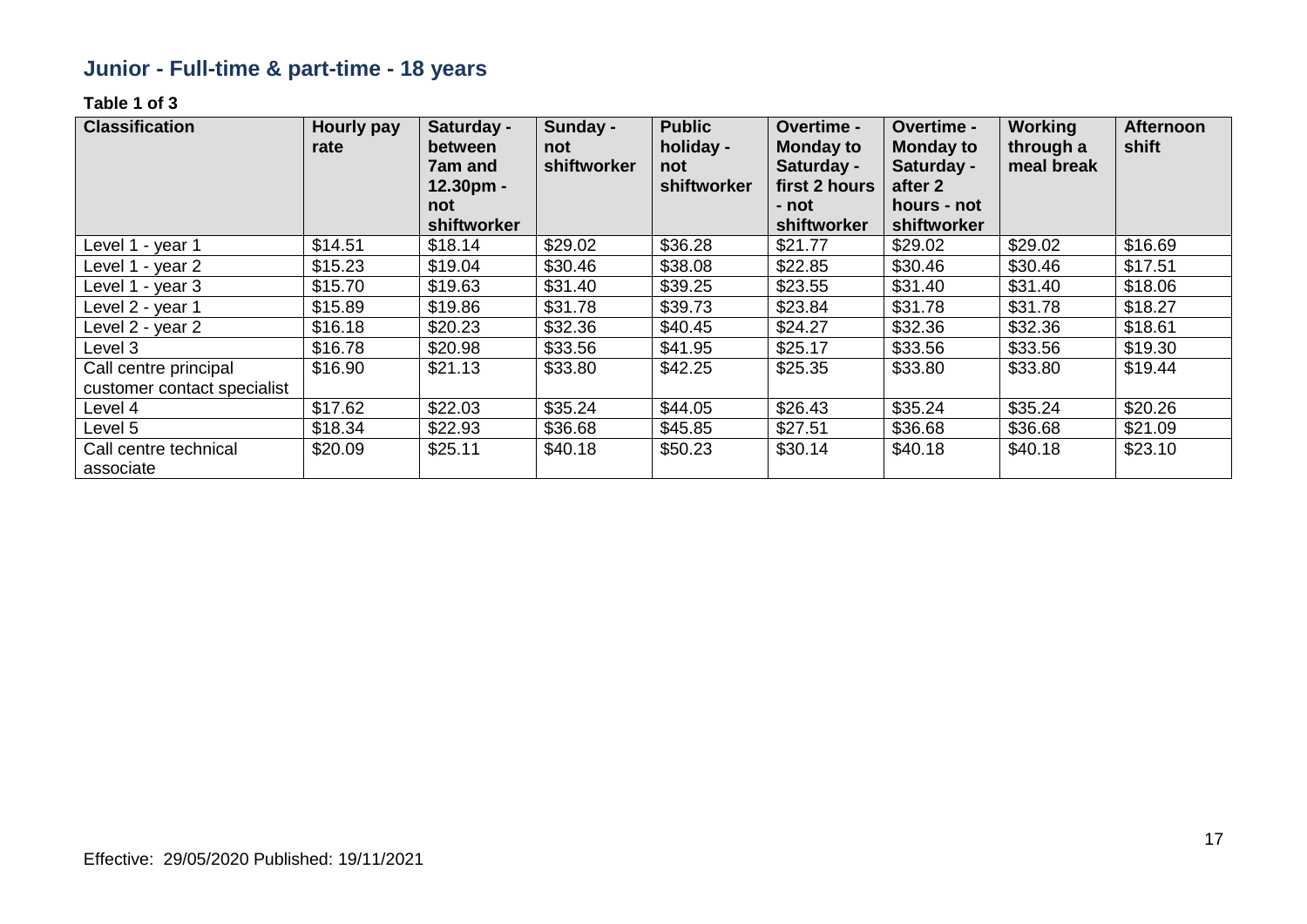| <b>Classification</b>                                | <b>Permanent</b><br>night shift | <b>Night shift</b> | Saturday -<br>shiftworker | Sunday -<br>shiftworker | <b>Public</b><br>holiday -<br>shiftworker | <b>Overtime -</b><br>Saturday -<br>outside<br>ordinary<br>working<br>period -<br>shiftworker | <b>Overtime -</b><br>Sunday -<br>outside<br>ordinary<br>working<br>period -<br>shiftworker | <b>Overtime -</b><br>public<br>holiday -<br>outside<br>ordinary<br>working<br>period -<br>shiftworker |
|------------------------------------------------------|---------------------------------|--------------------|---------------------------|-------------------------|-------------------------------------------|----------------------------------------------------------------------------------------------|--------------------------------------------------------------------------------------------|-------------------------------------------------------------------------------------------------------|
| Level 1 - year 1                                     | \$18.86                         | \$16.69            | \$21.77                   | \$21.77                 | \$21.77                                   | \$29.02                                                                                      | \$29.02                                                                                    | \$29.02                                                                                               |
| Level 1 - year 2                                     | \$19.80                         | \$17.51            | \$22.85                   | \$22.85                 | \$22.85                                   | \$30.46                                                                                      | \$30.46                                                                                    | \$30.46                                                                                               |
| Level 1 - year 3                                     | \$20.41                         | \$18.06            | \$23.55                   | \$23.55                 | \$23.55                                   | \$31.40                                                                                      | \$31.40                                                                                    | \$31.40                                                                                               |
| Level 2 - year 1                                     | \$20.66                         | \$18.27            | \$23.84                   | \$23.84                 | \$23.84                                   | \$31.78                                                                                      | \$31.78                                                                                    | \$31.78                                                                                               |
| Level 2 - year 2                                     | \$21.03                         | \$18.61            | \$24.27                   | \$24.27                 | \$24.27                                   | \$32.36                                                                                      | \$32.36                                                                                    | \$32.36                                                                                               |
| Level 3                                              | \$21.81                         | \$19.30            | \$25.17                   | \$25.17                 | \$25.17                                   | \$33.56                                                                                      | \$33.56                                                                                    | \$33.56                                                                                               |
| Call centre principal<br>customer contact specialist | \$21.97                         | \$19.44            | \$25.35                   | \$25.35                 | \$25.35                                   | \$33.80                                                                                      | \$33.80                                                                                    | \$33.80                                                                                               |
| Level 4                                              | \$22.91                         | \$20.26            | \$26.43                   | \$26.43                 | \$26.43                                   | \$35.24                                                                                      | \$35.24                                                                                    | \$35.24                                                                                               |
| Level 5                                              | \$23.84                         | \$21.09            | \$27.51                   | \$27.51                 | \$27.51                                   | \$36.68                                                                                      | \$36.68                                                                                    | \$36.68                                                                                               |
| Call centre technical<br>associate                   | \$26.12                         | \$23.10            | \$30.14                   | \$30.14                 | \$30.14                                   | \$40.18                                                                                      | \$40.18                                                                                    | \$40.18                                                                                               |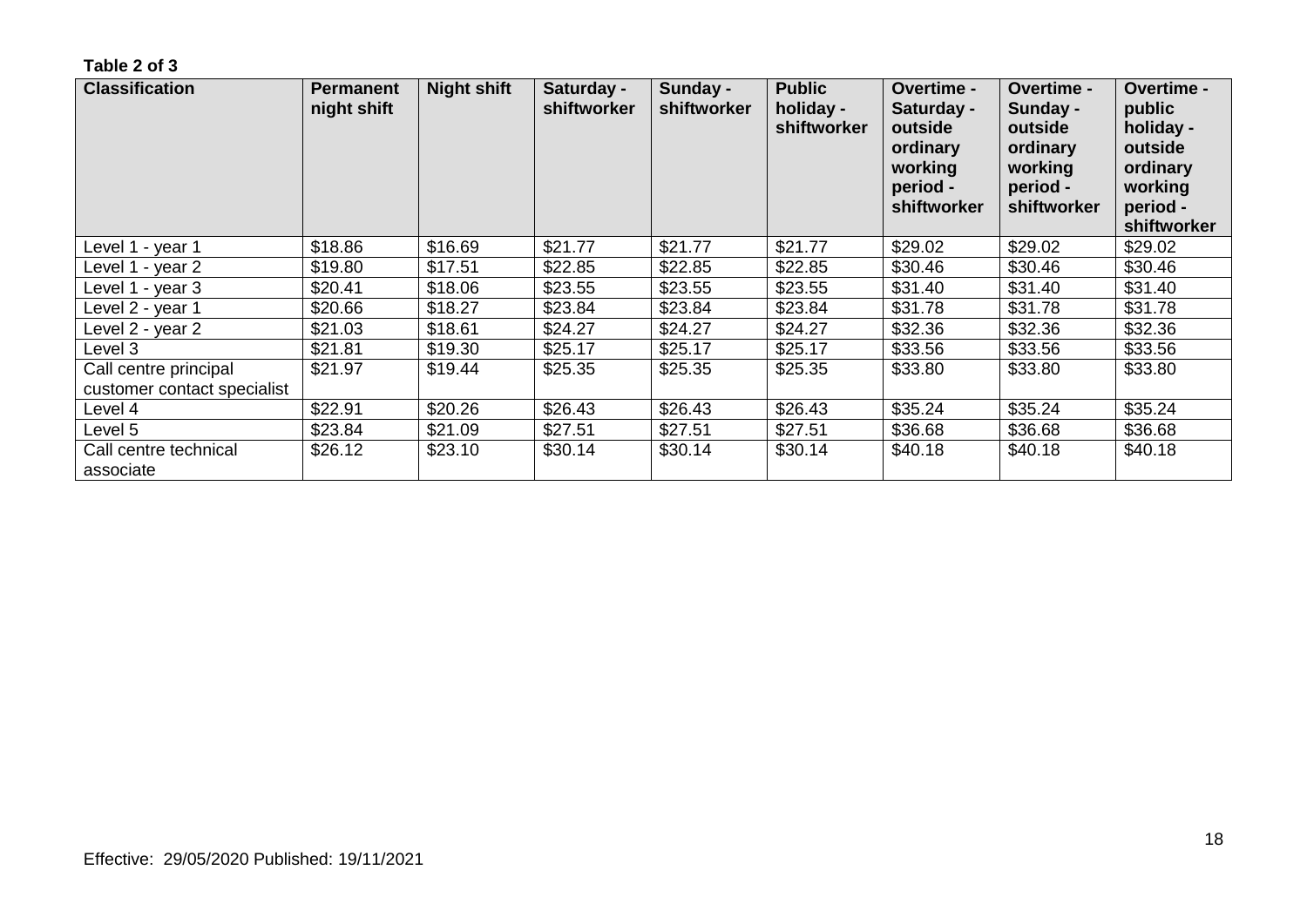| <b>Classification</b>              | <b>Overtime - more</b><br>than the weekly | <b>Overtime - more</b><br>than the weekly | <b>Overtime - more</b><br>than the daily | <b>Overtime - more</b><br>than the daily | Less than 10<br>hour break | Less than 8 hour<br>break between |
|------------------------------------|-------------------------------------------|-------------------------------------------|------------------------------------------|------------------------------------------|----------------------------|-----------------------------------|
|                                    | hours -                                   | hours -                                   | hours -<br>shiftworker -                 | hours -                                  | between shifts             | shifts - change                   |
|                                    | shiftworker -<br>first 3 hours            | shiftworker -<br>after 3 hours            | first 2 hours                            | shiftworker -<br>after 2 hours           |                            | to shift                          |
| Level 1 - year 1                   | \$21.77                                   | \$29.02                                   | \$21.77                                  | \$29.02                                  | \$29.02                    | \$29.02                           |
| Level 1 - year 2                   | \$22.85                                   | \$30.46                                   | \$22.85                                  | \$30.46                                  | \$30.46                    | \$30.46                           |
| Level 1 - year 3                   | \$23.55                                   | \$31.40                                   | \$23.55                                  | \$31.40                                  | \$31.40                    | \$31.40                           |
| Level 2 - year 1                   | \$23.84                                   | \$31.78                                   | \$23.84                                  | \$31.78                                  | \$31.78                    | \$31.78                           |
| Level 2 - year 2                   | \$24.27                                   | \$32.36                                   | \$24.27                                  | \$32.36                                  | \$32.36                    | \$32.36                           |
| Level 3                            | \$25.17                                   | \$33.56                                   | \$25.17                                  | \$33.56                                  | \$33.56                    | \$33.56                           |
| Call centre principal              | \$25.35                                   | \$33.80                                   | \$25.35                                  | \$33.80                                  | \$33.80                    | \$33.80                           |
| customer contact specialist        |                                           |                                           |                                          |                                          |                            |                                   |
| Level 4                            | \$26.43                                   | \$35.24                                   | \$26.43                                  | \$35.24                                  | \$35.24                    | \$35.24                           |
| Level 5                            | \$27.51                                   | \$36.68                                   | \$27.51                                  | \$36.68                                  | \$36.68                    | \$36.68                           |
| Call centre technical<br>associate | \$30.14                                   | \$40.18                                   | \$30.14                                  | \$40.18                                  | \$40.18                    | \$40.18                           |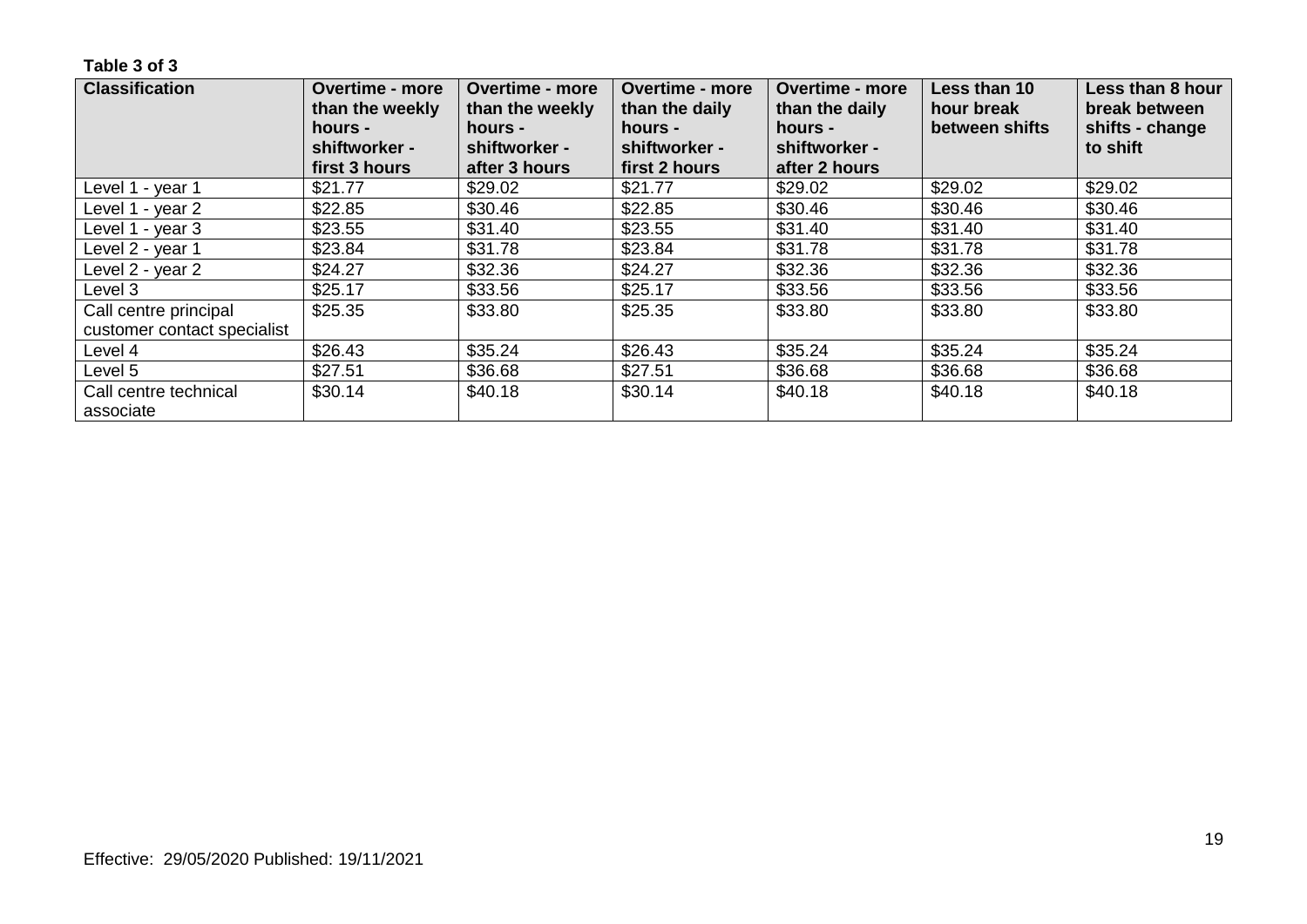# **Junior - Full-time & part-time - 19 years**

| <b>Classification</b>                                | <b>Hourly pay</b><br>rate | Saturday -<br>between<br>7am and<br>$12.30pm -$ | Sunday -<br>not<br>shiftworker | <b>Public</b><br>holiday -<br>not<br>shiftworker | Overtime -<br><b>Monday to</b><br>Saturday -<br>first 2 hours | Overtime -<br><b>Monday to</b><br>Saturday -<br>after 2 | <b>Working</b><br>through a<br>meal break | <b>Afternoon</b><br>shift |
|------------------------------------------------------|---------------------------|-------------------------------------------------|--------------------------------|--------------------------------------------------|---------------------------------------------------------------|---------------------------------------------------------|-------------------------------------------|---------------------------|
|                                                      |                           | not<br>shiftworker                              |                                |                                                  | - not<br>shiftworker                                          | hours - not<br>shiftworker                              |                                           |                           |
| Level 1 - year 1                                     | \$16.58                   | \$20.73                                         | \$33.16                        | \$41.45                                          | \$24.87                                                       | \$33.16                                                 | \$33.16                                   | \$19.07                   |
| Level 1 - year 2                                     | \$17.40                   | \$21.75                                         | \$34.80                        | \$43.50                                          | \$26.10                                                       | \$34.80                                                 | \$34.80                                   | \$20.01                   |
| Level 1 - year 3                                     | \$17.95                   | \$22.44                                         | \$35.90                        | \$44.88                                          | \$26.93                                                       | \$35.90                                                 | \$35.90                                   | \$20.64                   |
| Level 2 - year 1                                     | \$18.16                   | \$22.70                                         | \$36.32                        | \$45.40                                          | \$27.24                                                       | \$36.32                                                 | \$36.32                                   | \$20.88                   |
| Level 2 - year 2                                     | \$18.49                   | \$23.11                                         | \$36.98                        | \$46.23                                          | \$27.74                                                       | \$36.98                                                 | \$36.98                                   | \$21.26                   |
| Level 3                                              | \$19.18                   | \$23.98                                         | \$38.36                        | \$47.95                                          | \$28.77                                                       | \$38.36                                                 | \$38.36                                   | \$22.06                   |
| Call centre principal<br>customer contact specialist | \$19.31                   | \$24.14                                         | \$38.62                        | \$48.28                                          | \$28.97                                                       | \$38.62                                                 | \$38.62                                   | \$22.21                   |
| Level 4                                              | \$20.14                   | \$25.18                                         | \$40.28                        | \$50.35                                          | \$30.21                                                       | \$40.28                                                 | \$40.28                                   | \$23.16                   |
| Level 5                                              | \$20.96                   | \$26.20                                         | \$41.92                        | \$52.40                                          | \$31.44                                                       | \$41.92                                                 | \$41.92                                   | \$24.10                   |
| Call centre technical<br>associate                   | \$22.96                   | \$28.70                                         | \$45.92                        | \$57.40                                          | \$34.44                                                       | \$45.92                                                 | \$45.92                                   | \$26.40                   |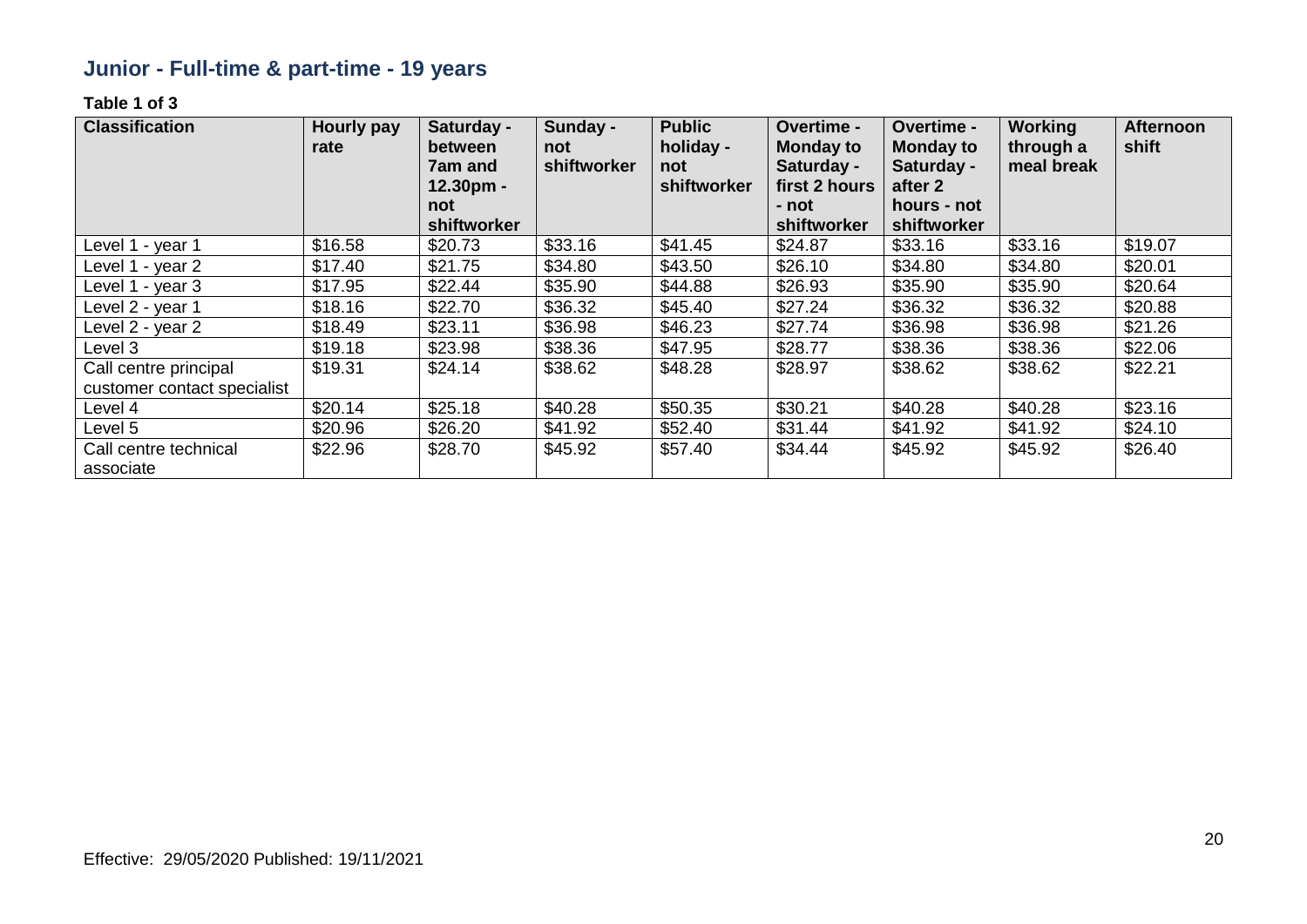| <b>Classification</b>                                | <b>Permanent</b><br>night shift | <b>Night shift</b> | Saturday -<br>shiftworker | Sunday -<br>shiftworker | <b>Public</b><br>holiday -<br>shiftworker | <b>Overtime -</b><br>Saturday -<br>outside<br>ordinary<br>working<br>period -<br>shiftworker | <b>Overtime -</b><br>Sunday -<br>outside<br>ordinary<br>working<br>period -<br>shiftworker | <b>Overtime -</b><br>public<br>holiday -<br>outside<br>ordinary<br>working<br>period -<br>shiftworker |
|------------------------------------------------------|---------------------------------|--------------------|---------------------------|-------------------------|-------------------------------------------|----------------------------------------------------------------------------------------------|--------------------------------------------------------------------------------------------|-------------------------------------------------------------------------------------------------------|
| Level 1 - year 1                                     | \$21.55                         | \$19.07            | \$24.87                   | \$24.87                 | \$24.87                                   | \$33.16                                                                                      | \$33.16                                                                                    | \$33.16                                                                                               |
| Level 1 - year 2                                     | \$22.62                         | \$20.01            | \$26.10                   | \$26.10                 | \$26.10                                   | \$34.80                                                                                      | \$34.80                                                                                    | \$34.80                                                                                               |
| Level 1 - year 3                                     | \$23.34                         | \$20.64            | \$26.93                   | \$26.93                 | \$26.93                                   | \$35.90                                                                                      | \$35.90                                                                                    | \$35.90                                                                                               |
| Level 2 - year 1                                     | \$23.61                         | \$20.88            | \$27.24                   | \$27.24                 | \$27.24                                   | \$36.32                                                                                      | \$36.32                                                                                    | \$36.32                                                                                               |
| Level 2 - year 2                                     | \$24.04                         | \$21.26            | \$27.74                   | \$27.74                 | \$27.74                                   | \$36.98                                                                                      | \$36.98                                                                                    | \$36.98                                                                                               |
| Level 3                                              | \$24.93                         | \$22.06            | \$28.77                   | \$28.77                 | \$28.77                                   | \$38.36                                                                                      | \$38.36                                                                                    | \$38.36                                                                                               |
| Call centre principal<br>customer contact specialist | \$25.10                         | \$22.21            | \$28.97                   | \$28.97                 | \$28.97                                   | \$38.62                                                                                      | \$38.62                                                                                    | \$38.62                                                                                               |
| Level 4                                              | \$26.18                         | \$23.16            | \$30.21                   | \$30.21                 | \$30.21                                   | \$40.28                                                                                      | \$40.28                                                                                    | \$40.28                                                                                               |
| Level 5                                              | \$27.25                         | \$24.10            | \$31.44                   | \$31.44                 | \$31.44                                   | \$41.92                                                                                      | \$41.92                                                                                    | \$41.92                                                                                               |
| Call centre technical<br>associate                   | \$29.85                         | \$26.40            | \$34.44                   | \$34.44                 | \$34.44                                   | \$45.92                                                                                      | \$45.92                                                                                    | \$45.92                                                                                               |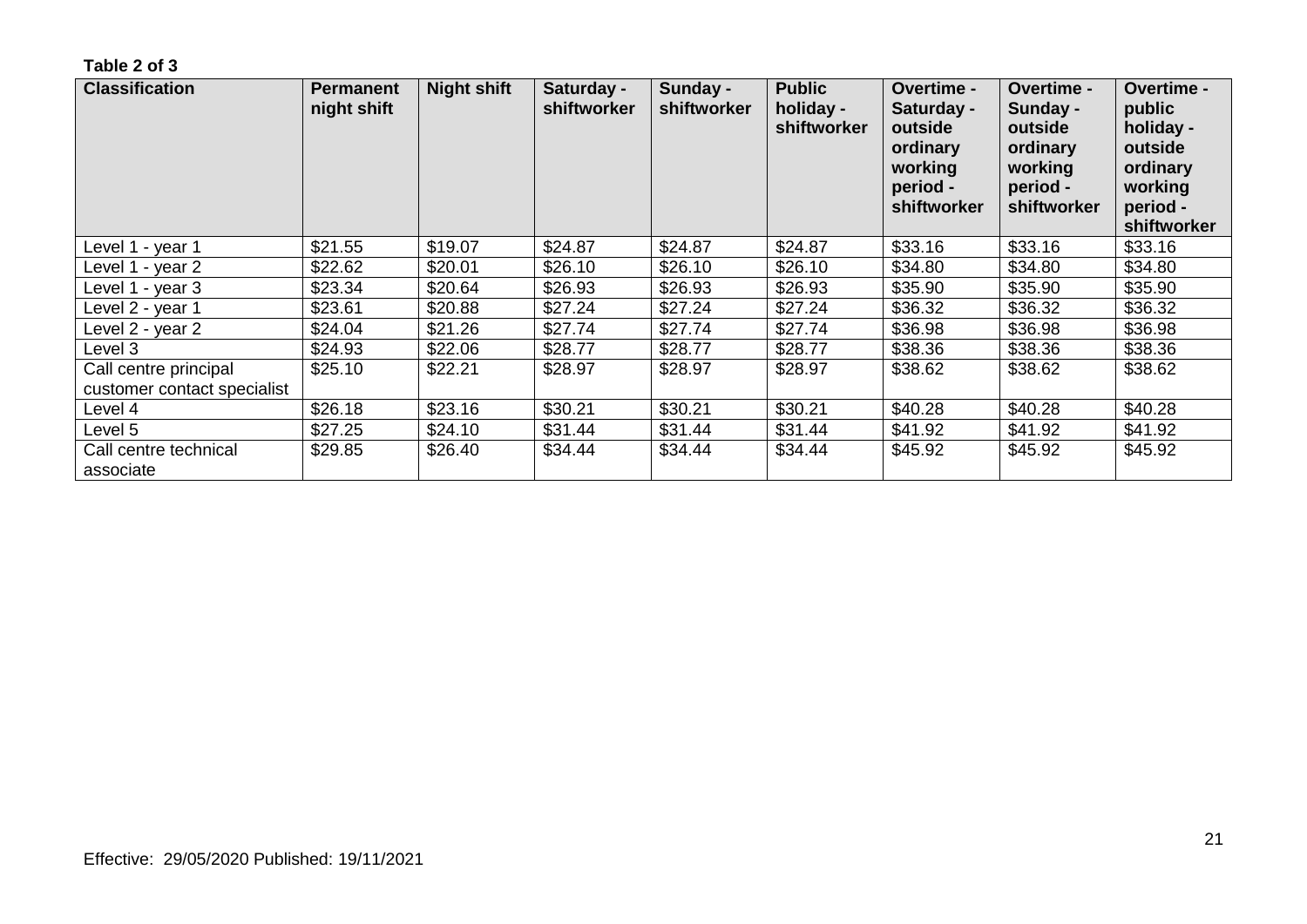| <b>Classification</b>              | <b>Overtime - more</b><br>than the weekly<br>hours -<br>shiftworker - | <b>Overtime - more</b><br>than the weekly<br>hours -<br>shiftworker - | <b>Overtime - more</b><br>than the daily<br>hours -<br>shiftworker - | <b>Overtime - more</b><br>than the daily<br>hours -<br>shiftworker - | Less than 10<br>hour break<br>between shifts | Less than 8 hour<br>break between<br>shifts - change<br>to shift |
|------------------------------------|-----------------------------------------------------------------------|-----------------------------------------------------------------------|----------------------------------------------------------------------|----------------------------------------------------------------------|----------------------------------------------|------------------------------------------------------------------|
|                                    | first 3 hours                                                         | after 3 hours                                                         | first 2 hours                                                        | after 2 hours                                                        |                                              |                                                                  |
| Level 1 - year 1                   | \$24.87                                                               | \$33.16                                                               | \$24.87                                                              | \$33.16                                                              | \$33.16                                      | \$33.16                                                          |
| Level 1 - year 2                   | \$26.10                                                               | \$34.80                                                               | \$26.10                                                              | \$34.80                                                              | \$34.80                                      | \$34.80                                                          |
| Level 1 - year 3                   | \$26.93                                                               | \$35.90                                                               | \$26.93                                                              | \$35.90                                                              | \$35.90                                      | \$35.90                                                          |
| Level 2 - year 1                   | \$27.24                                                               | \$36.32                                                               | \$27.24                                                              | \$36.32                                                              | \$36.32                                      | \$36.32                                                          |
| Level 2 - year 2                   | \$27.74                                                               | \$36.98                                                               | \$27.74                                                              | \$36.98                                                              | \$36.98                                      | \$36.98                                                          |
| Level 3                            | \$28.77                                                               | \$38.36                                                               | \$28.77                                                              | \$38.36                                                              | \$38.36                                      | \$38.36                                                          |
| Call centre principal              | \$28.97                                                               | \$38.62                                                               | \$28.97                                                              | \$38.62                                                              | \$38.62                                      | \$38.62                                                          |
| customer contact specialist        |                                                                       |                                                                       |                                                                      |                                                                      |                                              |                                                                  |
| Level 4                            | \$30.21                                                               | \$40.28                                                               | \$30.21                                                              | \$40.28                                                              | \$40.28                                      | \$40.28                                                          |
| Level 5                            | \$31.44                                                               | \$41.92                                                               | \$31.44                                                              | \$41.92                                                              | \$41.92                                      | \$41.92                                                          |
| Call centre technical<br>associate | \$34.44                                                               | \$45.92                                                               | \$34.44                                                              | \$45.92                                                              | \$45.92                                      | \$45.92                                                          |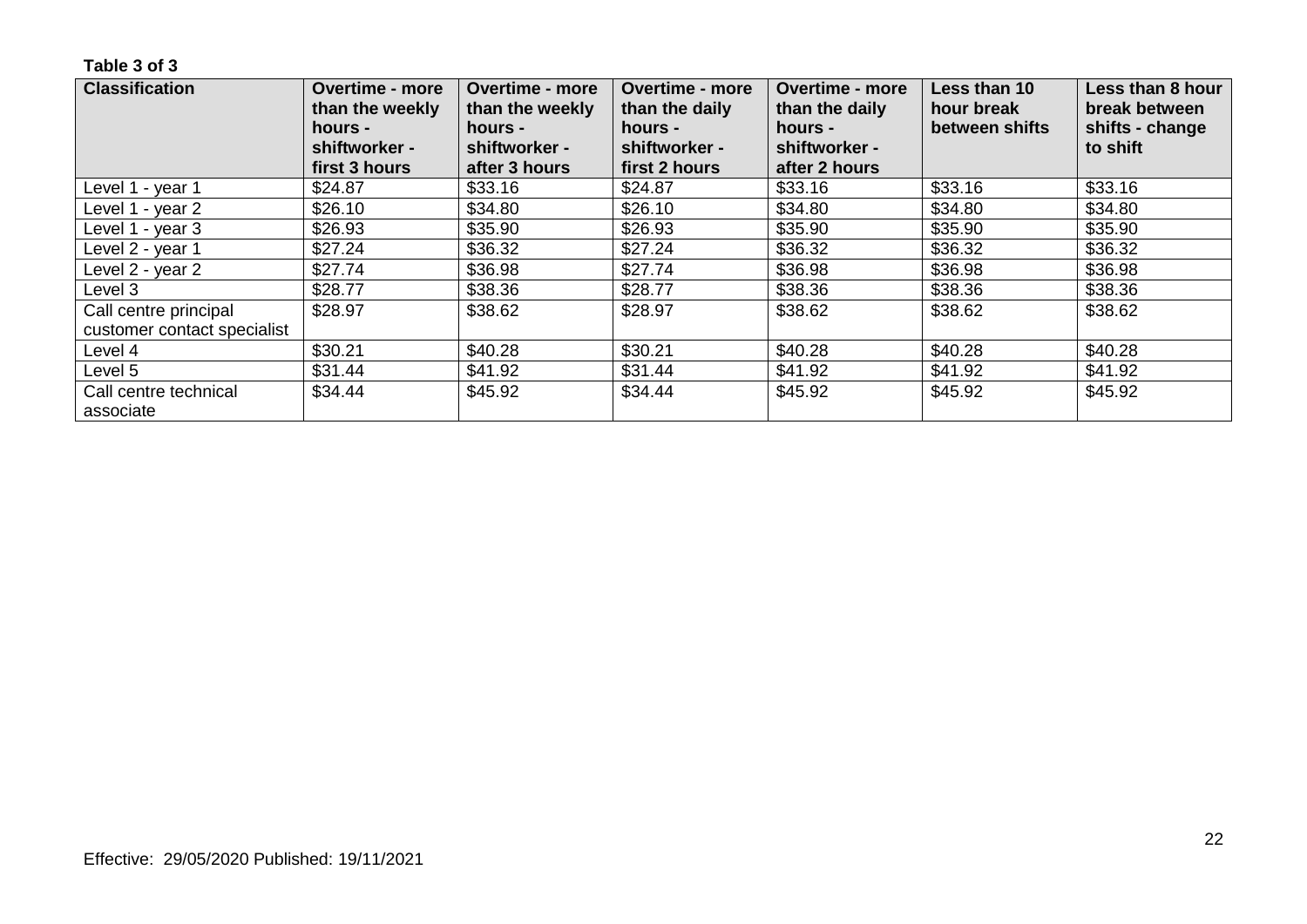# **Junior - Full-time & part-time - 20 years**

| <b>Classification</b>                                | <b>Hourly pay</b><br>rate | Saturday -<br>between<br>7am and<br>$12.30pm -$ | Sunday -<br>not<br>shiftworker | <b>Public</b><br>holiday -<br>not<br>shiftworker | Overtime -<br><b>Monday to</b><br>Saturday -<br>first 2 hours | Overtime -<br><b>Monday to</b><br>Saturday -<br>after 2 | <b>Working</b><br>through a<br>meal break | <b>Afternoon</b><br>shift |
|------------------------------------------------------|---------------------------|-------------------------------------------------|--------------------------------|--------------------------------------------------|---------------------------------------------------------------|---------------------------------------------------------|-------------------------------------------|---------------------------|
|                                                      |                           | not                                             |                                |                                                  | - not                                                         | hours - not                                             |                                           |                           |
|                                                      |                           | shiftworker                                     |                                |                                                  | shiftworker                                                   | shiftworker                                             |                                           |                           |
| Level 1 - year 1                                     | \$18.65                   | \$23.31                                         | \$37.30                        | \$46.63                                          | \$27.98                                                       | \$37.30                                                 | \$37.30                                   | \$21.45                   |
| Level 1 - year 2                                     | \$19.58                   | \$24.48                                         | \$39.16                        | \$48.95                                          | \$29.37                                                       | \$39.16                                                 | \$39.16                                   | \$22.52                   |
| Level 1 - year 3                                     | \$20.19                   | \$25.24                                         | \$40.38                        | \$50.48                                          | \$30.29                                                       | \$40.38                                                 | \$40.38                                   | \$23.22                   |
| Level 2 - year 1                                     | \$20.43                   | \$25.54                                         | \$40.86                        | \$51.08                                          | \$30.65                                                       | \$40.86                                                 | \$40.86                                   | \$23.49                   |
| Level 2 - year 2                                     | \$20.81                   | \$26.01                                         | \$41.62                        | \$52.03                                          | \$31.22                                                       | \$41.62                                                 | \$41.62                                   | \$23.93                   |
| Level 3                                              | \$21.58                   | \$26.98                                         | \$43.16                        | \$53.95                                          | \$32.37                                                       | \$43.16                                                 | \$43.16                                   | \$24.82                   |
| Call centre principal<br>customer contact specialist | \$21.73                   | \$27.16                                         | \$43.46                        | \$54.33                                          | \$32.60                                                       | \$43.46                                                 | \$43.46                                   | \$24.99                   |
| Level 4                                              | \$22.66                   | \$28.33                                         | \$45.32                        | \$56.65                                          | \$33.99                                                       | \$45.32                                                 | \$45.32                                   | \$26.06                   |
| Level 5                                              | \$23.58                   | \$29.48                                         | \$47.16                        | \$58.95                                          | \$35.37                                                       | \$47.16                                                 | \$47.16                                   | \$27.12                   |
| Call centre technical<br>associate                   | \$25.83                   | \$32.29                                         | \$51.66                        | \$64.58                                          | \$38.75                                                       | \$51.66                                                 | \$51.66                                   | \$29.70                   |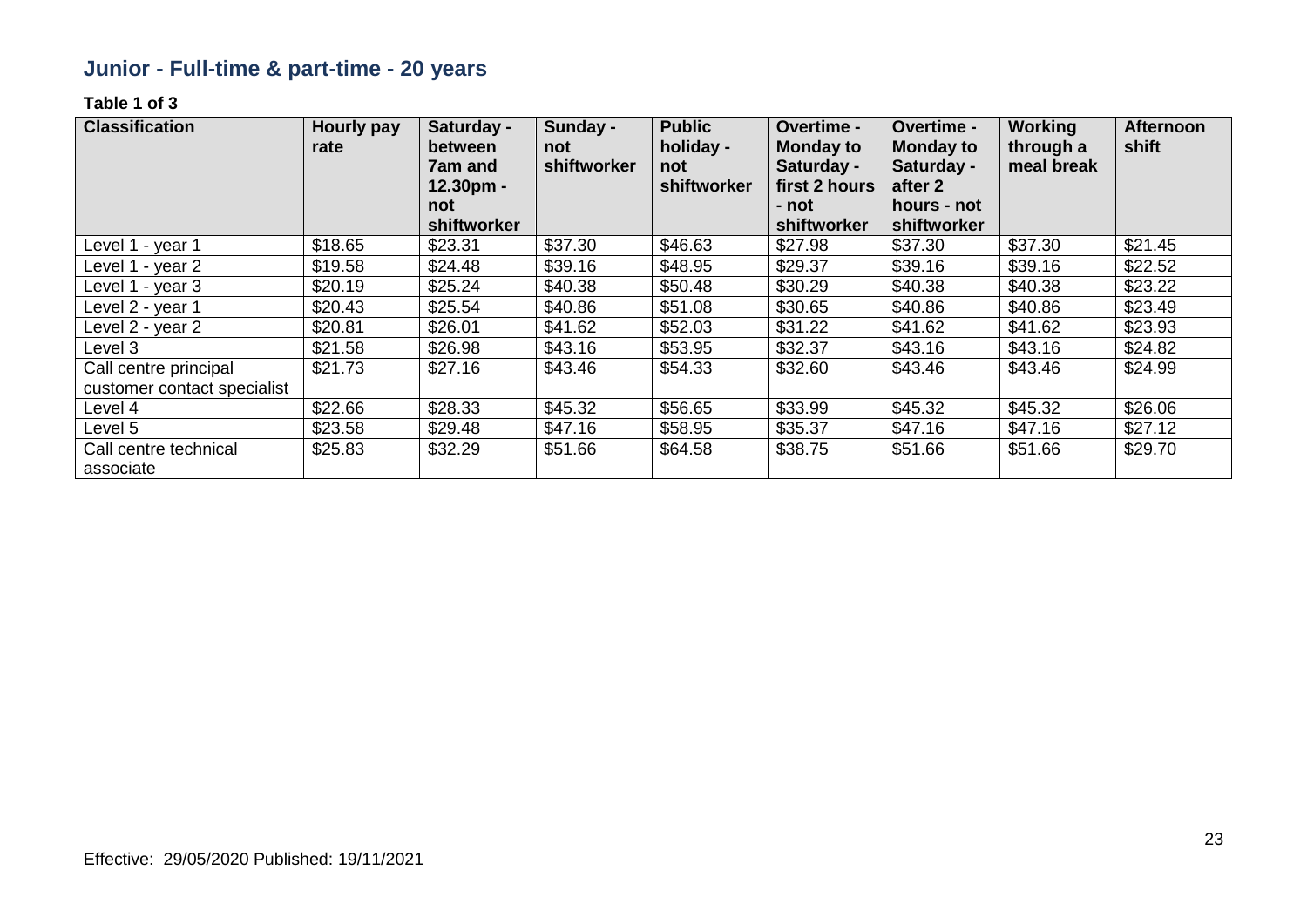| <b>Classification</b>                                | <b>Permanent</b><br>night shift | <b>Night shift</b> | Saturday -<br>shiftworker | Sunday -<br>shiftworker | <b>Public</b><br>holiday -<br>shiftworker | <b>Overtime -</b><br>Saturday -<br>outside<br>ordinary<br>working<br>period -<br>shiftworker | <b>Overtime -</b><br>Sunday -<br>outside<br>ordinary<br>working<br>period -<br>shiftworker | <b>Overtime -</b><br>public<br>holiday -<br>outside<br>ordinary<br>working<br>period -<br>shiftworker |
|------------------------------------------------------|---------------------------------|--------------------|---------------------------|-------------------------|-------------------------------------------|----------------------------------------------------------------------------------------------|--------------------------------------------------------------------------------------------|-------------------------------------------------------------------------------------------------------|
| Level 1 - year 1                                     | \$24.25                         | \$21.45            | \$27.98                   | \$27.98                 | \$27.98                                   | \$37.30                                                                                      | \$37.30                                                                                    | \$37.30                                                                                               |
| Level 1 - year 2                                     | \$25.45                         | \$22.52            | \$29.37                   | \$29.37                 | \$29.37                                   | \$39.16                                                                                      | \$39.16                                                                                    | \$39.16                                                                                               |
| Level 1 - year 3                                     | \$26.25                         | \$23.22            | \$30.29                   | \$30.29                 | \$30.29                                   | \$40.38                                                                                      | \$40.38                                                                                    | \$40.38                                                                                               |
| Level 2 - year 1                                     | \$26.56                         | \$23.49            | \$30.65                   | \$30.65                 | \$30.65                                   | \$40.86                                                                                      | \$40.86                                                                                    | \$40.86                                                                                               |
| Level 2 - year 2                                     | \$27.05                         | \$23.93            | \$31.22                   | \$31.22                 | \$31.22                                   | \$41.62                                                                                      | \$41.62                                                                                    | \$41.62                                                                                               |
| Level 3                                              | \$28.05                         | \$24.82            | \$32.37                   | \$32.37                 | \$32.37                                   | \$43.16                                                                                      | \$43.16                                                                                    | \$43.16                                                                                               |
| Call centre principal<br>customer contact specialist | \$28.25                         | \$24.99            | \$32.60                   | \$32.60                 | \$32.60                                   | \$43.46                                                                                      | \$43.46                                                                                    | \$43.46                                                                                               |
| Level 4                                              | \$29.46                         | \$26.06            | \$33.99                   | \$33.99                 | \$33.99                                   | \$45.32                                                                                      | \$45.32                                                                                    | \$45.32                                                                                               |
| Level 5                                              | \$30.65                         | \$27.12            | \$35.37                   | \$35.37                 | \$35.37                                   | \$47.16                                                                                      | \$47.16                                                                                    | \$47.16                                                                                               |
| Call centre technical<br>associate                   | \$33.58                         | \$29.70            | \$38.75                   | \$38.75                 | \$38.75                                   | \$51.66                                                                                      | \$51.66                                                                                    | \$51.66                                                                                               |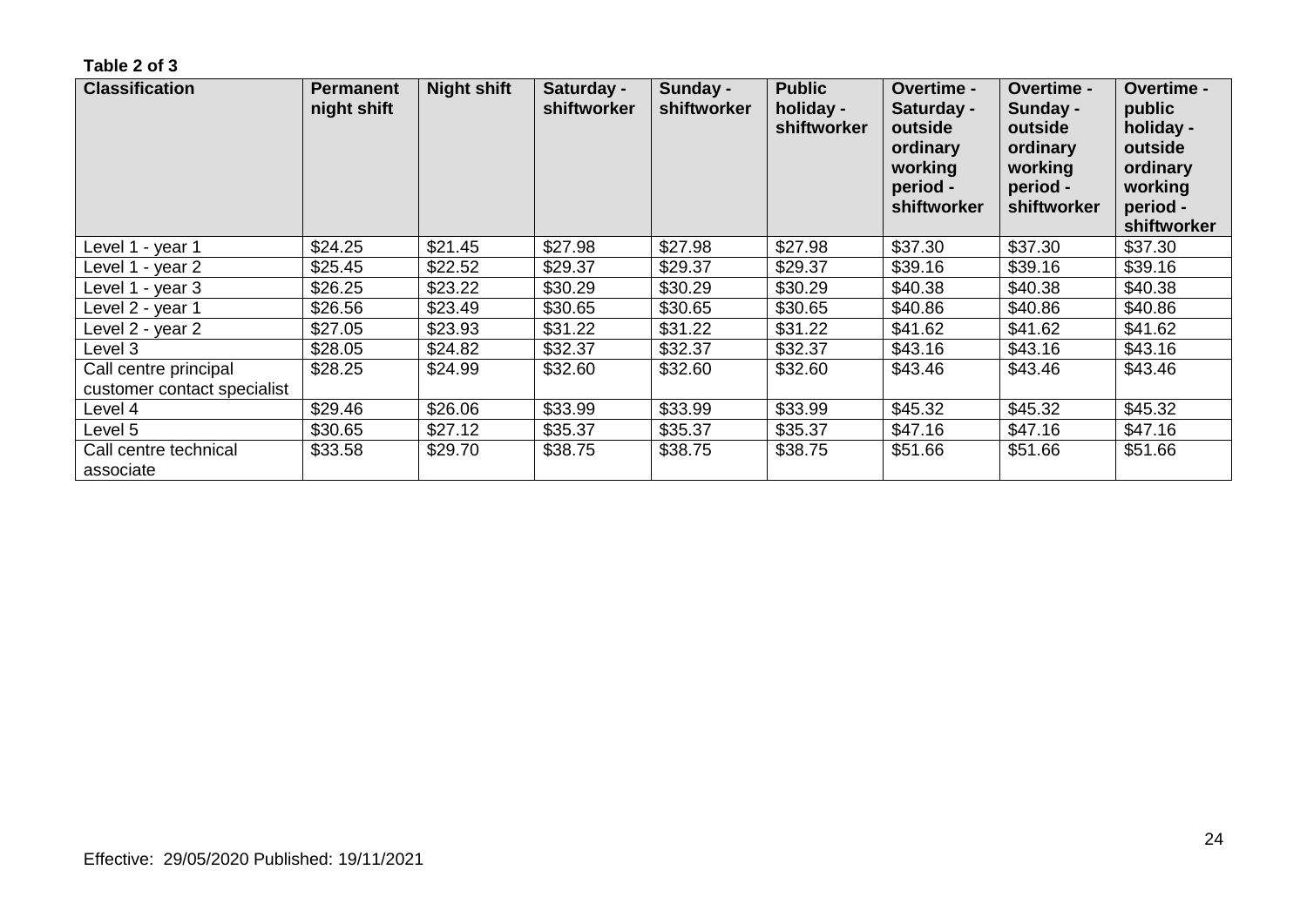| <b>Classification</b>              | <b>Overtime - more</b><br>than the weekly<br>hours - | <b>Overtime - more</b><br>than the weekly<br>hours - | <b>Overtime - more</b><br>than the daily<br>hours - | <b>Overtime - more</b><br>than the daily<br>hours - | Less than 10<br>hour break<br>between shifts | Less than 8 hour<br>break between<br>shifts - change |
|------------------------------------|------------------------------------------------------|------------------------------------------------------|-----------------------------------------------------|-----------------------------------------------------|----------------------------------------------|------------------------------------------------------|
|                                    | shiftworker -<br>first 3 hours                       | shiftworker -<br>after 3 hours                       | shiftworker -<br>first 2 hours                      | shiftworker -<br>after 2 hours                      |                                              | to shift                                             |
| Level 1 - year 1                   | \$27.98                                              | \$37.30                                              | \$27.98                                             | \$37.30                                             | \$37.30                                      | \$37.30                                              |
| Level 1 - year 2                   | \$29.37                                              | \$39.16                                              | \$29.37                                             | \$39.16                                             | \$39.16                                      | \$39.16                                              |
| Level 1 - year 3                   | \$30.29                                              | \$40.38                                              | \$30.29                                             | \$40.38                                             | \$40.38                                      | \$40.38                                              |
| Level 2 - year 1                   | \$30.65                                              | \$40.86                                              | \$30.65                                             | \$40.86                                             | \$40.86                                      | \$40.86                                              |
| Level 2 - year 2                   | \$31.22                                              | \$41.62                                              | \$31.22                                             | \$41.62                                             | \$41.62                                      | \$41.62                                              |
| Level 3                            | \$32.37                                              | \$43.16                                              | \$32.37                                             | \$43.16                                             | \$43.16                                      | \$43.16                                              |
| Call centre principal              | \$32.60                                              | \$43.46                                              | \$32.60                                             | \$43.46                                             | \$43.46                                      | \$43.46                                              |
| customer contact specialist        |                                                      |                                                      |                                                     |                                                     |                                              |                                                      |
| Level 4                            | \$33.99                                              | \$45.32                                              | \$33.99                                             | \$45.32                                             | \$45.32                                      | \$45.32                                              |
| Level 5                            | \$35.37                                              | \$47.16                                              | \$35.37                                             | \$47.16                                             | \$47.16                                      | \$47.16                                              |
| Call centre technical<br>associate | \$38.75                                              | \$51.66                                              | \$38.75                                             | \$51.66                                             | \$51.66                                      | \$51.66                                              |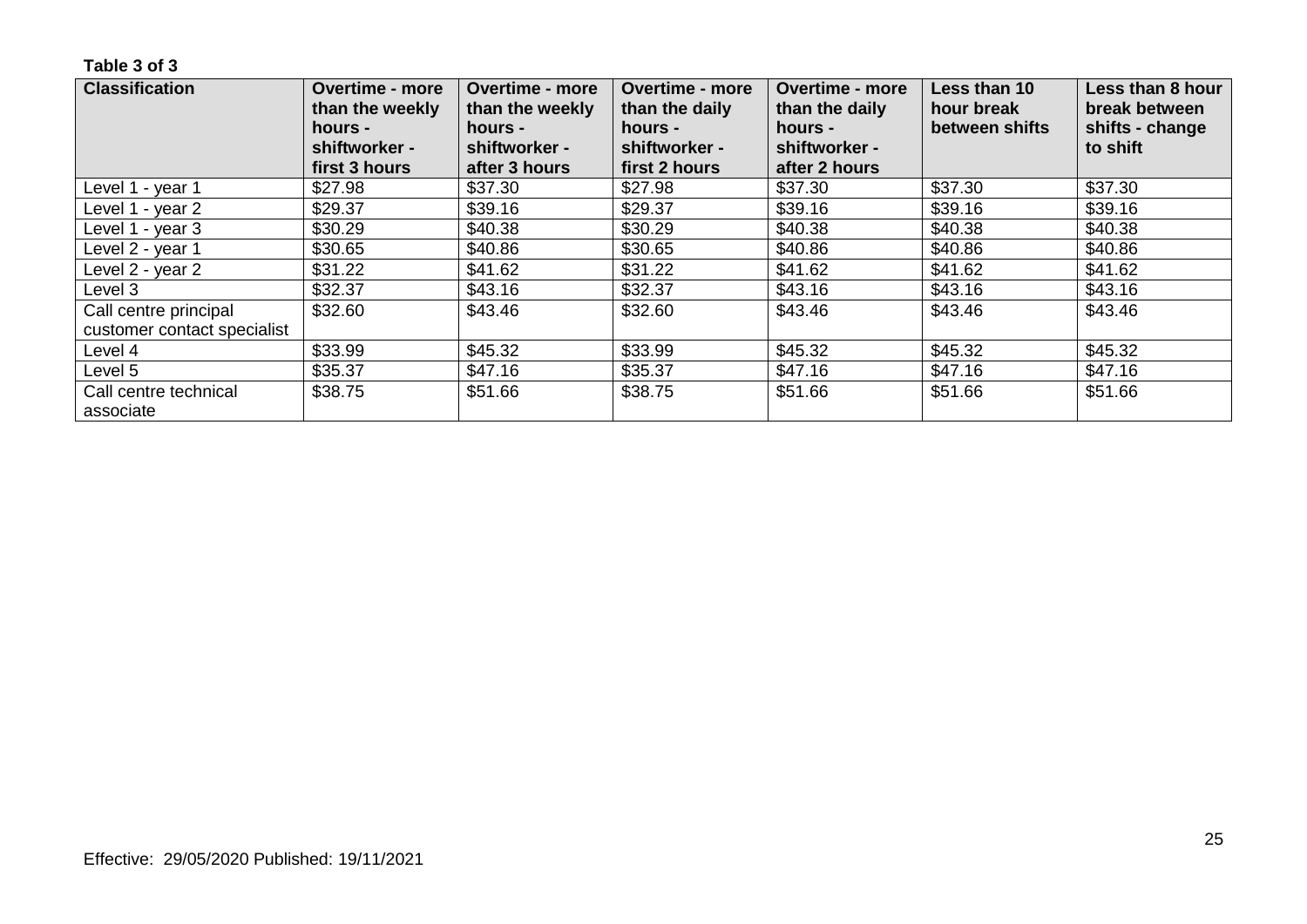# **Junior - Casual - Under 16 years**

| <b>Classification</b>                                | <b>Hourly pay</b><br>rate | Saturday -<br>between<br>7am and<br>12.30pm - | Sunday -<br>not<br>shiftworker | <b>Public</b><br>holiday -<br>not<br>shiftworker | <b>Overtime -</b><br><b>Monday to</b><br>Saturday -<br>first 2 hours | Overtime -<br><b>Monday to</b><br>Saturday -<br>after 2 | <b>Working</b><br>through a<br>meal break | <b>Afternoon</b><br>shift |
|------------------------------------------------------|---------------------------|-----------------------------------------------|--------------------------------|--------------------------------------------------|----------------------------------------------------------------------|---------------------------------------------------------|-------------------------------------------|---------------------------|
|                                                      |                           | not                                           |                                |                                                  | - not                                                                | hours - not                                             |                                           |                           |
|                                                      |                           | shiftworker                                   |                                |                                                  | shiftworker                                                          | shiftworker                                             |                                           |                           |
| Level 1 - year 1                                     | \$11.66                   | \$14.00                                       | \$20.99                        | \$25.66                                          | \$16.33                                                              | \$20.99                                                 | \$20.99                                   | \$13.06                   |
| Level 1 - year 2                                     | \$12.24                   | \$14.69                                       | \$22.03                        | \$26.92                                          | \$17.13                                                              | \$22.03                                                 | \$22.03                                   | \$13.71                   |
| Level 1 - year 3                                     | \$12.61                   | \$15.14                                       | \$22.70                        | \$27.75                                          | \$17.66                                                              | \$22.70                                                 | \$22.70                                   | \$14.13                   |
| Level 2 - year 1                                     | \$12.76                   | \$15.32                                       | \$22.97                        | \$28.08                                          | \$17.87                                                              | \$22.97                                                 | \$22.97                                   | \$14.29                   |
| Level 2 - year 2                                     | \$13.00                   | \$15.60                                       | \$23.40                        | \$28.60                                          | \$18.20                                                              | \$23.40                                                 | \$23.40                                   | \$14.56                   |
| Level 3                                              | \$13.49                   | \$16.19                                       | \$24.28                        | \$29.67                                          | \$18.88                                                              | \$24.28                                                 | \$24.28                                   | \$15.11                   |
| Call centre principal<br>customer contact specialist | \$13.58                   | \$16.29                                       | \$24.44                        | \$29.87                                          | \$19.01                                                              | \$24.44                                                 | \$24.44                                   | \$15.20                   |
| Level 4                                              | \$14.16                   | \$17.00                                       | \$25.49                        | \$31.16                                          | \$19.83                                                              | \$25.49                                                 | \$25.49                                   | \$15.86                   |
| Level 5                                              | \$14.74                   | \$17.69                                       | \$26.53                        | \$32.42                                          | \$20.63                                                              | \$26.53                                                 | \$26.53                                   | \$16.51                   |
| Call centre technical<br>associate                   | \$16.14                   | \$19.37                                       | \$29.05                        | \$35.50                                          | \$22.59                                                              | \$29.05                                                 | \$29.05                                   | \$18.07                   |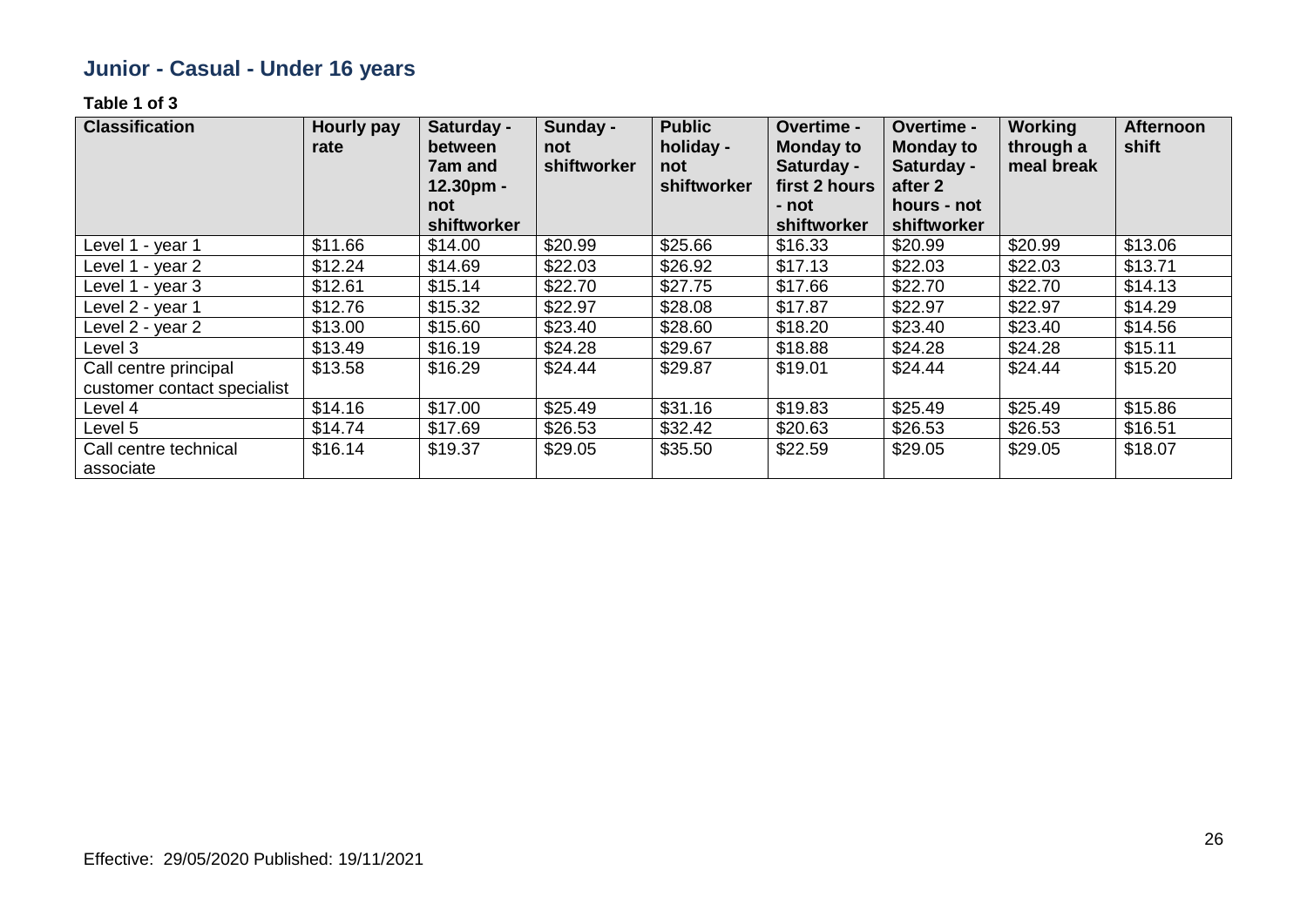| <b>Classification</b>                                | <b>Permanent</b><br>night shift | <b>Night shift</b> | Saturday -<br>shiftworker | Sunday -<br>shiftworker | <b>Public</b><br>holiday -<br>shiftworker | <b>Overtime -</b><br>Saturday -<br>outside<br>ordinary<br>working<br>period -<br>shiftworker | <b>Overtime -</b><br>Sunday -<br>outside<br>ordinary<br>working<br>period -<br>shiftworker | <b>Overtime -</b><br>public<br>holiday -<br>outside<br>ordinary<br>working<br>period -<br>shiftworker |
|------------------------------------------------------|---------------------------------|--------------------|---------------------------|-------------------------|-------------------------------------------|----------------------------------------------------------------------------------------------|--------------------------------------------------------------------------------------------|-------------------------------------------------------------------------------------------------------|
| Level 1 - year 1                                     | \$14.46                         | \$13.06            | \$16.33                   | \$16.33                 | \$16.33                                   | \$20.99                                                                                      | \$20.99                                                                                    | \$20.99                                                                                               |
| Level 1 - year 2                                     | \$15.17                         | \$13.71            | \$17.13                   | \$17.13                 | \$17.13                                   | \$22.03                                                                                      | \$22.03                                                                                    | \$22.03                                                                                               |
| Level 1 - year 3                                     | \$15.64                         | \$14.13            | \$17.66                   | \$17.66                 | \$17.66                                   | \$22.70                                                                                      | \$22.70                                                                                    | \$22.70                                                                                               |
| Level 2 - year 1                                     | \$15.83                         | \$14.29            | \$17.87                   | \$17.87                 | \$17.87                                   | \$22.97                                                                                      | \$22.97                                                                                    | \$22.97                                                                                               |
| Level 2 - year 2                                     | \$16.12                         | \$14.56            | \$18.20                   | \$18.20                 | \$18.20                                   | \$23.40                                                                                      | \$23.40                                                                                    | \$23.40                                                                                               |
| Level 3                                              | \$16.72                         | \$15.11            | \$18.88                   | \$18.88                 | \$18.88                                   | \$24.28                                                                                      | \$24.28                                                                                    | \$24.28                                                                                               |
| Call centre principal<br>customer contact specialist | \$16.83                         | \$15.20            | \$19.01                   | \$19.01                 | \$19.01                                   | \$24.44                                                                                      | \$24.44                                                                                    | \$24.44                                                                                               |
| Level 4                                              | \$17.56                         | \$15.86            | \$19.83                   | \$19.83                 | \$19.83                                   | \$25.49                                                                                      | \$25.49                                                                                    | \$25.49                                                                                               |
| Level 5                                              | \$18.27                         | \$16.51            | \$20.63                   | \$20.63                 | \$20.63                                   | \$26.53                                                                                      | \$26.53                                                                                    | \$26.53                                                                                               |
| Call centre technical<br>associate                   | \$20.01                         | \$18.07            | \$22.59                   | \$22.59                 | \$22.59                                   | \$29.05                                                                                      | \$29.05                                                                                    | \$29.05                                                                                               |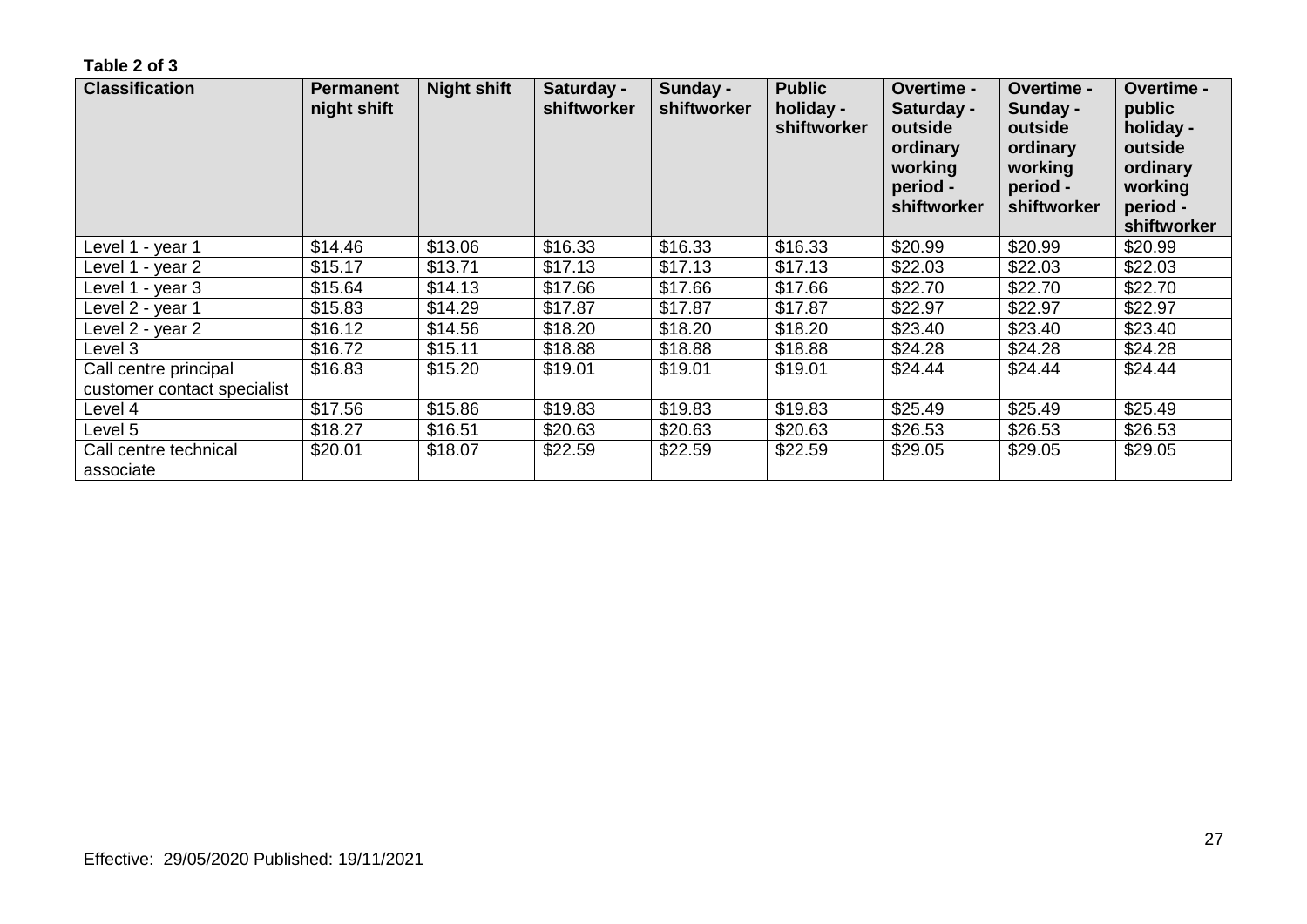| <b>Classification</b>       | Overtime - more than the    | Overtime - more than the    | Overtime - more than the    | Overtime - more than the    |
|-----------------------------|-----------------------------|-----------------------------|-----------------------------|-----------------------------|
|                             | weekly hours -              | weekly hours -              | daily hours - shiftworker - | daily hours - shiftworker - |
|                             | shiftworker - first 3 hours | shiftworker - after 3 hours | first 2 hours               | after 2 hours               |
| Level 1 - year 1            | \$16.33                     | \$20.99                     | \$16.33                     | \$20.99                     |
| Level 1 - year 2            | \$17.13                     | \$22.03                     | \$17.13                     | \$22.03                     |
| Level 1 - year 3            | \$17.66                     | \$22.70                     | \$17.66                     | \$22.70                     |
| Level 2 - year 1            | \$17.87                     | \$22.97                     | \$17.87                     | \$22.97                     |
| Level 2 - year 2            | \$18.20                     | \$23.40                     | \$18.20                     | \$23.40                     |
| Level 3                     | \$18.88                     | \$24.28                     | \$18.88                     | \$24.28                     |
| Call centre principal       | \$19.01                     | \$24.44                     | \$19.01                     | \$24.44                     |
| customer contact specialist |                             |                             |                             |                             |
| Level 4                     | \$19.83                     | \$25.49                     | \$19.83                     | \$25.49                     |
| Level 5                     | \$20.63                     | \$26.53                     | \$20.63                     | \$26.53                     |
| Call centre technical       | \$22.59                     | \$29.05                     | \$22.59                     | \$29.05                     |
| associate                   |                             |                             |                             |                             |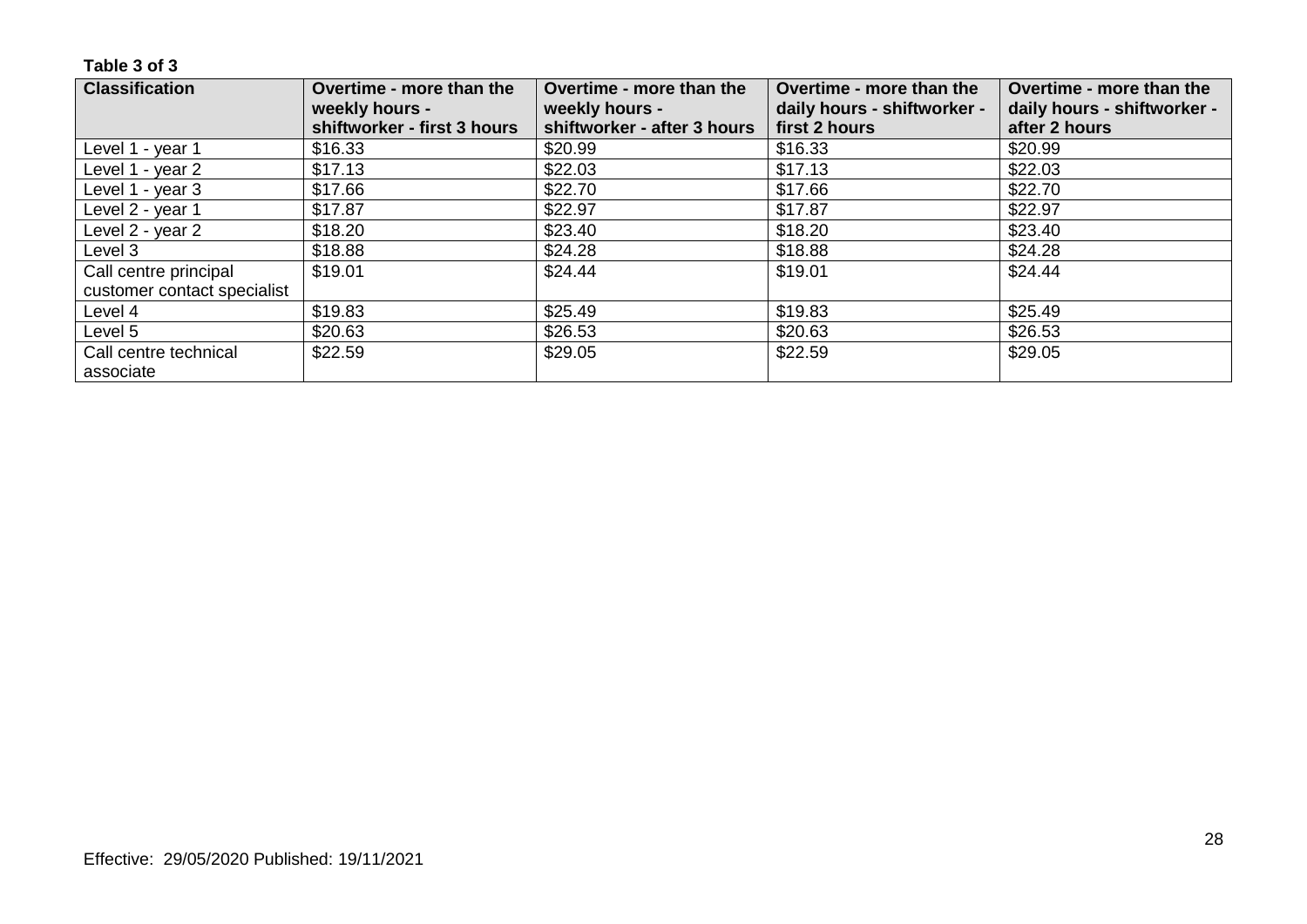# **Junior - Casual - 16 years**

| <b>Classification</b>       | Hourly pay<br>rate | Saturday -<br>between<br>7am and<br>12.30pm -<br>not | Sunday -<br>not<br>shiftworker | <b>Public</b><br>holiday -<br>not<br>shiftworker | <b>Overtime -</b><br><b>Monday to</b><br>Saturday -<br>first 2<br>hours - not | <b>Overtime -</b><br><b>Monday to</b><br>Saturday -<br>after 2<br>hours - not | Working<br>through a<br>meal break | <b>Afternoon</b><br>shift |
|-----------------------------|--------------------|------------------------------------------------------|--------------------------------|--------------------------------------------------|-------------------------------------------------------------------------------|-------------------------------------------------------------------------------|------------------------------------|---------------------------|
| Level 1 - year 1            | \$12.95            | shiftworker<br>\$15.54                               | \$23.31                        | \$28.49                                          | shiftworker<br>\$18.13                                                        | shiftworker<br>\$23.31                                                        | \$23.31                            | \$14.50                   |
|                             |                    |                                                      |                                |                                                  |                                                                               |                                                                               |                                    |                           |
| Level 1 - year 2            | \$13.60            | \$16.32                                              | \$24.48                        | \$29.92                                          | \$19.04                                                                       | \$24.48                                                                       | \$24.48                            | \$15.23                   |
| Level 1 - year 3            | \$14.03            | \$16.83                                              | \$25.25                        | \$30.86                                          | \$19.64                                                                       | \$25.25                                                                       | \$25.25                            | \$15.71                   |
| Level 2 - year 1            | \$14.19            | \$17.03                                              | \$25.54                        | \$31.21                                          | \$19.86                                                                       | \$25.54                                                                       | \$25.54                            | \$15.89                   |
| Level 2 - year 2            | \$14.45            | \$17.34                                              | \$26.01                        | \$31.79                                          | \$20.23                                                                       | \$26.01                                                                       | \$26.01                            | \$16.18                   |
| Level 3                     | \$14.99            | \$17.99                                              | \$26.98                        | \$32.97                                          | \$20.98                                                                       | \$26.98                                                                       | \$26.98                            | \$16.79                   |
| Call centre principal       | \$15.09            | \$18.11                                              | \$27.16                        | \$33.19                                          | \$21.12                                                                       | \$27.16                                                                       | \$27.16                            | \$16.90                   |
| customer contact specialist |                    |                                                      |                                |                                                  |                                                                               |                                                                               |                                    |                           |
| Level 4                     | \$15.74            | \$18.89                                              | \$28.33                        | \$34.62                                          | \$22.03                                                                       | \$28.33                                                                       | \$28.33                            | \$17.63                   |
| Level 5                     | \$16.38            | \$19.65                                              | \$29.48                        | \$36.03                                          | \$22.93                                                                       | \$29.48                                                                       | \$29.48                            | \$18.34                   |
| Call centre technical       | \$17.94            | \$21.53                                              | \$32.29                        | \$39.46                                          | \$25.11                                                                       | \$32.29                                                                       | \$32.29                            | \$20.09                   |
| associate                   |                    |                                                      |                                |                                                  |                                                                               |                                                                               |                                    |                           |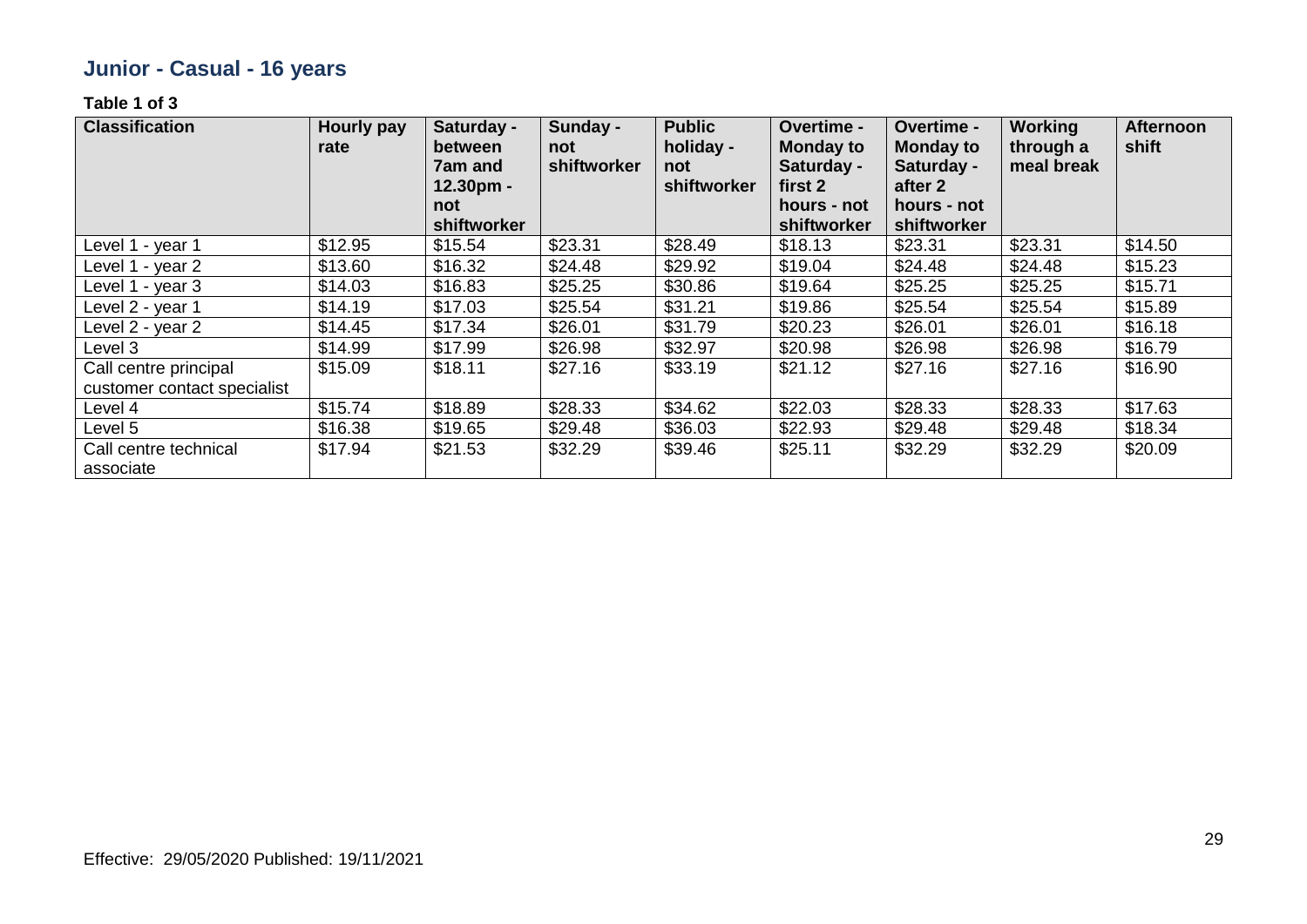| <b>Classification</b>                                | Permanent<br>night shift | <b>Night shift</b> | Saturday -<br>shiftworker | Sunday -<br>shiftworker | <b>Public</b><br>holiday -<br>shiftworker | <b>Overtime -</b><br>Saturday -<br>outside<br>ordinary<br>working<br>period -<br>shiftworker | <b>Overtime -</b><br>Sunday -<br>outside<br>ordinary<br>working<br>period -<br>shiftworker | <b>Overtime -</b><br>public<br>holiday -<br>outside<br>ordinary<br>working<br>period -<br>shiftworker |
|------------------------------------------------------|--------------------------|--------------------|---------------------------|-------------------------|-------------------------------------------|----------------------------------------------------------------------------------------------|--------------------------------------------------------------------------------------------|-------------------------------------------------------------------------------------------------------|
| Level 1 - year 1                                     | \$16.06                  | \$14.50            | \$18.13                   | \$18.13                 | \$18.13                                   | \$23.31                                                                                      | \$23.31                                                                                    | \$23.31                                                                                               |
| Level 1 - year 2                                     | \$16.86                  | \$15.23            | \$19.04                   | \$19.04                 | \$19.04                                   | \$24.48                                                                                      | \$24.48                                                                                    | \$24.48                                                                                               |
| Level 1 - year 3                                     | \$17.39                  | \$15.71            | \$19.64                   | \$19.64                 | \$19.64                                   | \$25.25                                                                                      | \$25.25                                                                                    | \$25.25                                                                                               |
| Level 2 - year 1                                     | \$17.59                  | \$15.89            | \$19.86                   | \$19.86                 | \$19.86                                   | \$25.54                                                                                      | \$25.54                                                                                    | \$25.54                                                                                               |
| ∟evel 2 - year 2                                     | \$17.92                  | \$16.18            | \$20.23                   | \$20.23                 | \$20.23                                   | \$26.01                                                                                      | \$26.01                                                                                    | \$26.01                                                                                               |
| Level 3                                              | \$18.58                  | \$16.79            | \$20.98                   | \$20.98                 | \$20.98                                   | \$26.98                                                                                      | \$26.98                                                                                    | \$26.98                                                                                               |
| Call centre principal<br>customer contact specialist | \$18.71                  | \$16.90            | \$21.12                   | \$21.12                 | \$21.12                                   | \$27.16                                                                                      | \$27.16                                                                                    | \$27.16                                                                                               |
| Level 4                                              | \$19.51                  | \$17.63            | \$22.03                   | \$22.03                 | \$22.03                                   | \$28.33                                                                                      | \$28.33                                                                                    | \$28.33                                                                                               |
| Level 5                                              | \$20.31                  | \$18.34            | \$22.93                   | \$22.93                 | \$22.93                                   | \$29.48                                                                                      | \$29.48                                                                                    | \$29.48                                                                                               |
| Call centre technical<br>associate                   | \$22.24                  | \$20.09            | \$25.11                   | \$25.11                 | \$25.11                                   | \$32.29                                                                                      | \$32.29                                                                                    | \$32.29                                                                                               |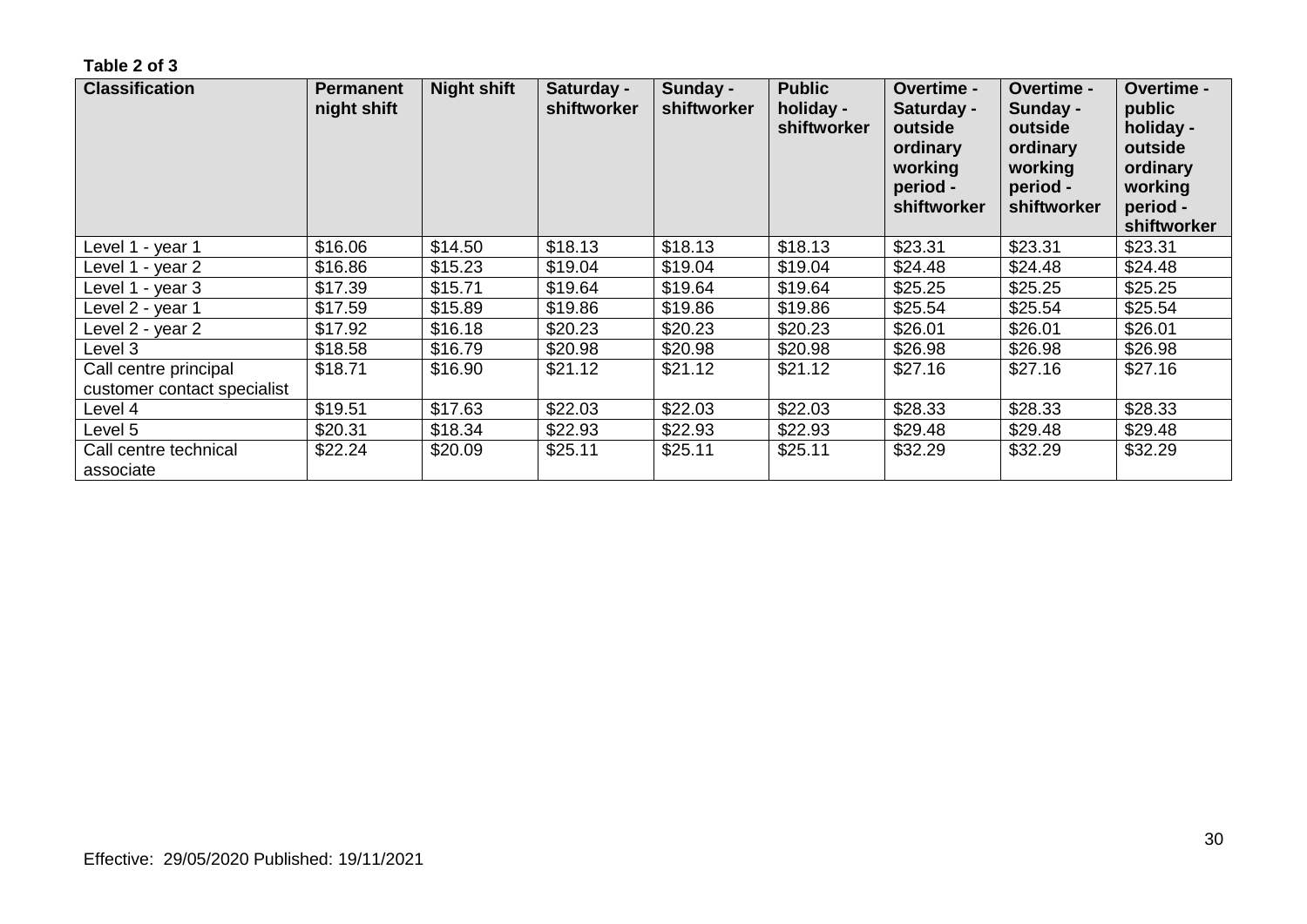| <b>Classification</b>       | Overtime - more than the<br>weekly hours - | Overtime - more than the<br>weekly hours - | Overtime - more than the<br>daily hours - shiftworker - | Overtime - more than the<br>daily hours - shiftworker - |
|-----------------------------|--------------------------------------------|--------------------------------------------|---------------------------------------------------------|---------------------------------------------------------|
|                             | shiftworker - first 3 hours                | shiftworker - after 3 hours                | first 2 hours                                           | after 2 hours                                           |
| Level 1 - year 1            | \$18.13                                    | \$23.31                                    | \$18.13                                                 | \$23.31                                                 |
| Level 1 - year 2            | \$19.04                                    | \$24.48                                    | \$19.04                                                 | \$24.48                                                 |
| Level 1 - year 3            | \$19.64                                    | \$25.25                                    | \$19.64                                                 | \$25.25                                                 |
| Level 2 - year 1            | \$19.86                                    | \$25.54                                    | \$19.86                                                 | \$25.54                                                 |
| Level 2 - year 2            | \$20.23                                    | \$26.01                                    | \$20.23                                                 | \$26.01                                                 |
| Level 3                     | \$20.98                                    | \$26.98                                    | \$20.98                                                 | \$26.98                                                 |
| Call centre principal       | \$21.12                                    | \$27.16                                    | \$21.12                                                 | \$27.16                                                 |
| customer contact specialist |                                            |                                            |                                                         |                                                         |
| Level 4                     | \$22.03                                    | \$28.33                                    | \$22.03                                                 | \$28.33                                                 |
| Level 5                     | \$22.93                                    | \$29.48                                    | \$22.93                                                 | \$29.48                                                 |
| Call centre technical       | \$25.11                                    | \$32.29                                    | \$25.11                                                 | \$32.29                                                 |
| associate                   |                                            |                                            |                                                         |                                                         |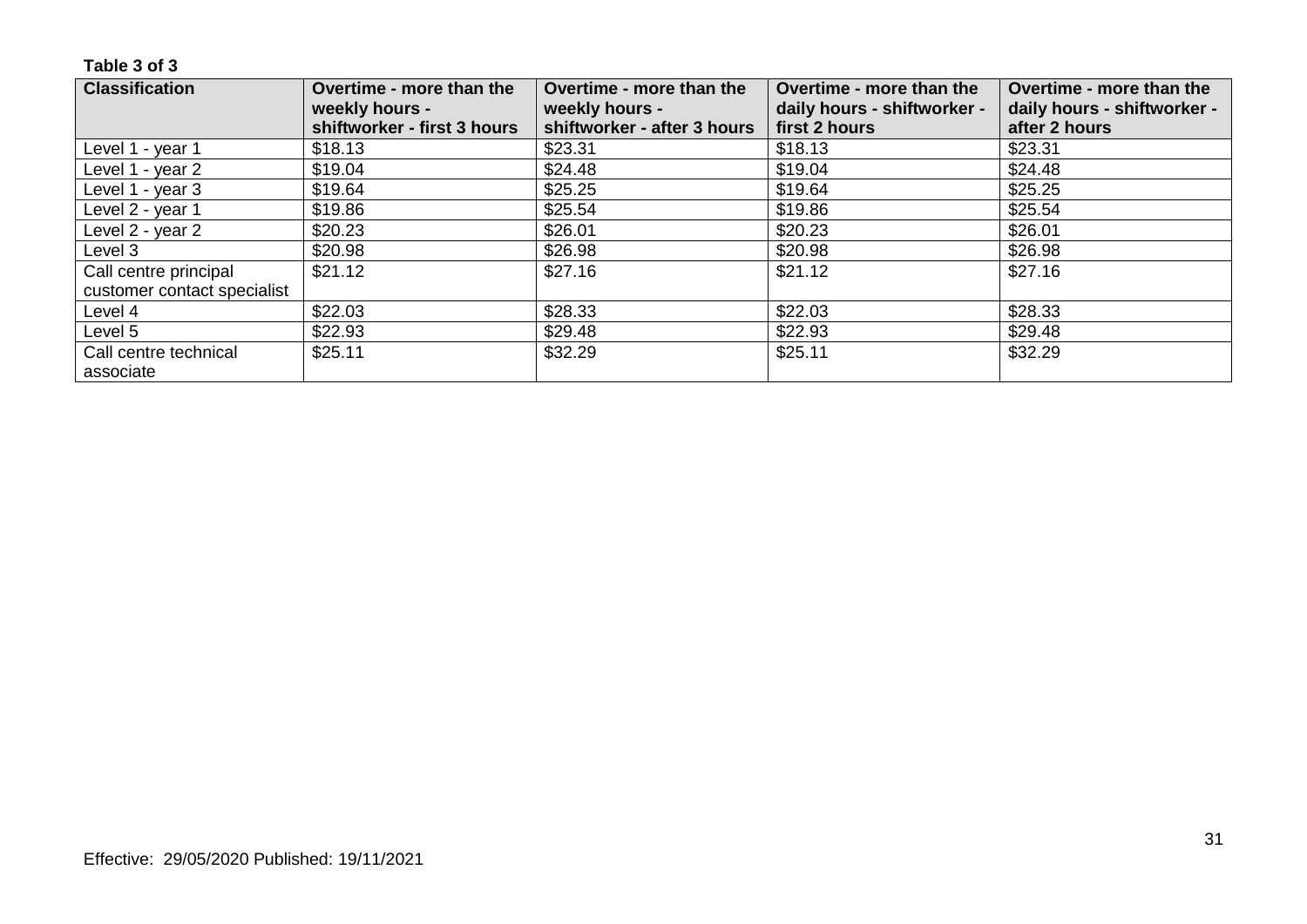# **Junior - Casual - 17 years**

| <b>Classification</b>                                | <b>Hourly pay</b><br>rate | Saturday -<br>between<br><b>7am and</b><br>12.30pm -<br>not | Sunday -<br>not<br>shiftworker | <b>Public</b><br>holiday -<br>not<br>shiftworker | Overtime -<br><b>Monday to</b><br>Saturday -<br>first 2 hours<br>- not | Overtime -<br><b>Monday to</b><br>Saturday -<br>after 2<br>hours - not | <b>Working</b><br>through a<br>meal break | <b>Afternoon</b><br>shift |
|------------------------------------------------------|---------------------------|-------------------------------------------------------------|--------------------------------|--------------------------------------------------|------------------------------------------------------------------------|------------------------------------------------------------------------|-------------------------------------------|---------------------------|
|                                                      |                           | shiftworker                                                 |                                |                                                  | shiftworker                                                            | shiftworker                                                            |                                           |                           |
| Level 1 - year 1                                     | \$15.55                   | \$18.66                                                     | \$27.99                        | \$34.21                                          | \$21.77                                                                | \$27.99                                                                | \$27.99                                   | \$17.42                   |
| Level 1 - year 2                                     | \$16.31                   | \$19.58                                                     | \$29.36                        | \$35.89                                          | \$22.84                                                                | \$29.36                                                                | \$29.36                                   | \$18.27                   |
| Level 1 - year 3                                     | \$16.83                   | \$20.19                                                     | \$30.29                        | \$37.02                                          | \$23.56                                                                | \$30.29                                                                | \$30.29                                   | \$18.84                   |
| Level 2 - year 1                                     | \$17.03                   | \$20.43                                                     | \$30.65                        | \$37.46                                          | \$23.84                                                                | \$30.65                                                                | \$30.65                                   | \$19.07                   |
| Level 2 - year 2                                     | \$17.34                   | \$20.81                                                     | \$31.21                        | \$38.14                                          | \$24.27                                                                | \$31.21                                                                | \$31.21                                   | \$19.42                   |
| Level 3                                              | \$17.98                   | \$21.57                                                     | \$32.36                        | \$39.55                                          | \$25.17                                                                | \$32.36                                                                | \$32.36                                   | \$20.13                   |
| Call centre principal<br>customer contact specialist | \$18.11                   | \$21.74                                                     | \$32.60                        | \$39.85                                          | \$25.36                                                                | \$32.60                                                                | \$32.60                                   | \$20.29                   |
| Level 4                                              | \$18.89                   | \$22.67                                                     | \$34.00                        | \$41.55                                          | \$26.44                                                                | \$34.00                                                                | \$34.00                                   | \$21.15                   |
| Level 5                                              | \$19.65                   | \$23.58                                                     | \$35.37                        | \$43.23                                          | \$27.51                                                                | \$35.37                                                                | \$35.37                                   | \$22.01                   |
| Call centre technical<br>associate                   | \$21.53                   | \$25.83                                                     | \$38.75                        | \$47.36                                          | \$30.14                                                                | \$38.75                                                                | \$38.75                                   | \$24.11                   |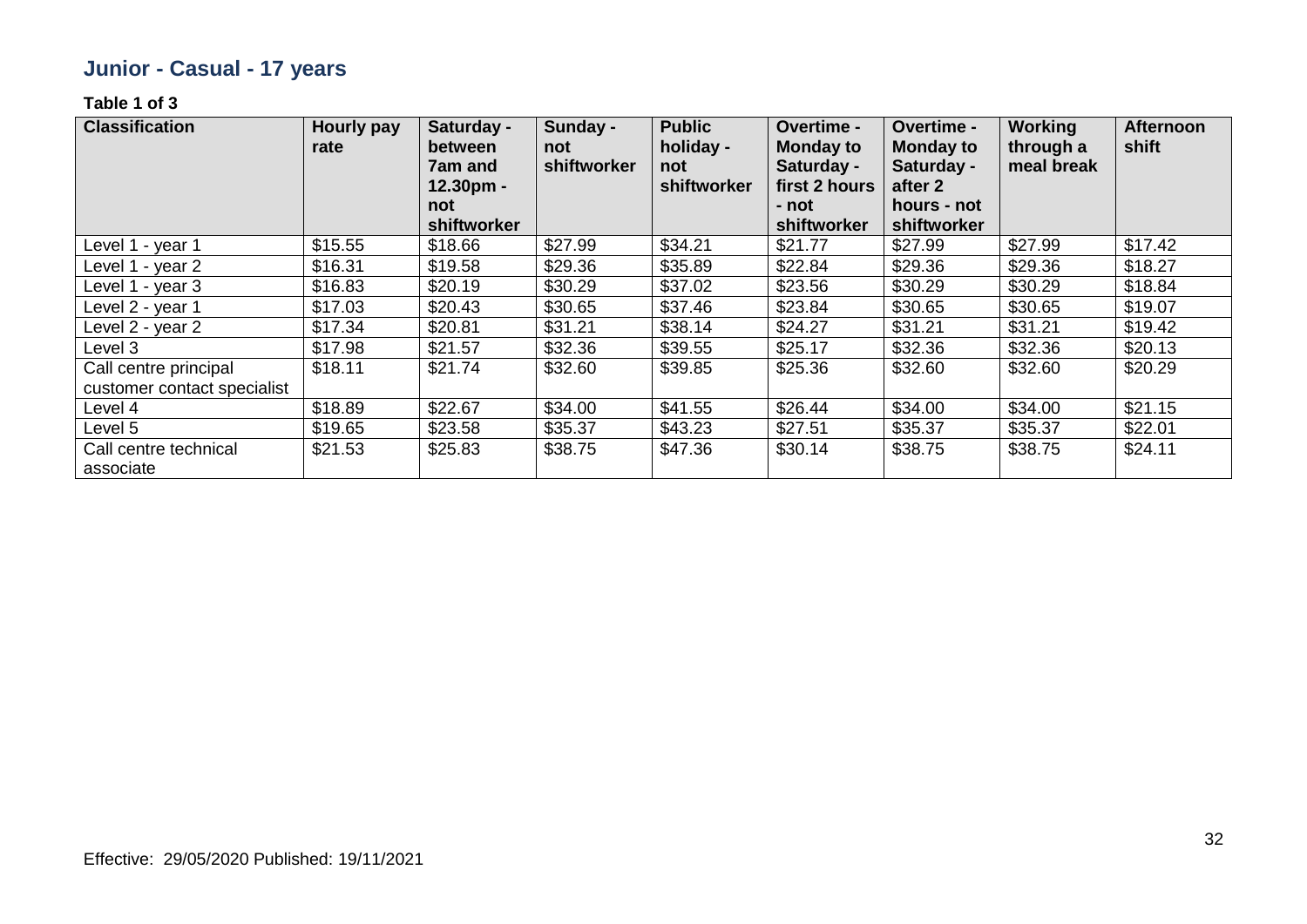| <b>Classification</b>                                | <b>Permanent</b><br>night shift | <b>Night shift</b> | Saturday -<br>shiftworker | Sunday -<br>shiftworker | <b>Public</b><br>holiday -<br>shiftworker | <b>Overtime -</b><br>Saturday -<br>outside<br>ordinary<br>working<br>period -<br>shiftworker | <b>Overtime -</b><br>Sunday -<br>outside<br>ordinary<br>working<br>period -<br>shiftworker | <b>Overtime -</b><br>public<br>holiday -<br>outside<br>ordinary<br>working<br>period -<br>shiftworker |
|------------------------------------------------------|---------------------------------|--------------------|---------------------------|-------------------------|-------------------------------------------|----------------------------------------------------------------------------------------------|--------------------------------------------------------------------------------------------|-------------------------------------------------------------------------------------------------------|
| Level 1 - year 1                                     | \$19.28                         | \$17.42            | \$21.77                   | \$21.77                 | \$21.77                                   | \$27.99                                                                                      | \$27.99                                                                                    | \$27.99                                                                                               |
| Level 1 - year 2                                     | \$20.23                         | \$18.27            | \$22.84                   | \$22.84                 | \$22.84                                   | \$29.36                                                                                      | \$29.36                                                                                    | \$29.36                                                                                               |
| Level 1 - year 3                                     | \$20.86                         | \$18.84            | \$23.56                   | \$23.56                 | \$23.56                                   | \$30.29                                                                                      | \$30.29                                                                                    | \$30.29                                                                                               |
| Level 2 - year 1                                     | \$21.11                         | \$19.07            | \$23.84                   | \$23.84                 | \$23.84                                   | \$30.65                                                                                      | \$30.65                                                                                    | \$30.65                                                                                               |
| Level 2 - year 2                                     | \$21.50                         | \$19.42            | \$24.27                   | \$24.27                 | \$24.27                                   | \$31.21                                                                                      | \$31.21                                                                                    | \$31.21                                                                                               |
| Level 3                                              | \$22.29                         | \$20.13            | \$25.17                   | \$25.17                 | \$25.17                                   | \$32.36                                                                                      | \$32.36                                                                                    | \$32.36                                                                                               |
| Call centre principal<br>customer contact specialist | \$22.46                         | \$20.29            | \$25.36                   | \$25.36                 | \$25.36                                   | \$32.60                                                                                      | \$32.60                                                                                    | \$32.60                                                                                               |
| Level 4                                              | \$23.42                         | \$21.15            | \$26.44                   | \$26.44                 | \$26.44                                   | \$34.00                                                                                      | \$34.00                                                                                    | \$34.00                                                                                               |
| Level 5                                              | \$24.37                         | \$22.01            | \$27.51                   | \$27.51                 | \$27.51                                   | \$35.37                                                                                      | \$35.37                                                                                    | \$35.37                                                                                               |
| Call centre technical<br>associate                   | \$26.69                         | \$24.11            | \$30.14                   | \$30.14                 | \$30.14                                   | \$38.75                                                                                      | \$38.75                                                                                    | \$38.75                                                                                               |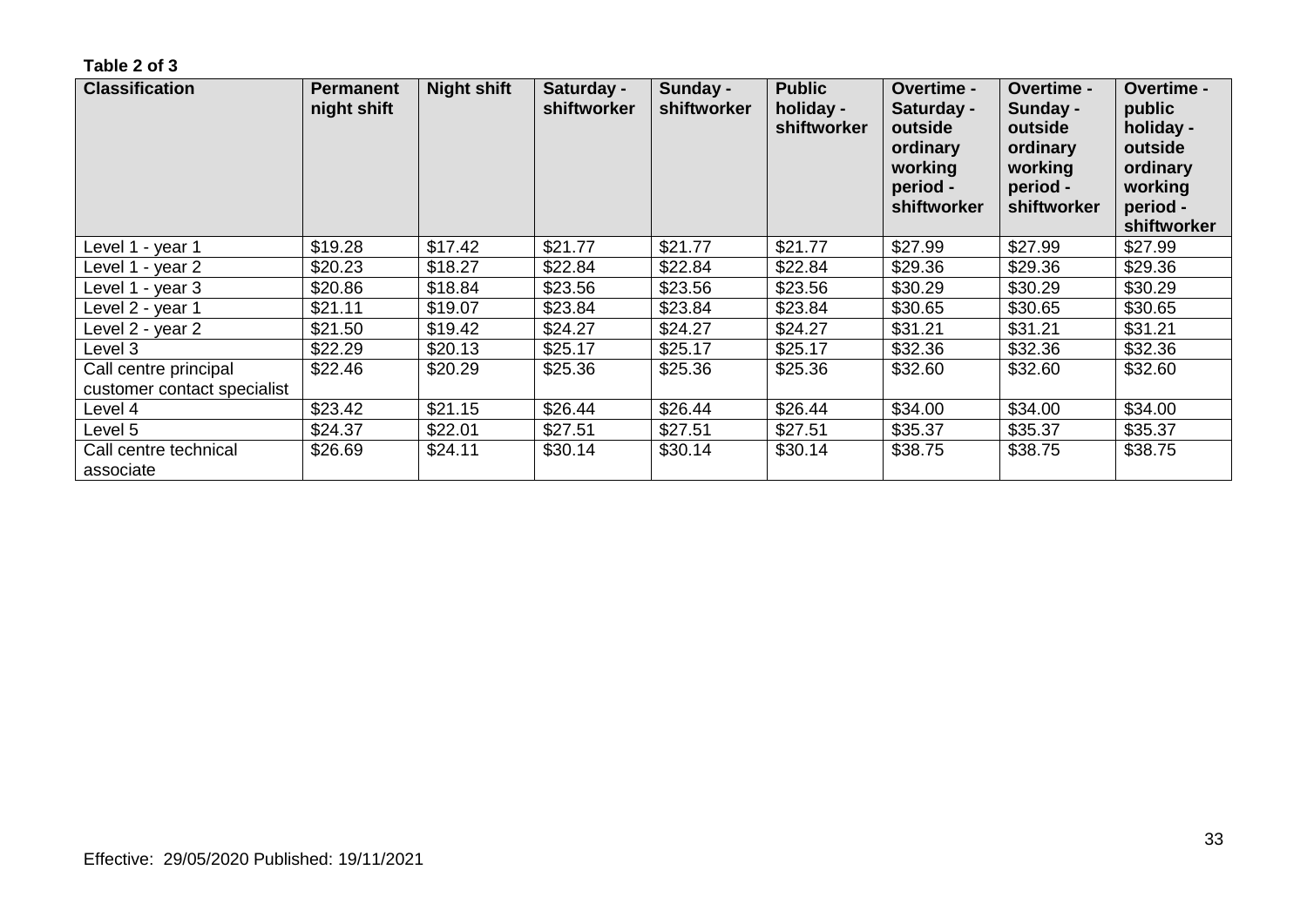| <b>Classification</b>       | Overtime - more than the<br>weekly hours -<br>shiftworker - first 3 hours | Overtime - more than the<br>weekly hours -<br>shiftworker - after 3 hours | Overtime - more than the<br>daily hours - shiftworker -<br>first 2 hours | Overtime - more than the<br>daily hours - shiftworker -<br>after 2 hours |
|-----------------------------|---------------------------------------------------------------------------|---------------------------------------------------------------------------|--------------------------------------------------------------------------|--------------------------------------------------------------------------|
|                             |                                                                           |                                                                           |                                                                          |                                                                          |
| Level 1 - year 1            | \$21.77                                                                   | \$27.99                                                                   | \$21.77                                                                  | \$27.99                                                                  |
| Level 1 - year 2            | \$22.84                                                                   | \$29.36                                                                   | \$22.84                                                                  | \$29.36                                                                  |
| Level 1 - year 3            | \$23.56                                                                   | \$30.29                                                                   | \$23.56                                                                  | \$30.29                                                                  |
| Level 2 - year 1            | \$23.84                                                                   | \$30.65                                                                   | \$23.84                                                                  | \$30.65                                                                  |
| Level 2 - year 2            | \$24.27                                                                   | \$31.21                                                                   | \$24.27                                                                  | \$31.21                                                                  |
| Level 3                     | \$25.17                                                                   | \$32.36                                                                   | \$25.17                                                                  | \$32.36                                                                  |
| Call centre principal       | \$25.36                                                                   | \$32.60                                                                   | \$25.36                                                                  | \$32.60                                                                  |
| customer contact specialist |                                                                           |                                                                           |                                                                          |                                                                          |
| Level 4                     | \$26.44                                                                   | \$34.00                                                                   | \$26.44                                                                  | \$34.00                                                                  |
| Level 5                     | \$27.51                                                                   | \$35.37                                                                   | \$27.51                                                                  | \$35.37                                                                  |
| Call centre technical       | \$30.14                                                                   | \$38.75                                                                   | \$30.14                                                                  | \$38.75                                                                  |
| associate                   |                                                                           |                                                                           |                                                                          |                                                                          |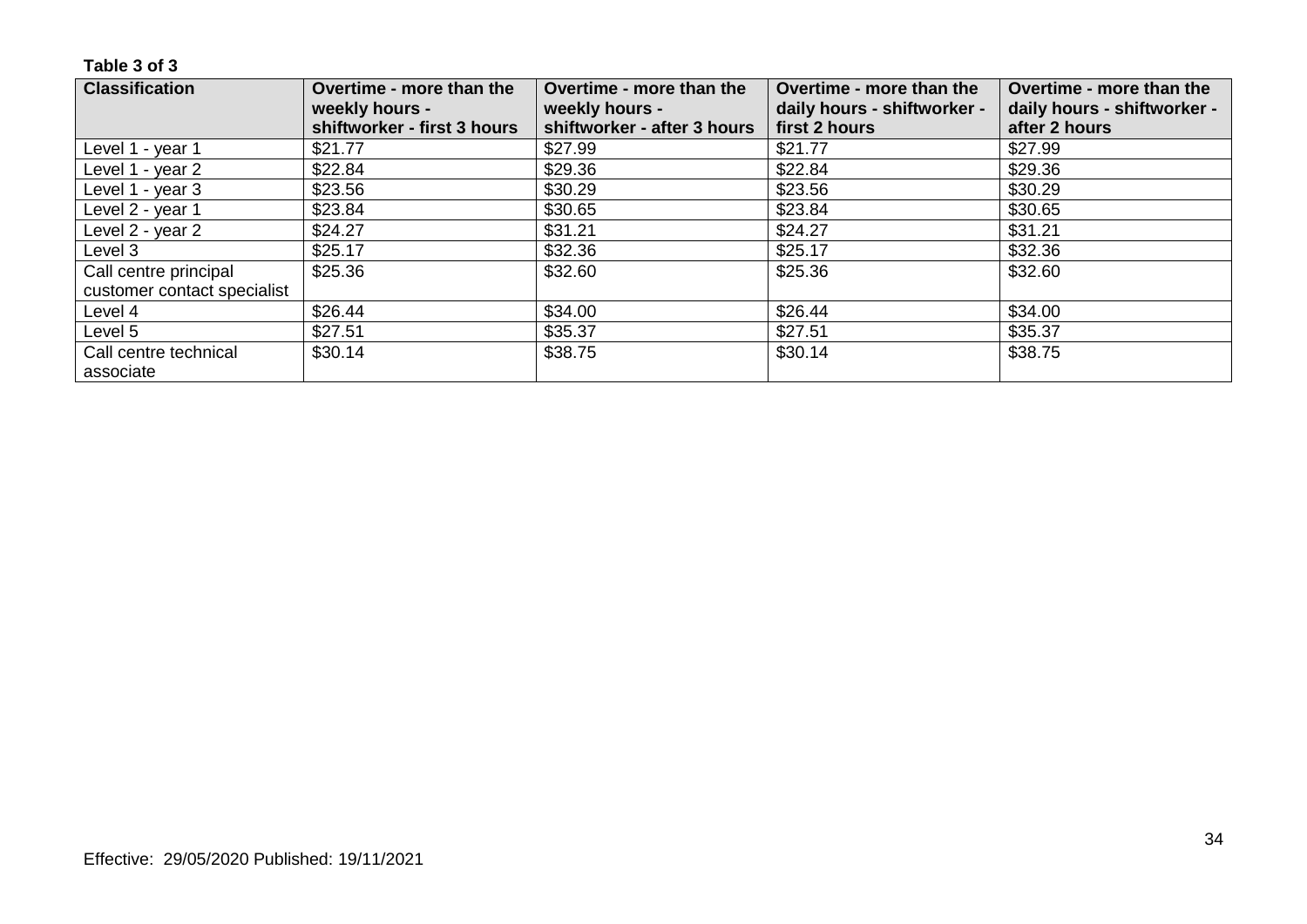# **Junior - Casual - 18 years**

| <b>Classification</b>                                | <b>Hourly pay</b><br>rate | Saturday -<br>between<br><b>7am and</b><br>12.30pm -<br>not<br>shiftworker | Sunday -<br>not<br>shiftworker | <b>Public</b><br>holiday -<br>not<br>shiftworker | Overtime -<br><b>Monday to</b><br>Saturday -<br>first 2 hours<br>- not<br>shiftworker | Overtime -<br><b>Monday to</b><br>Saturday -<br>after 2<br>hours - not<br>shiftworker | <b>Working</b><br>through a<br>meal break | <b>Afternoon</b><br>shift |
|------------------------------------------------------|---------------------------|----------------------------------------------------------------------------|--------------------------------|--------------------------------------------------|---------------------------------------------------------------------------------------|---------------------------------------------------------------------------------------|-------------------------------------------|---------------------------|
| Level 1 - year 1                                     | \$18.14                   | \$21.77                                                                    | \$32.65                        | \$39.90                                          | \$25.39                                                                               | \$32.65                                                                               | \$32.65                                   | \$20.31                   |
| Level 1 - year 2                                     | \$19.04                   | \$22.85                                                                    | \$34.27                        | \$41.88                                          | \$26.65                                                                               | \$34.27                                                                               | \$34.27                                   | \$21.32                   |
| Level 1 - year 3                                     | \$19.63                   | \$23.55                                                                    | \$35.33                        | \$43.18                                          | \$27.48                                                                               | \$35.33                                                                               | \$35.33                                   | \$21.98                   |
| Level 2 - year 1                                     | \$19.86                   | \$23.84                                                                    | \$35.75                        | \$43.70                                          | \$27.81                                                                               | \$35.75                                                                               | \$35.75                                   | \$22.25                   |
| Level 2 - year 2                                     | \$20.23                   | \$24.27                                                                    | \$36.41                        | \$44.50                                          | \$28.32                                                                               | \$36.41                                                                               | \$36.41                                   | \$22.65                   |
| Level 3                                              | \$20.98                   | \$25.17                                                                    | \$37.76                        | \$46.15                                          | \$29.37                                                                               | \$37.76                                                                               | \$37.76                                   | \$23.49                   |
| Call centre principal<br>customer contact specialist | \$21.13                   | \$25.35                                                                    | \$38.03                        | \$46.48                                          | \$29.58                                                                               | \$38.03                                                                               | \$38.03                                   | \$23.66                   |
| Level 4                                              | \$22.03                   | \$26.43                                                                    | \$39.65                        | \$48.46                                          | \$30.84                                                                               | \$39.65                                                                               | \$39.65                                   | \$24.67                   |
| Level 5                                              | \$22.93                   | \$27.51                                                                    | \$41.27                        | \$50.44                                          | \$32.10                                                                               | \$41.27                                                                               | \$41.27                                   | \$25.68                   |
| Call centre technical<br>associate                   | \$25.11                   | \$30.14                                                                    | \$45.20                        | \$55.25                                          | \$35.16                                                                               | \$45.20                                                                               | \$45.20                                   | \$28.13                   |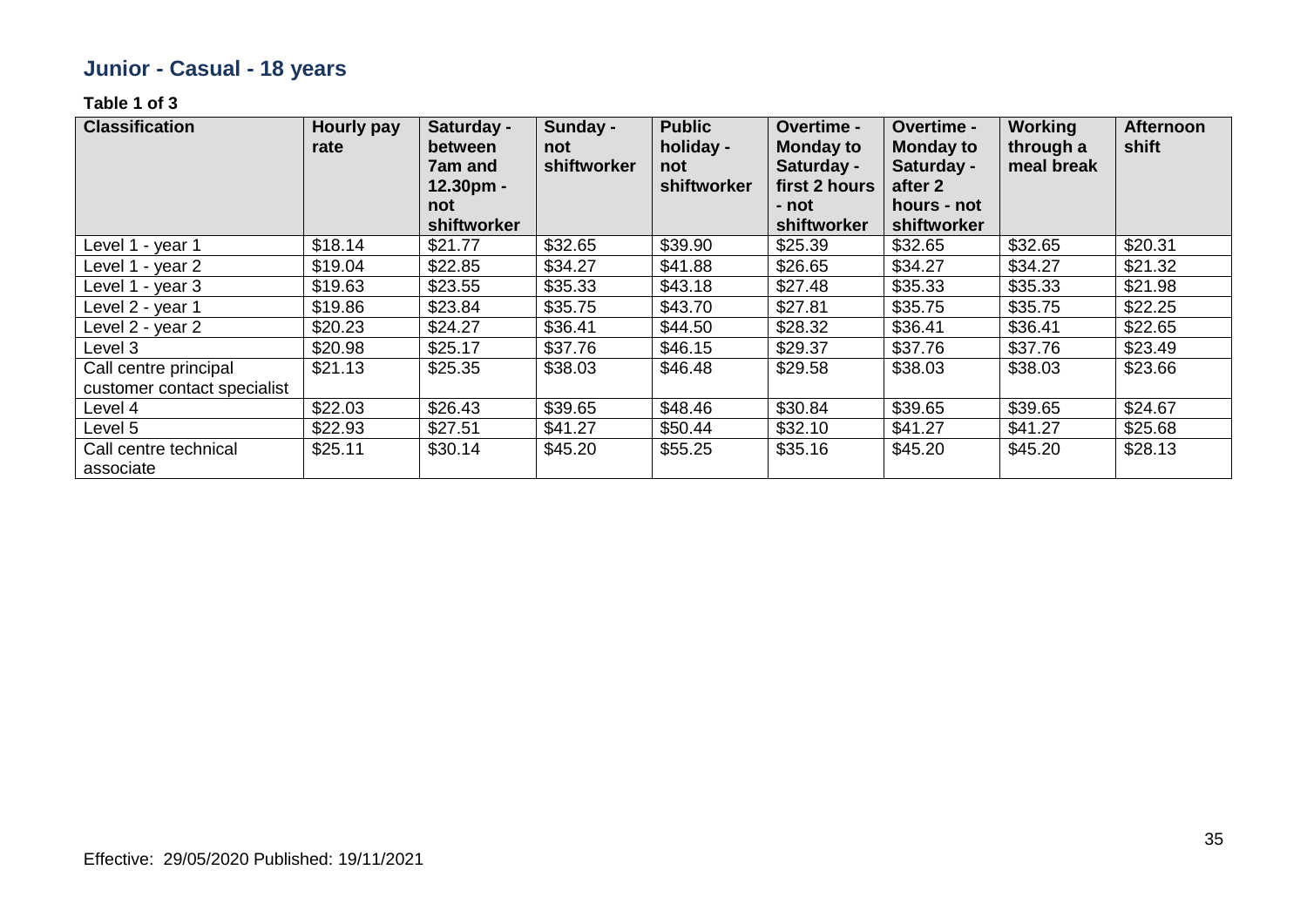| <b>Classification</b>                                | <b>Permanent</b><br>night shift | <b>Night shift</b> | Saturday -<br>shiftworker | Sunday -<br>shiftworker | <b>Public</b><br>holiday -<br>shiftworker | <b>Overtime -</b><br>Saturday -<br>outside<br>ordinary<br>working<br>period -<br>shiftworker | <b>Overtime -</b><br>Sunday -<br>outside<br>ordinary<br>working<br>period -<br>shiftworker | <b>Overtime -</b><br>public<br>holiday -<br>outside<br>ordinary<br>working<br>period -<br>shiftworker |
|------------------------------------------------------|---------------------------------|--------------------|---------------------------|-------------------------|-------------------------------------------|----------------------------------------------------------------------------------------------|--------------------------------------------------------------------------------------------|-------------------------------------------------------------------------------------------------------|
| Level 1 - year 1                                     | \$22.49                         | \$20.31            | \$25.39                   | \$25.39                 | \$25.39                                   | \$32.65                                                                                      | \$32.65                                                                                    | \$32.65                                                                                               |
| Level 1 - year 2                                     | \$23.61                         | \$21.32            | \$26.65                   | \$26.65                 | \$26.65                                   | \$34.27                                                                                      | \$34.27                                                                                    | \$34.27                                                                                               |
| Level 1 - year 3                                     | \$24.34                         | \$21.98            | \$27.48                   | \$27.48                 | \$27.48                                   | \$35.33                                                                                      | \$35.33                                                                                    | \$35.33                                                                                               |
| Level 2 - year 1                                     | \$24.63                         | \$22.25            | \$27.81                   | \$27.81                 | \$27.81                                   | \$35.75                                                                                      | \$35.75                                                                                    | \$35.75                                                                                               |
| Level 2 - year 2                                     | \$25.08                         | \$22.65            | \$28.32                   | \$28.32                 | \$28.32                                   | \$36.41                                                                                      | \$36.41                                                                                    | \$36.41                                                                                               |
| Level 3                                              | \$26.01                         | \$23.49            | \$29.37                   | \$29.37                 | \$29.37                                   | \$37.76                                                                                      | \$37.76                                                                                    | \$37.76                                                                                               |
| Call centre principal<br>customer contact specialist | \$26.20                         | \$23.66            | \$29.58                   | \$29.58                 | \$29.58                                   | \$38.03                                                                                      | \$38.03                                                                                    | \$38.03                                                                                               |
| Level 4                                              | \$27.31                         | \$24.67            | \$30.84                   | \$30.84                 | \$30.84                                   | \$39.65                                                                                      | \$39.65                                                                                    | \$39.65                                                                                               |
| Level 5                                              | \$28.43                         | \$25.68            | \$32.10                   | \$32.10                 | \$32.10                                   | \$41.27                                                                                      | \$41.27                                                                                    | \$41.27                                                                                               |
| Call centre technical<br>associate                   | \$31.14                         | \$28.13            | \$35.16                   | \$35.16                 | \$35.16                                   | \$45.20                                                                                      | \$45.20                                                                                    | \$45.20                                                                                               |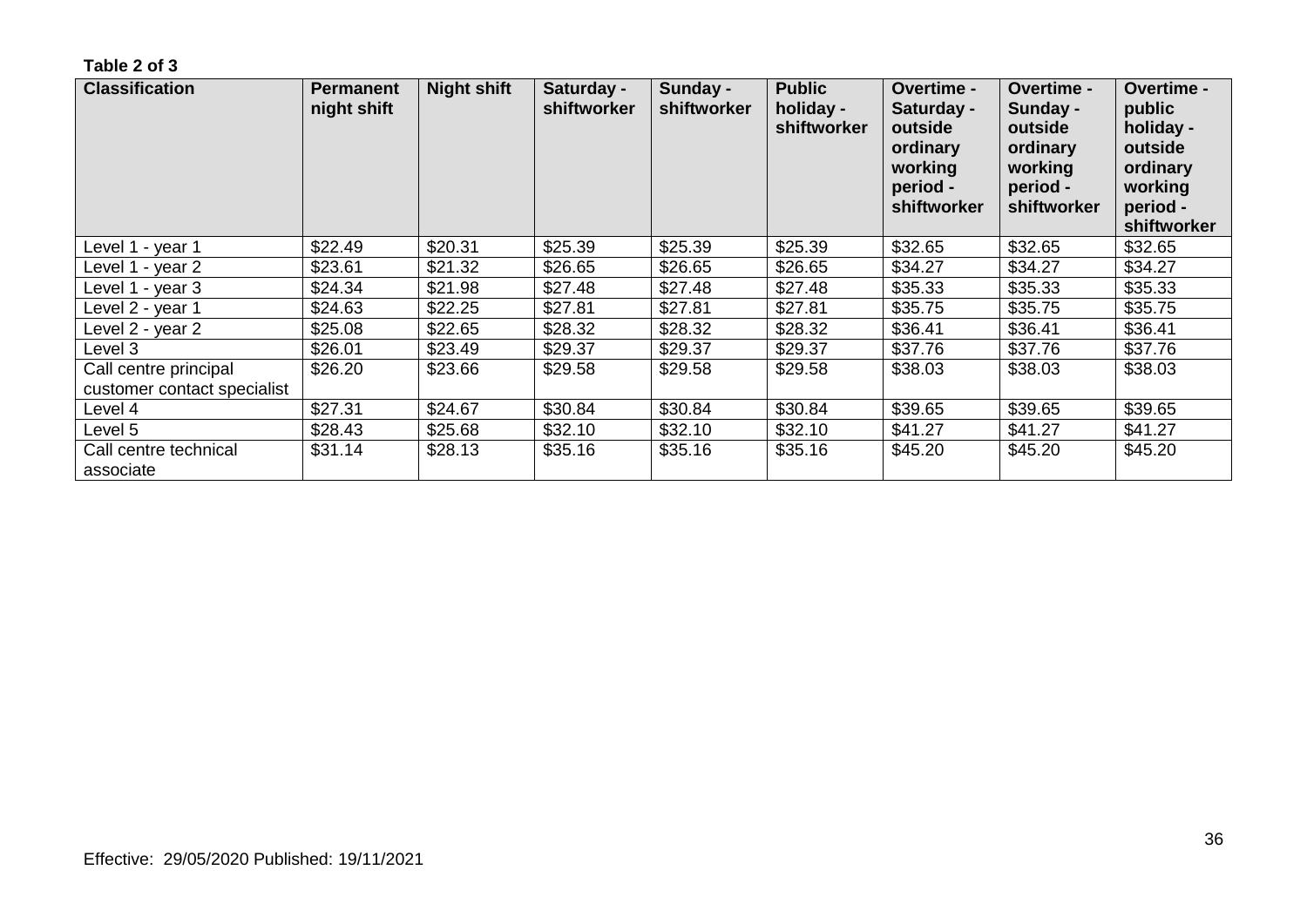| <b>Classification</b>       | Overtime - more than the<br>weekly hours -<br>shiftworker - first 3 hours | Overtime - more than the<br>weekly hours -<br>shiftworker - after 3 hours | Overtime - more than the<br>daily hours - shiftworker -<br>first 2 hours | Overtime - more than the<br>daily hours - shiftworker -<br>after 2 hours |
|-----------------------------|---------------------------------------------------------------------------|---------------------------------------------------------------------------|--------------------------------------------------------------------------|--------------------------------------------------------------------------|
| Level 1 - year 1            | \$25.39                                                                   | \$32.65                                                                   | \$25.39                                                                  | \$32.65                                                                  |
| Level 1 - year 2            | \$26.65                                                                   | \$34.27                                                                   | \$26.65                                                                  | \$34.27                                                                  |
| Level 1 - year 3            | \$27.48                                                                   | \$35.33                                                                   | \$27.48                                                                  | \$35.33                                                                  |
| Level 2 - year 1            | \$27.81                                                                   | \$35.75                                                                   | \$27.81                                                                  | \$35.75                                                                  |
| Level 2 - year 2            | \$28.32                                                                   | \$36.41                                                                   | \$28.32                                                                  | \$36.41                                                                  |
| Level 3                     | \$29.37                                                                   | \$37.76                                                                   | \$29.37                                                                  | \$37.76                                                                  |
| Call centre principal       | \$29.58                                                                   | \$38.03                                                                   | \$29.58                                                                  | \$38.03                                                                  |
| customer contact specialist |                                                                           |                                                                           |                                                                          |                                                                          |
| Level 4                     | \$30.84                                                                   | \$39.65                                                                   | \$30.84                                                                  | \$39.65                                                                  |
| Level 5                     | \$32.10                                                                   | \$41.27                                                                   | \$32.10                                                                  | \$41.27                                                                  |
| Call centre technical       | \$35.16                                                                   | \$45.20                                                                   | \$35.16                                                                  | \$45.20                                                                  |
| associate                   |                                                                           |                                                                           |                                                                          |                                                                          |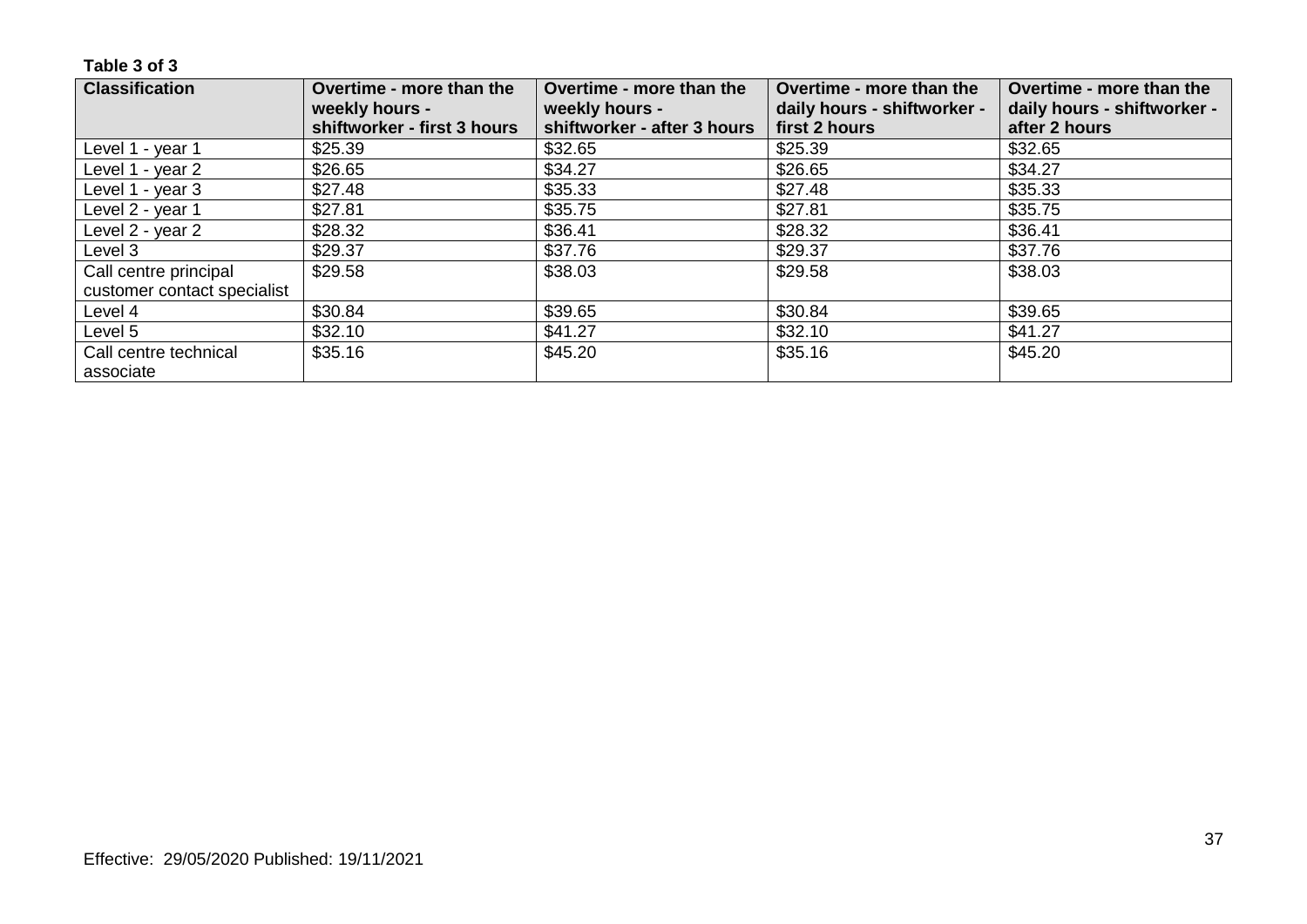# **Junior - Casual - 19 years**

| <b>Classification</b>                                | <b>Hourly pay</b><br>rate | Saturday -<br>between<br><b>7am and</b><br>12.30pm -<br>not | Sunday -<br>not<br>shiftworker | <b>Public</b><br>holiday -<br>not<br>shiftworker | Overtime -<br><b>Monday to</b><br>Saturday -<br>first 2 hours<br>- not | Overtime -<br><b>Monday to</b><br>Saturday -<br>after 2<br>hours - not | <b>Working</b><br>through a<br>meal break | <b>Afternoon</b><br>shift |
|------------------------------------------------------|---------------------------|-------------------------------------------------------------|--------------------------------|--------------------------------------------------|------------------------------------------------------------------------|------------------------------------------------------------------------|-------------------------------------------|---------------------------|
|                                                      | \$20.73                   | shiftworker                                                 | \$37.31                        | \$45.60                                          | shiftworker<br>\$29.02                                                 | shiftworker<br>\$37.31                                                 | \$37.31                                   |                           |
| Level 1 - year 1                                     |                           | \$24.87                                                     |                                |                                                  |                                                                        |                                                                        |                                           | \$23.21                   |
| Level 1 - year 2                                     | \$21.75                   | \$26.10                                                     | \$39.15                        | \$47.85                                          | \$30.45                                                                | \$39.15                                                                | \$39.15                                   | \$24.36                   |
| Level 1 - year 3                                     | \$22.44                   | \$26.93                                                     | \$40.39                        | \$49.36                                          | \$31.41                                                                | \$40.39                                                                | \$40.39                                   | \$25.13                   |
| Level 2 - year 1                                     | \$22.70                   | \$27.24                                                     | \$40.86                        | \$49.94                                          | \$31.78                                                                | \$40.86                                                                | \$40.86                                   | \$25.42                   |
| Level 2 - year 2                                     | \$23.11                   | \$27.74                                                     | \$41.60                        | \$50.85                                          | \$32.36                                                                | \$41.60                                                                | \$41.60                                   | \$25.89                   |
| Level 3                                              | \$23.98                   | \$28.77                                                     | \$43.16                        | \$52.75                                          | \$33.57                                                                | \$43.16                                                                | \$43.16                                   | \$26.85                   |
| Call centre principal<br>customer contact specialist | \$24.14                   | \$28.97                                                     | \$43.45                        | \$53.10                                          | \$33.79                                                                | \$43.45                                                                | \$43.45                                   | \$27.03                   |
| Level 4                                              | \$25.18                   | \$30.21                                                     | \$45.32                        | \$55.39                                          | \$35.25                                                                | \$45.32                                                                | \$45.32                                   | \$28.20                   |
| Level 5                                              | \$26.20                   | \$31.44                                                     | \$47.16                        | \$57.64                                          | \$36.68                                                                | \$47.16                                                                | \$47.16                                   | \$29.34                   |
| Call centre technical<br>associate                   | \$28.70                   | \$34.44                                                     | \$51.66                        | \$63.14                                          | \$40.18                                                                | \$51.66                                                                | \$51.66                                   | \$32.14                   |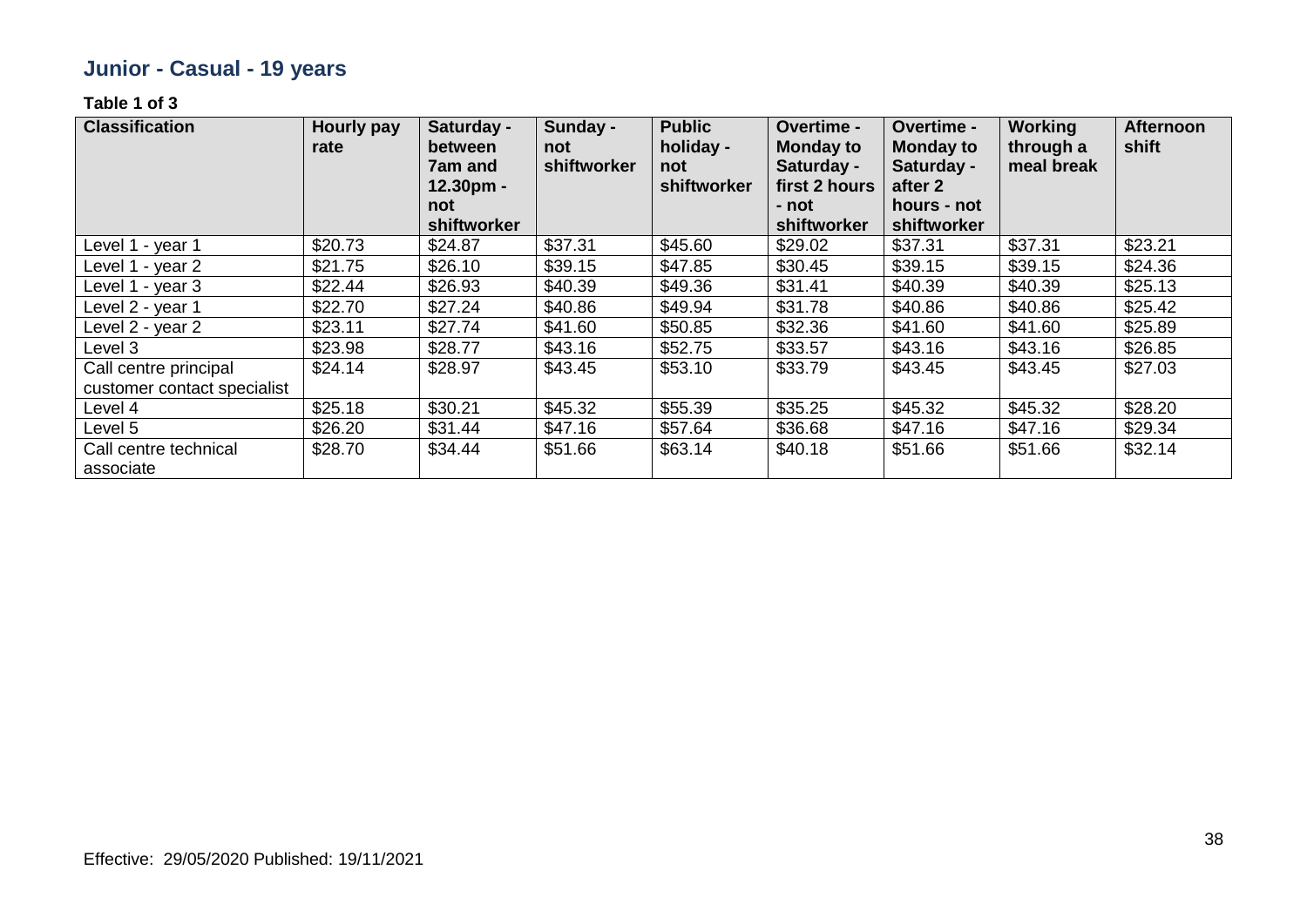| <b>Classification</b>                                | <b>Permanent</b><br>night shift | <b>Night shift</b> | Saturday -<br>shiftworker | Sunday -<br>shiftworker | <b>Public</b><br>holiday -<br>shiftworker | <b>Overtime -</b><br>Saturday -<br>outside<br>ordinary<br>working<br>period -<br>shiftworker | <b>Overtime -</b><br>Sunday -<br>outside<br>ordinary<br>working<br>period -<br>shiftworker | <b>Overtime -</b><br>public<br>holiday -<br>outside<br>ordinary<br>working<br>period -<br>shiftworker |
|------------------------------------------------------|---------------------------------|--------------------|---------------------------|-------------------------|-------------------------------------------|----------------------------------------------------------------------------------------------|--------------------------------------------------------------------------------------------|-------------------------------------------------------------------------------------------------------|
| Level 1 - year 1                                     | \$25.70                         | \$23.21            | \$29.02                   | \$29.02                 | \$29.02                                   | \$37.31                                                                                      | \$37.31                                                                                    | \$37.31                                                                                               |
| Level 1 - year 2                                     | \$26.97                         | \$24.36            | \$30.45                   | \$30.45                 | \$30.45                                   | \$39.15                                                                                      | \$39.15                                                                                    | \$39.15                                                                                               |
| Level 1 - year 3                                     | \$27.82                         | \$25.13            | \$31.41                   | \$31.41                 | \$31.41                                   | \$40.39                                                                                      | \$40.39                                                                                    | \$40.39                                                                                               |
| Level 2 - year 1                                     | \$28.15                         | \$25.42            | \$31.78                   | \$31.78                 | \$31.78                                   | \$40.86                                                                                      | \$40.86                                                                                    | \$40.86                                                                                               |
| Level 2 - year 2                                     | \$28.66                         | \$25.89            | \$32.36                   | \$32.36                 | \$32.36                                   | \$41.60                                                                                      | \$41.60                                                                                    | \$41.60                                                                                               |
| Level 3                                              | \$29.73                         | \$26.85            | \$33.57                   | \$33.57                 | \$33.57                                   | \$43.16                                                                                      | \$43.16                                                                                    | \$43.16                                                                                               |
| Call centre principal<br>customer contact specialist | \$29.93                         | \$27.03            | \$33.79                   | \$33.79                 | \$33.79                                   | \$43.45                                                                                      | \$43.45                                                                                    | \$43.45                                                                                               |
| Level 4                                              | \$31.22                         | \$28.20            | \$35.25                   | \$35.25                 | \$35.25                                   | \$45.32                                                                                      | \$45.32                                                                                    | \$45.32                                                                                               |
| Level 5                                              | \$32.49                         | \$29.34            | \$36.68                   | \$36.68                 | \$36.68                                   | \$47.16                                                                                      | \$47.16                                                                                    | \$47.16                                                                                               |
| Call centre technical<br>associate                   | \$35.59                         | \$32.14            | \$40.18                   | \$40.18                 | \$40.18                                   | \$51.66                                                                                      | \$51.66                                                                                    | \$51.66                                                                                               |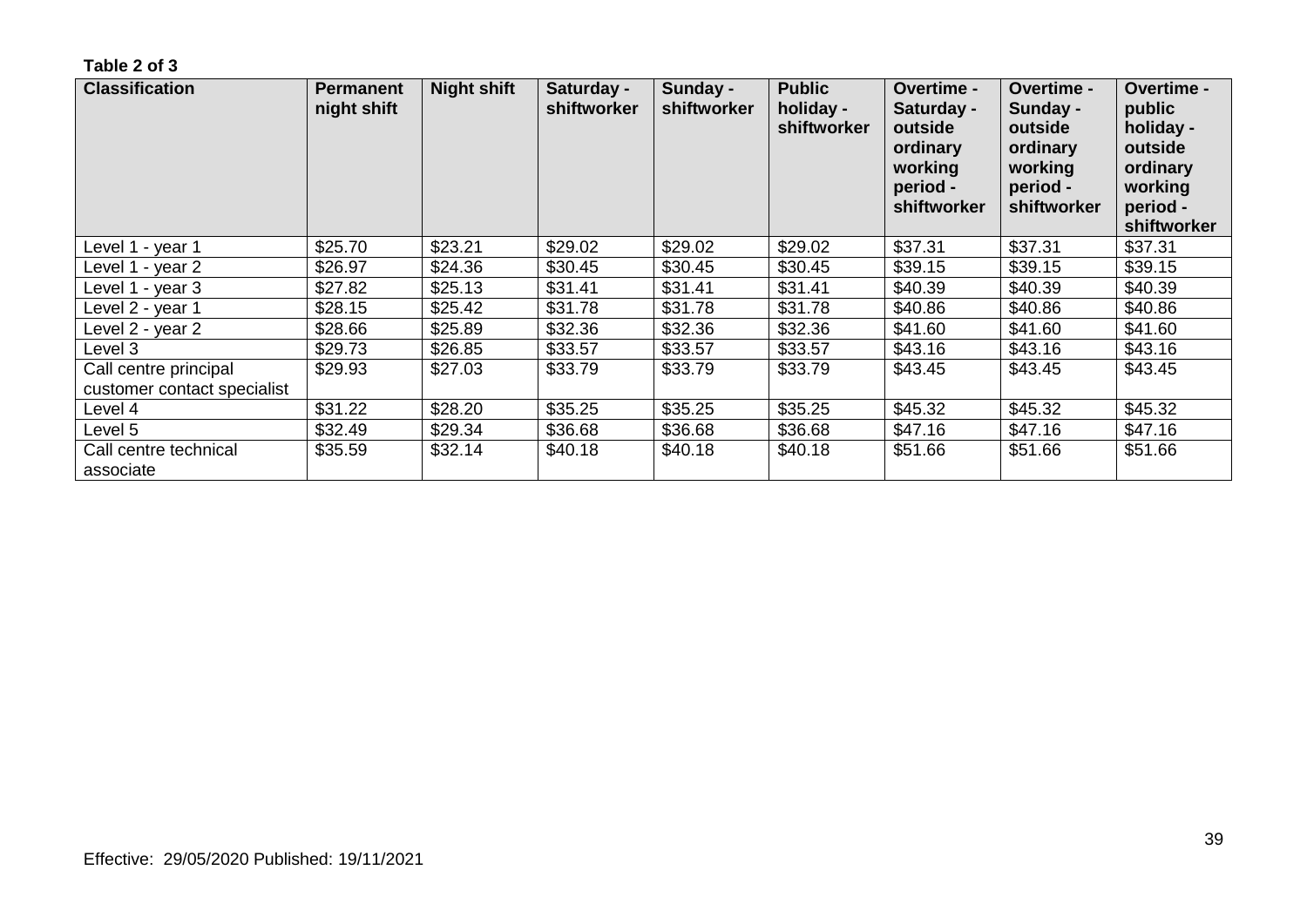| <b>Classification</b>       | Overtime - more than the<br>weekly hours - | Overtime - more than the<br>weekly hours - | Overtime - more than the<br>daily hours - shiftworker - | Overtime - more than the<br>daily hours - shiftworker - |
|-----------------------------|--------------------------------------------|--------------------------------------------|---------------------------------------------------------|---------------------------------------------------------|
|                             | shiftworker - first 3 hours                | shiftworker - after 3 hours                | first 2 hours                                           | after 2 hours                                           |
| Level 1 - year 1            | \$29.02                                    | \$37.31                                    | \$29.02                                                 | \$37.31                                                 |
| Level 1 - year 2            | \$30.45                                    | \$39.15                                    | \$30.45                                                 | \$39.15                                                 |
| Level 1 - year 3            | \$31.41                                    | \$40.39                                    | \$31.41                                                 | \$40.39                                                 |
| Level 2 - year 1            | \$31.78                                    | \$40.86                                    | \$31.78                                                 | \$40.86                                                 |
| Level 2 - year 2            | \$32.36                                    | \$41.60                                    | \$32.36                                                 | \$41.60                                                 |
| Level 3                     | \$33.57                                    | \$43.16                                    | \$33.57                                                 | \$43.16                                                 |
| Call centre principal       | \$33.79                                    | \$43.45                                    | \$33.79                                                 | \$43.45                                                 |
| customer contact specialist |                                            |                                            |                                                         |                                                         |
| Level 4                     | \$35.25                                    | \$45.32                                    | \$35.25                                                 | \$45.32                                                 |
| Level 5                     | \$36.68                                    | \$47.16                                    | \$36.68                                                 | \$47.16                                                 |
| Call centre technical       | \$40.18                                    | \$51.66                                    | \$40.18                                                 | \$51.66                                                 |
| associate                   |                                            |                                            |                                                         |                                                         |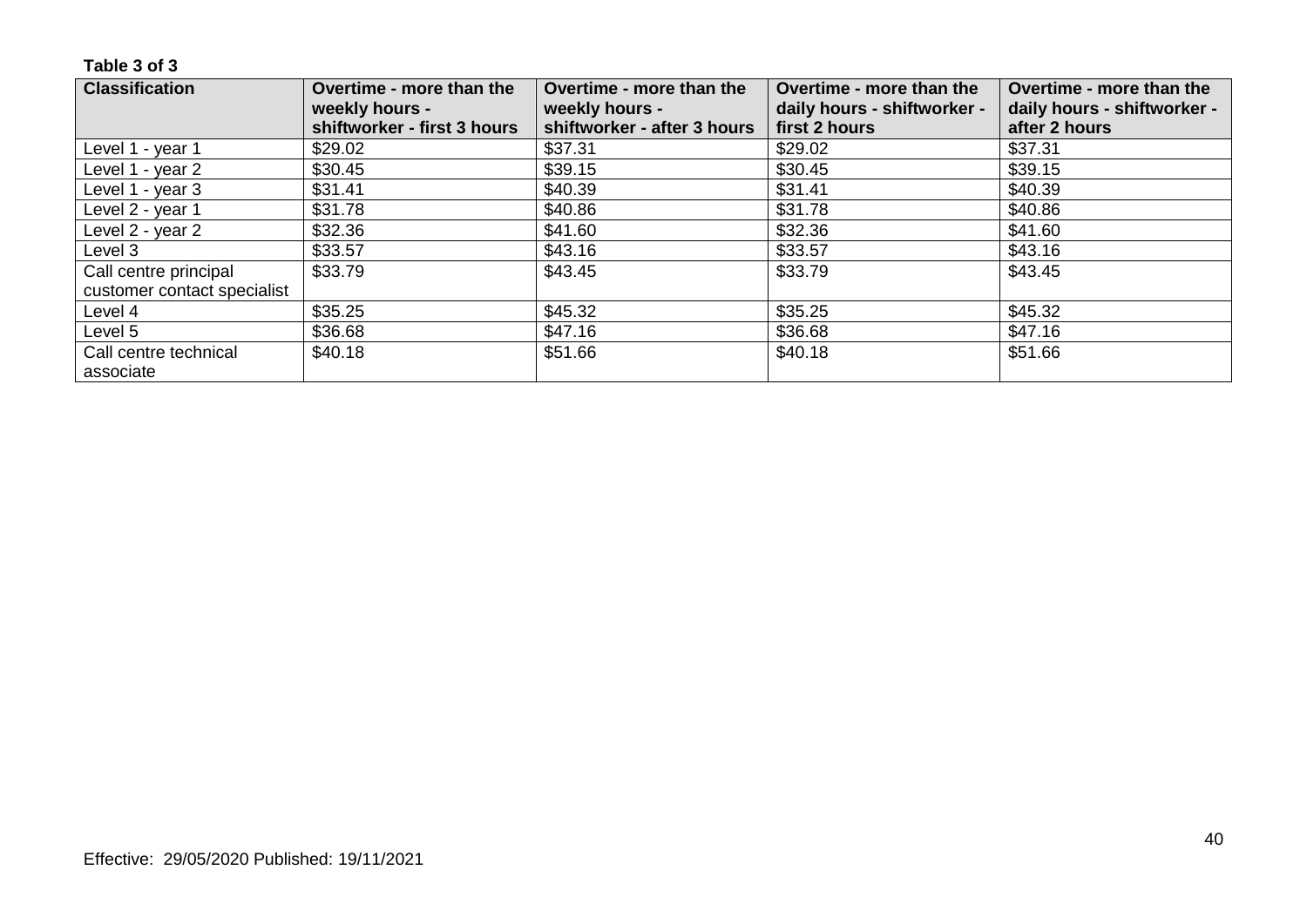# **Junior - Casual - 20 years**

| <b>Classification</b>                                | <b>Hourly pay</b><br>rate | Saturday -<br>between<br>7am and<br>$12.30pm -$<br>not | Sunday -<br>not<br>shiftworker | <b>Public</b><br>holiday -<br>not<br>shiftworker | Overtime -<br><b>Monday to</b><br>Saturday -<br>first 2 hours<br>- not | Overtime -<br><b>Monday to</b><br>Saturday -<br>after 2<br>hours - not | <b>Working</b><br>through a<br>meal break | <b>Afternoon</b><br>shift |
|------------------------------------------------------|---------------------------|--------------------------------------------------------|--------------------------------|--------------------------------------------------|------------------------------------------------------------------------|------------------------------------------------------------------------|-------------------------------------------|---------------------------|
|                                                      |                           | shiftworker                                            |                                |                                                  | shiftworker                                                            | shiftworker                                                            |                                           |                           |
| Level 1 - year 1                                     | \$23.31                   | \$27.98                                                | \$41.96                        | \$51.29                                          | \$32.64                                                                | \$41.96                                                                | \$41.96                                   | \$26.11                   |
| Level 1 - year 2                                     | \$24.48                   | \$29.37                                                | \$44.06                        | \$53.85                                          | \$34.27                                                                | \$44.06                                                                | \$44.06                                   | \$27.41                   |
| Level 1 - year 3                                     | \$25.24                   | \$30.29                                                | \$45.43                        | \$55.52                                          | \$35.33                                                                | \$45.43                                                                | \$45.43                                   | \$28.27                   |
| Level 2 - year 1                                     | \$25.54                   | \$30.65                                                | \$45.97                        | \$56.18                                          | \$35.75                                                                | \$45.97                                                                | \$45.97                                   | \$28.60                   |
| Level 2 - year 2                                     | \$26.01                   | \$31.22                                                | \$46.82                        | \$57.23                                          | \$36.42                                                                | \$46.82                                                                | \$46.82                                   | \$29.13                   |
| Level 3                                              | \$26.98                   | \$32.37                                                | \$48.56                        | \$59.35                                          | \$37.77                                                                | \$48.56                                                                | \$48.56                                   | \$30.21                   |
| Call centre principal<br>customer contact specialist | \$27.16                   | \$32.60                                                | \$48.89                        | \$59.76                                          | \$38.03                                                                | \$48.89                                                                | \$48.89                                   | \$30.42                   |
| Level 4                                              | \$28.33                   | \$33.99                                                | \$50.99                        | \$62.32                                          | \$39.66                                                                | \$50.99                                                                | \$50.99                                   | \$31.72                   |
| Level 5                                              | \$29.48                   | \$35.37                                                | \$53.06                        | \$64.85                                          | \$41.27                                                                | \$53.06                                                                | \$53.06                                   | \$33.01                   |
| Call centre technical<br>associate                   | \$32.29                   | \$38.75                                                | \$58.12                        | \$71.03                                          | \$45.20                                                                | \$58.12                                                                | \$58.12                                   | \$36.16                   |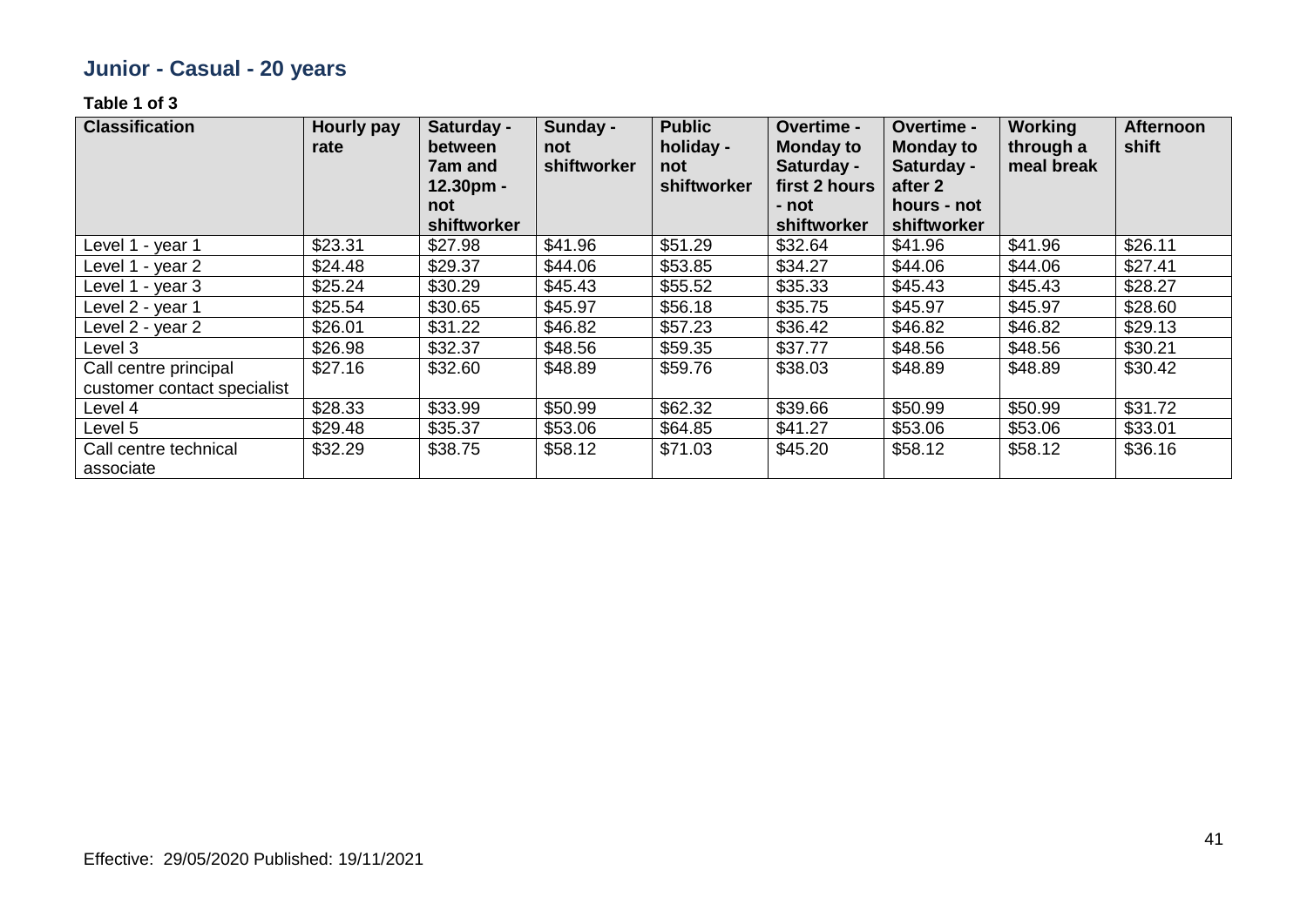| <b>Classification</b>                                | <b>Permanent</b><br>night shift | <b>Night shift</b> | Saturday -<br>shiftworker | Sunday -<br>shiftworker | <b>Public</b><br>holiday -<br>shiftworker | <b>Overtime -</b><br>Saturday -<br>outside<br>ordinary<br>working<br>period -<br>shiftworker | <b>Overtime -</b><br>Sunday -<br>outside<br>ordinary<br>working<br>period -<br>shiftworker | Overtime -<br>public<br>holiday -<br>outside<br>ordinary<br>working<br>period -<br>shiftworker |
|------------------------------------------------------|---------------------------------|--------------------|---------------------------|-------------------------|-------------------------------------------|----------------------------------------------------------------------------------------------|--------------------------------------------------------------------------------------------|------------------------------------------------------------------------------------------------|
| Level 1 - year 1                                     | \$28.91                         | \$26.11            | \$32.64                   | \$32.64                 | \$32.64                                   | \$41.96                                                                                      | \$41.96                                                                                    | \$41.96                                                                                        |
| Level 1 - year 2                                     | \$30.35                         | \$27.41            | \$34.27                   | \$34.27                 | \$34.27                                   | \$44.06                                                                                      | \$44.06                                                                                    | \$44.06                                                                                        |
| Level 1 - year 3                                     | \$31.29                         | \$28.27            | \$35.33                   | \$35.33                 | \$35.33                                   | \$45.43                                                                                      | \$45.43                                                                                    | \$45.43                                                                                        |
| Level 2 - year 1                                     | \$31.67                         | \$28.60            | \$35.75                   | \$35.75                 | \$35.75                                   | \$45.97                                                                                      | \$45.97                                                                                    | \$45.97                                                                                        |
| Level 2 - year 2                                     | \$32.26                         | \$29.13            | \$36.42                   | \$36.42                 | \$36.42                                   | \$46.82                                                                                      | \$46.82                                                                                    | \$46.82                                                                                        |
| Level 3                                              | \$33.45                         | \$30.21            | \$37.77                   | \$37.77                 | \$37.77                                   | \$48.56                                                                                      | \$48.56                                                                                    | \$48.56                                                                                        |
| Call centre principal<br>customer contact specialist | \$33.68                         | \$30.42            | \$38.03                   | \$38.03                 | \$38.03                                   | \$48.89                                                                                      | \$48.89                                                                                    | \$48.89                                                                                        |
| Level 4                                              | \$35.12                         | \$31.72            | \$39.66                   | \$39.66                 | \$39.66                                   | \$50.99                                                                                      | \$50.99                                                                                    | \$50.99                                                                                        |
| Level 5                                              | \$36.55                         | \$33.01            | \$41.27                   | \$41.27                 | \$41.27                                   | \$53.06                                                                                      | \$53.06                                                                                    | \$53.06                                                                                        |
| Call centre technical<br>associate                   | \$40.04                         | \$36.16            | \$45.20                   | \$45.20                 | \$45.20                                   | \$58.12                                                                                      | \$58.12                                                                                    | \$58.12                                                                                        |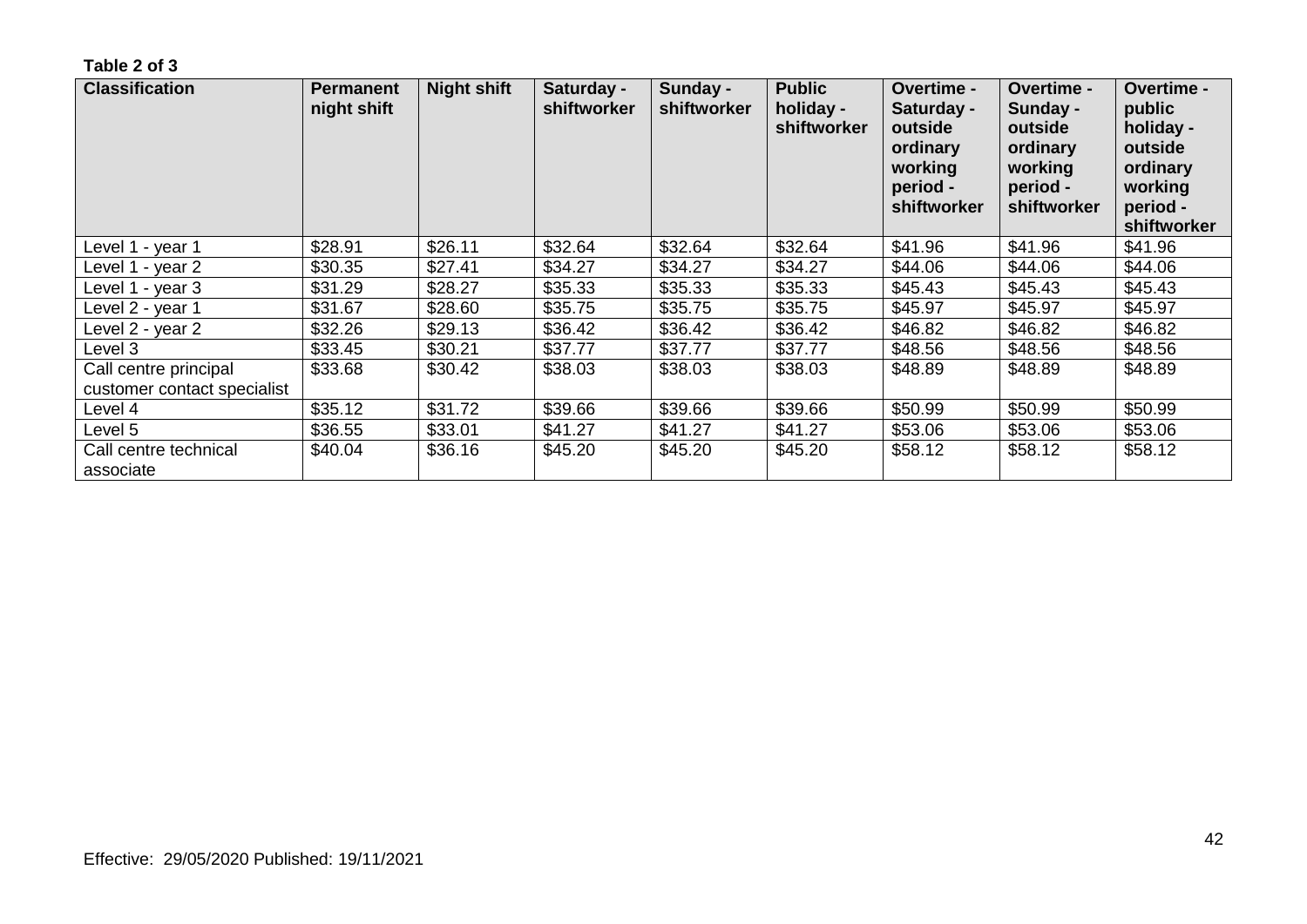| <b>Classification</b>       | Overtime - more than the<br>weekly hours - | Overtime - more than the<br>weekly hours - | Overtime - more than the<br>daily hours - shiftworker - | Overtime - more than the<br>daily hours - shiftworker - |
|-----------------------------|--------------------------------------------|--------------------------------------------|---------------------------------------------------------|---------------------------------------------------------|
|                             | shiftworker - first 3 hours                | shiftworker - after 3 hours                | first 2 hours                                           | after 2 hours                                           |
| Level 1 - year 1            | \$32.64                                    | \$41.96                                    | \$32.64                                                 | \$41.96                                                 |
| Level 1 - year 2            | \$34.27                                    | \$44.06                                    | \$34.27                                                 | \$44.06                                                 |
| Level 1 - year 3            | \$35.33                                    | \$45.43                                    | \$35.33                                                 | \$45.43                                                 |
| Level 2 - year 1            | \$35.75                                    | \$45.97                                    | \$35.75                                                 | \$45.97                                                 |
| Level 2 - year 2            | \$36.42                                    | \$46.82                                    | \$36.42                                                 | \$46.82                                                 |
| Level 3                     | \$37.77                                    | \$48.56                                    | \$37.77                                                 | \$48.56                                                 |
| Call centre principal       | \$38.03                                    | \$48.89                                    | \$38.03                                                 | \$48.89                                                 |
| customer contact specialist |                                            |                                            |                                                         |                                                         |
| Level 4                     | \$39.66                                    | \$50.99                                    | \$39.66                                                 | \$50.99                                                 |
| Level 5                     | \$41.27                                    | \$53.06                                    | \$41.27                                                 | \$53.06                                                 |
| Call centre technical       | \$45.20                                    | \$58.12                                    | \$45.20                                                 | \$58.12                                                 |
| associate                   |                                            |                                            |                                                         |                                                         |